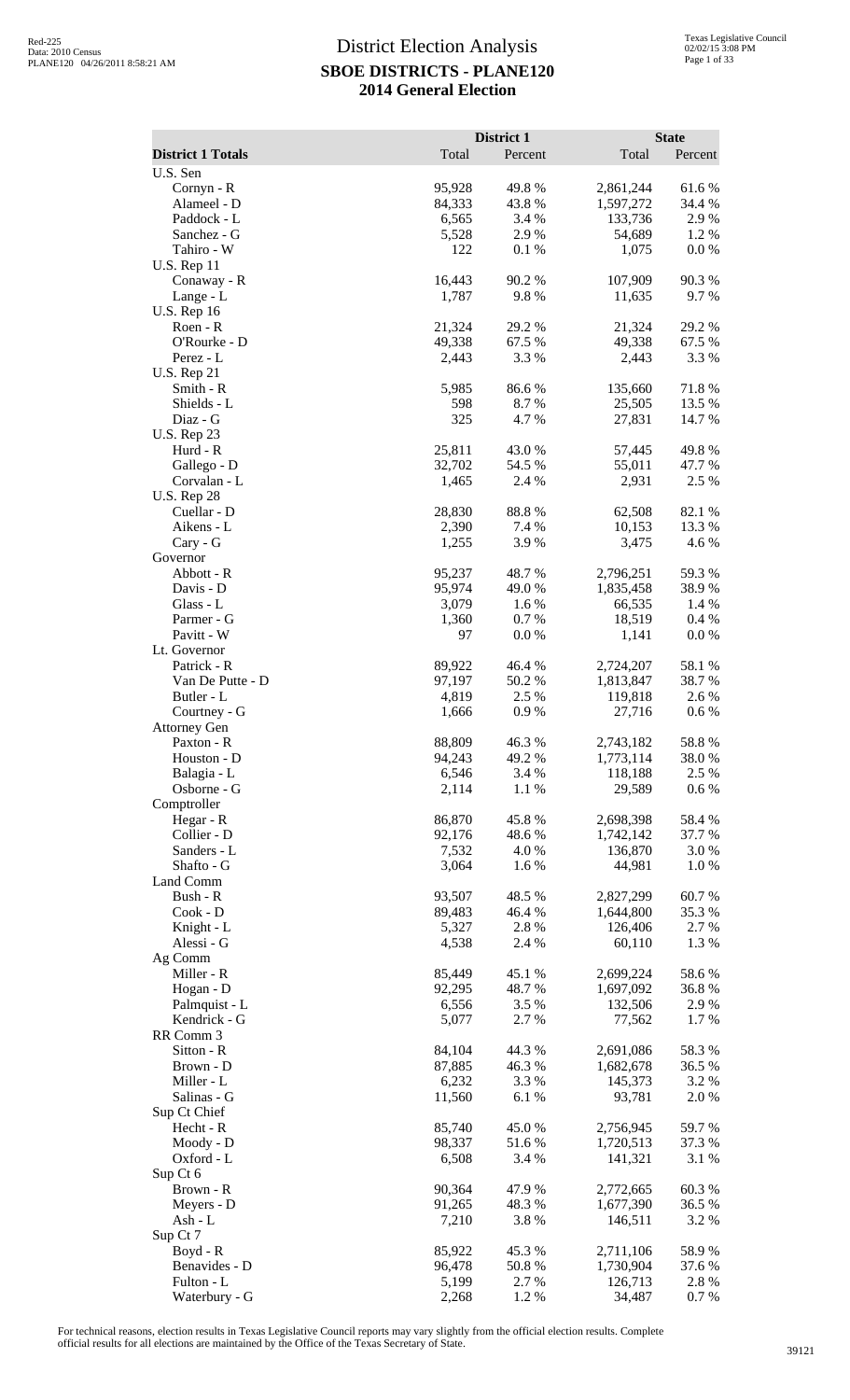|                                      |                   | District 1      |                        | <b>State</b>    |
|--------------------------------------|-------------------|-----------------|------------------------|-----------------|
| <b>District 1 Totals</b>             | Total             | Percent         | Total                  | Percent         |
| Sup Ct 8<br>Johnson - R              | 105,727           | 71.2 %          | 2,947,759              | 78.8%           |
| Koelsch - L                          | 25,824            | 17.4 %          | 447,479                | 12.0%           |
| Chisholm - G                         | 17,041            | 11.5 %          | 345,640                | 9.2%            |
| CCA <sub>3</sub><br>Richardson - R   | 89,200            | 47.4 %          | 2,738,093              | 59.8%           |
| Granberg - D                         | 90,148            | 47.9%           | 1,672,821              | 36.6%           |
| Bennett - L                          | 8,912             | 4.7%            | 165,315                | 3.6 %           |
| CCA <sub>4</sub>                     |                   | 66.0%           |                        |                 |
| Yeary - R<br>Parker - L              | 99,682<br>23,516  | 15.6 %          | 2,876,166<br>498,937   | 76.3%<br>13.2 % |
| Sanders-Castro - G                   | 27,914            | 18.5 %          | 393,991                | 10.5 %          |
| CCA <sub>9</sub>                     |                   |                 |                        |                 |
| Newell - R<br>Strange - L            | 103,349<br>26,620 | 69.2%<br>17.8 % | 2,929,782<br>491,967   | 78.3%<br>13.1 % |
| Altgelt - G                          | 19,405            | 13.0 %          | 320,457                | 8.6%            |
| State Sen 31                         |                   |                 |                        |                 |
| Seliger - R<br>Gibson - L            | 13,352<br>1,604   | 89.3%<br>10.7 % | 107,868<br>11,413      | 90.4 %<br>9.6%  |
| State Rep 31                         |                   |                 |                        |                 |
| Guillen - D                          | 4,605             | 100.0%          | 16,506                 | 100.0%          |
| State Rep 42                         |                   |                 |                        |                 |
| Raymond - D<br>Serna - G             | 16,103<br>2,104   | 88.4%<br>11.6 % | 16,103<br>2,104        | 88.4%<br>11.6 % |
| State Rep 53                         |                   |                 |                        |                 |
| Murr - R                             | 17,736            | 89.3%           | 36,875                 | 89.9%           |
| Martin - L<br>State Rep 59           | 2,116             | 10.7%           | 4,139                  | 10.1 %          |
| Sheffield - R                        | 1,490             | 100.0%          | 23,861                 | 100.0%          |
| State Rep 72                         |                   |                 |                        |                 |
| Darby - R                            | 1,711             | 100.0%          | 24,335                 | 100.0%          |
| State Rep 74<br>Nevarez - D          | 15,947            | 100.0%          | 15,947                 | 100.0%          |
| State Rep 75                         |                   |                 |                        |                 |
| Gonzalez - D                         | 8,453             | 100.0 %         | 8,453                  | 100.0%          |
| State Rep 76<br>Blanco - D           | 11,923            | 87.1 %          | 11,923                 | 87.1 %          |
| Lozano - L                           | 1,767             | 12.9 %          | 1,767                  | 12.9 %          |
| State Rep 77                         |                   |                 |                        |                 |
| Marquez - D<br>Mendoza - I           | 11,324<br>3,166   | 78.2%<br>21.8%  | 11,324<br>3,166        | 78.2 %<br>21.8% |
| State Rep 78                         |                   |                 |                        |                 |
| Moody - D                            | 12,880            | 100.0%          | 12,880                 | 100.0%          |
| State Rep 79<br>Pickett - D          | 12,001            | 100.0%          | 12,001                 | 100.0%          |
| State Rep 80                         |                   |                 |                        |                 |
| $King - D$                           | 14,957            | 89.6%           | 14,957                 | 89.6%           |
| Buentello - G                        | 1,736             | 10.4 %          | 1,736                  | 10.4 %          |
| State Rep 81<br>Landgraf - R         | 15,041            | 98.9%           | 17,006                 | 99.0%           |
| McCulloch - W                        | 161               | 1.1 %           | 165                    | 1.0%            |
| State Rep 82                         |                   |                 |                        |                 |
| Craddick - R                         | 1,284             | 100.0%          | 24,262                 | 100.0%          |
| <b>Total Voter Registration (VR)</b> | 842,478           |                 | 14,047,871             |                 |
| Total Spanish Surname VR and SSVR/VR | 555,053           | 65.9%           | 3,237,844              | 23.0%           |
| Turnout (TO) and TO/VR               | 198,234           | 23.5 %          | 4,727,805              | 33.7 %          |
|                                      |                   | District 2      |                        | <b>State</b>    |
| <b>District 2 Totals</b>             | Total             | Percent         | Total                  | Percent         |
| U.S. Sen                             |                   |                 |                        |                 |
| Cornyn - R<br>Alameel - D            | 121,735<br>91,992 | 54.1 %<br>40.9% | 2,861,244<br>1,597,272 | 61.6%<br>34.4 % |
| Paddock - L                          | 6,426             | 2.9%            | 133,736                | 2.9%            |
| Sanchez - G                          | 4,650             | 2.1 %           | 54,689                 | 1.2%            |
| Tahiro - W                           | 109               | 0.0 %           | 1,075                  | $0.0\ \%$       |
| <b>U.S. Rep 10</b><br>McCaul - R     | 3,925             | 78.6%           | 109,693                | 62.2%           |
| Walter-Cadien - D                    | 969               | 19.4 %          | 60,223                 | 34.1 %          |
| Kelsey - L                           | 98                | 2.0 %           | 6,491                  | 3.7%            |
| <b>U.S. Rep 15</b><br>Zamora - R     | 10,261            | 29.1 %          | 39,016                 | 43.3%           |
| Hinojosa - D                         | 24,127            | 68.5%           | 48,705                 | 54.0%           |
| Partain - L                          | 818               | 2.3 %           | 2,460                  | 2.7 %           |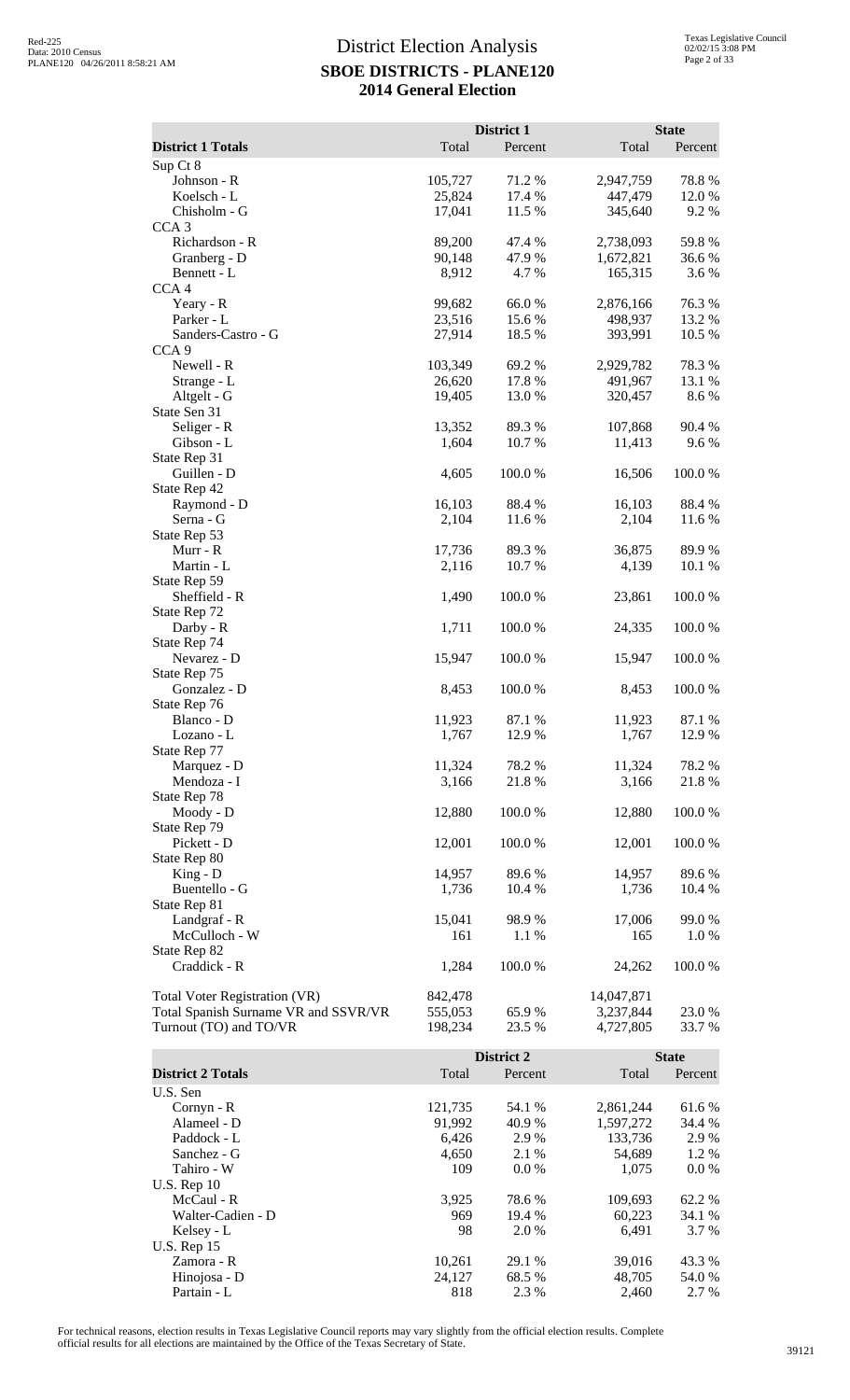|                                      |                   | District 2      |                        | <b>State</b>     |
|--------------------------------------|-------------------|-----------------|------------------------|------------------|
| <b>District 2 Totals</b>             | Total             | Percent         | Total                  | Percent          |
| <b>U.S. Rep 27</b><br>Farenthold - R | 70,223            | 62.6%           | 83,337                 | 63.6%            |
| Reed - D                             | 39,023            | 34.8%           | 44,152                 | 33.7 %           |
| Simonson - L                         | 2,889             | 2.6%            | 3,552                  | 2.7 %            |
| <b>U.S. Rep 28</b><br>Cuellar - D    | 4,643             | 83.7%           | 62,508                 | 82.1 %           |
| Aikens - L                           | 652               | 11.8 %          | 10,153                 | 13.3 %           |
| Cary - G                             | 252               | 4.5 %           | 3,475                  | 4.6 %            |
| Governor<br>Abbott - R               | 120,597           | 52.3 %          | 2,796,251              | 59.3%            |
| Davis - D                            | 104,609           | 45.4 %          | 1,835,458              | 38.9%            |
| Glass - L                            | 3,672             | 1.6 %           | 66,535                 | 1.4 %            |
| Parmer - G<br>Pavitt - W             | 1,411<br>128      | 0.6 %<br>0.1 %  | 18,519<br>1,141        | 0.4 %<br>0.0 %   |
| Lt. Governor                         |                   |                 |                        |                  |
| Patrick - R                          | 111,922           | 49.3%           | 2,724,207              | 58.1 %           |
| Van De Putte - D                     | 108,657           | 47.8%           | 1,813,847              | 38.7 %           |
| Butler - L<br>Courtney - G           | 5,176<br>1,359    | 2.3 %<br>0.6 %  | 119,818<br>27,716      | 2.6 %<br>$0.6\%$ |
| <b>U.S. Rep 34</b>                   |                   |                 |                        |                  |
| Smith - R                            | 25,157            | 36.8%           | 30,811                 | 38.6%            |
| Vela - D<br>Rowley - L               | 41,842<br>1,362   | 61.2%<br>2.0%   | 47,502<br>1,563        | 59.5 %<br>2.0 %  |
| <b>Attorney Gen</b>                  |                   |                 |                        |                  |
| Paxton - R                           | 112,455           | 50.0%           | 2,743,182              | 58.8%            |
| Houston - D                          | 104,127           | 46.3%           | 1,773,114              | 38.0 %           |
| Balagia - L<br>Osborne - G           | 6,495<br>1,838    | 2.9%<br>0.8 %   | 118,188<br>29,589      | 2.5 %<br>$0.6\%$ |
| Comptroller                          |                   |                 |                        |                  |
| Hegar - R                            | 112,493           | 50.5 %          | 2,698,398              | 58.4 %           |
| Collier - D<br>Sanders - L           | 101,122<br>6,801  | 45.4 %<br>3.1 % | 1,742,142<br>136,870   | 37.7 %<br>3.0 %  |
| Shafto - G                           | 2,517             | 1.1 %           | 44,981                 | 1.0 %            |
| Land Comm                            |                   |                 |                        |                  |
| Bush - R<br>Cook - D                 | 121,822<br>95,343 | 53.9%<br>42.2 % | 2,827,299<br>1,644,800 | 60.7%<br>35.3 %  |
| Knight - L                           | 5,201             | 2.3 %           | 126,406                | 2.7 %            |
| Alessi - G                           | 3,704             | 1.6 %           | 60,110                 | 1.3 %            |
| Ag Comm<br>Miller - R                | 109,385           | 49.2 %          | 2,699,224              | 58.6%            |
| Hogan - D                            | 102,424           | 46.1 %          | 1,697,092              | 36.8%            |
| Palmquist - L                        | 6,645             | 3.0%            | 132,506                | 2.9 %            |
| Kendrick - G                         | 3,876             | 1.7%            | 77,562                 | 1.7 %            |
| RR Comm 3<br>Sitton - R              | 108,983           | 48.9%           | 2,691,086              | 58.3%            |
| Brown - D                            | 97,814            | 43.9%           | 1,682,678              | 36.5 %           |
| Miller - L                           | 6,602             | 3.0%            | 145,373                | 3.2 %            |
| Salinas - G<br>Sup Ct Chief          | 9,544             | 4.3 %           | 93,781                 | 2.0%             |
| Hecht - R                            | 112,913           | 50.7%           | 2,756,945              | 59.7%            |
| Moody - D                            | 103,023           | 46.3%           | 1,720,513              | 37.3 %           |
| Oxford - L<br>Sup Ct 6               | 6,579             | 3.0%            | 141,321                | 3.1 %            |
| Brown - R                            | 114,872           | 51.9%           | 2,772,665              | 60.3%            |
| Meyers - D                           | 99,570            | 45.0%           | 1,677,390              | 36.5 %           |
| $Ash - L$                            | 7,002             | 3.2 %           | 146,511                | 3.2 %            |
| Sup Ct 7<br>$Boyd - R$               | 109,672           | 49.1 %          | 2,711,106              | 58.9%            |
| Benavides - D                        | 106,405           | 47.7 %          | 1,730,904              | 37.6 %           |
| Fulton - L                           | 5,298             | 2.4 %           | 126,713                | 2.8%             |
| Waterbury - G<br>Sup Ct 8            | 1,879             | 0.8 %           | 34,487                 | 0.7 %            |
| Johnson - R                          | 130,966           | 76.3%           | 2,947,759              | 78.8%            |
| Koelsch - L                          | 25,532            | 14.9%           | 447,479                | 12.0 %           |
| Chisholm - G                         | 15,241            | 8.9%            | 345,640                | 9.2 %            |
| CCA <sub>3</sub><br>Richardson - R   | 113,346           | 51.3%           | 2,738,093              | 59.8%            |
| Granberg - D                         | 98,780            | 44.7%           | 1,672,821              | 36.6 %           |
| Bennett - L                          | 8,789             | 4.0%            | 165,315                | 3.6 %            |
| CCA4<br>Yeary - R                    | 126,112           | 72.7 %          | 2,876,166              | 76.3%            |
| Parker - L                           | 22,538            | 13.0%           | 498,937                | 13.2 %           |
| Sanders-Castro - G                   | 24,915            | 14.4 %          | 393,991                | 10.5 %           |
| CCA <sub>9</sub>                     |                   |                 |                        |                  |
| Newell - R                           | 130,559           | 76.5 %          | 2,929,782              | 78.3%            |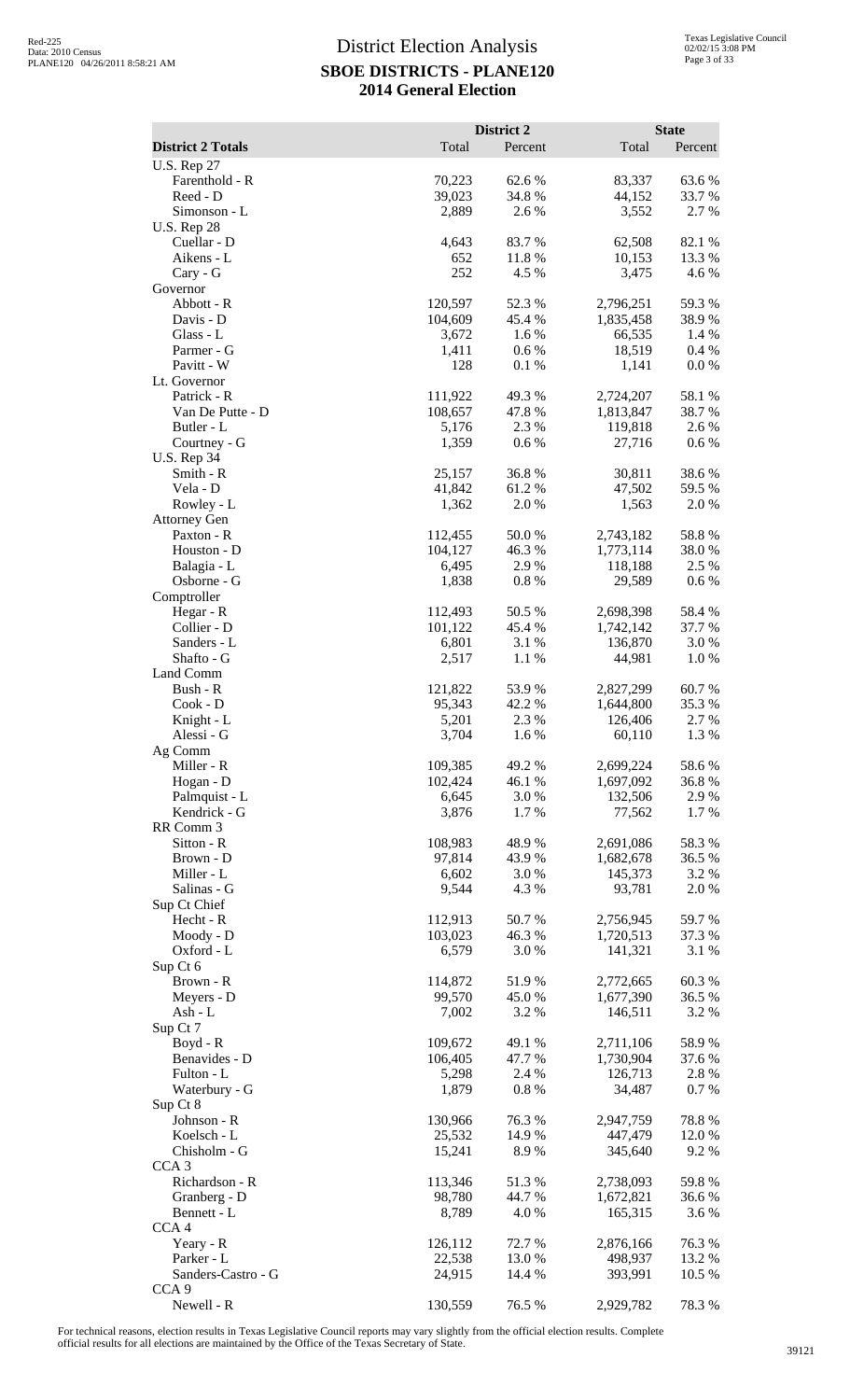|                                                                |                    | District 2     |                        | <b>State</b>      |
|----------------------------------------------------------------|--------------------|----------------|------------------------|-------------------|
| <b>District 2 Totals</b>                                       | Total              | Percent        | Total                  | Percent           |
| CCA <sub>9</sub>                                               |                    |                |                        |                   |
| Strange - L<br>Altgelt - G<br>SBOE <sub>2</sub>                | 25,957<br>14,244   | 15.2 %<br>8.3% | 491,967<br>320,457     | 13.1 %<br>8.6 %   |
| Cortez - D<br>State Rep 13                                     | 131,274            | 100.0%         | 131,274                | 100.0%            |
| Kolkhorst - R<br>State Rep 25                                  | 4,041              | 100.0%         | 35,589                 | 100.0%            |
| Bonnen - R                                                     | 5,189              | 100.0%         | 25,927                 | 100.0%            |
| State Rep 30<br>Morrison - R                                   | 28,216             | 100.0%         | 28,216                 | 100.0%            |
| State Rep 31<br>Guillen - D                                    | 1,613              | 100.0%         | 16,506                 | 100.0%            |
| State Rep 32<br>Hunter - R                                     | 23,348             | 100.0%         | 23,348                 | 100.0%            |
| State Rep 34<br>Herrero - D                                    | 16,241             | 100.0%         | 16,241                 | 100.0%            |
| State Rep 35<br>Longoria - D                                   | 6,890              | 100.0%         | 11,431                 | 100.0%            |
| State Rep 36<br>Munoz - D                                      | 10,540             | 100.0%         | 12,055                 | 100.0%            |
| State Rep 37<br>Oliveira - D                                   | 10,504             | 100.0%         | 10,504                 | 100.0%            |
| State Rep 38<br>Lucio - D                                      | 11,718             | 100.0%         | 11,718                 | 100.0%            |
| State Rep 39<br>Martinez - D                                   | 14,409             | 100.0%         | 14,409                 | 100.0%            |
| State Rep 40<br>Canales - D                                    | 4,895              | 100.0%         | 11,998                 | 100.0%            |
| State Rep 41                                                   |                    |                |                        |                   |
| Casas - R<br>Guerra - D                                        | 5,468<br>6,673     | 45.0%<br>55.0% | 8,539<br>11,532        | 42.5 %<br>57.5 %  |
| State Rep 43                                                   |                    |                |                        |                   |
| Lozano - R<br>Gonzalez - D                                     | 10,873<br>6,397    | 63.0%<br>37.0% | 17,294<br>10,869       | 61.4%<br>38.6%    |
| State Rep 85<br>Stephenson - R                                 | 8,696              | 77.7 %         | 19,216                 | 66.6%             |
| Drabek - D                                                     | 2,501              | 22.3 %         | 9,630                  | 33.4 %            |
| <b>Total Voter Registration (VR)</b>                           | 842,594            |                | 14,047,871             |                   |
| Total Spanish Surname VR and SSVR/VR<br>Turnout (TO) and TO/VR | 517,203<br>235,729 | 61.4%<br>28.0% | 3,237,844<br>4,727,805 | 23.0%<br>33.7 %   |
|                                                                |                    | District 3     |                        | <b>State</b>      |
| <b>District 3 Totals</b>                                       | Total              | Percent        | Total                  | Percent           |
| U.S. Sen<br>Cornyn - R                                         | 96,157             | 43.7%          | 2,861,244              | 61.6%             |
| Alameel - D                                                    | 113,455            | 51.5%          | 1,597,272              | 34.4 %            |
| Paddock - L                                                    | 6,156              | 2.8%           | 133,736                | 2.9%              |
| Sanchez - G<br>Tahiro - W                                      | 4,196<br>175       | 1.9%<br>0.1%   | 54,689<br>1,075        | 1.2%<br>$0.0\ \%$ |
| <b>U.S. Rep 15</b>                                             |                    |                |                        |                   |
| Zamora - R                                                     | 11,903             | 38.7%          | 39,016                 | 43.3 %            |
| Hinojosa - D<br>Partain - L                                    | 18,041<br>843      | 58.6%<br>2.7 % | 48,705<br>2,460        | 54.0 %<br>2.7 %   |
| <b>U.S. Rep 20</b>                                             |                    |                |                        |                   |
| Castro - D                                                     | 57,113             | 78.3%          | 66,554                 | 75.7%             |
| Blunt - L                                                      | 15,836             | 21.7%          | 21,410                 | 24.3 %            |
| <b>U.S. Rep 21</b><br>Smith - R                                | 1,958              | 61.9%          | 135,660                | 71.8%             |
| Shields - L                                                    | 558                | 17.6 %         | 25,505                 | 13.5 %            |
| Diaz - G                                                       | 648                | 20.5 %         | 27,831                 | 14.7 %            |
| <b>U.S. Rep 23</b><br>Hurd - R                                 | 7,657              | 36.7 %         | 57,445                 | 49.8%             |
| Gallego - D                                                    | 12,453             | 59.6%          | 55,011                 | 47.7 %            |
| Corvalan - L<br><b>U.S. Rep 27</b>                             | 779                | 3.7%           | 2,931                  | 2.5 %             |
| Farenthold - R                                                 | 6,140              | $81.0\ \%$     | 83,337                 | 63.6%             |
| Reed - D                                                       | 1,322              | 17.4 %         | 44,152                 | 33.7 %            |
| Simonson - L<br><b>U.S. Rep 28</b>                             | 121                | 1.6 %          | 3,552                  | 2.7 %             |
| Cuellar - D                                                    | 19,230             | 81.0%          | 62,508                 | 82.1 %            |
| Aikens - L                                                     | 3,517              | 14.8%          | 10,153                 | 13.3 %            |

For technical reasons, election results in Texas Legislative Council reports may vary slightly from the official election results. Complete official results for all elections are maintained by the Office of the Texas Secretary of State. <sup>39121</sup>

Cary - G  $280$   $4.1\%$   $3,475$   $4.6\%$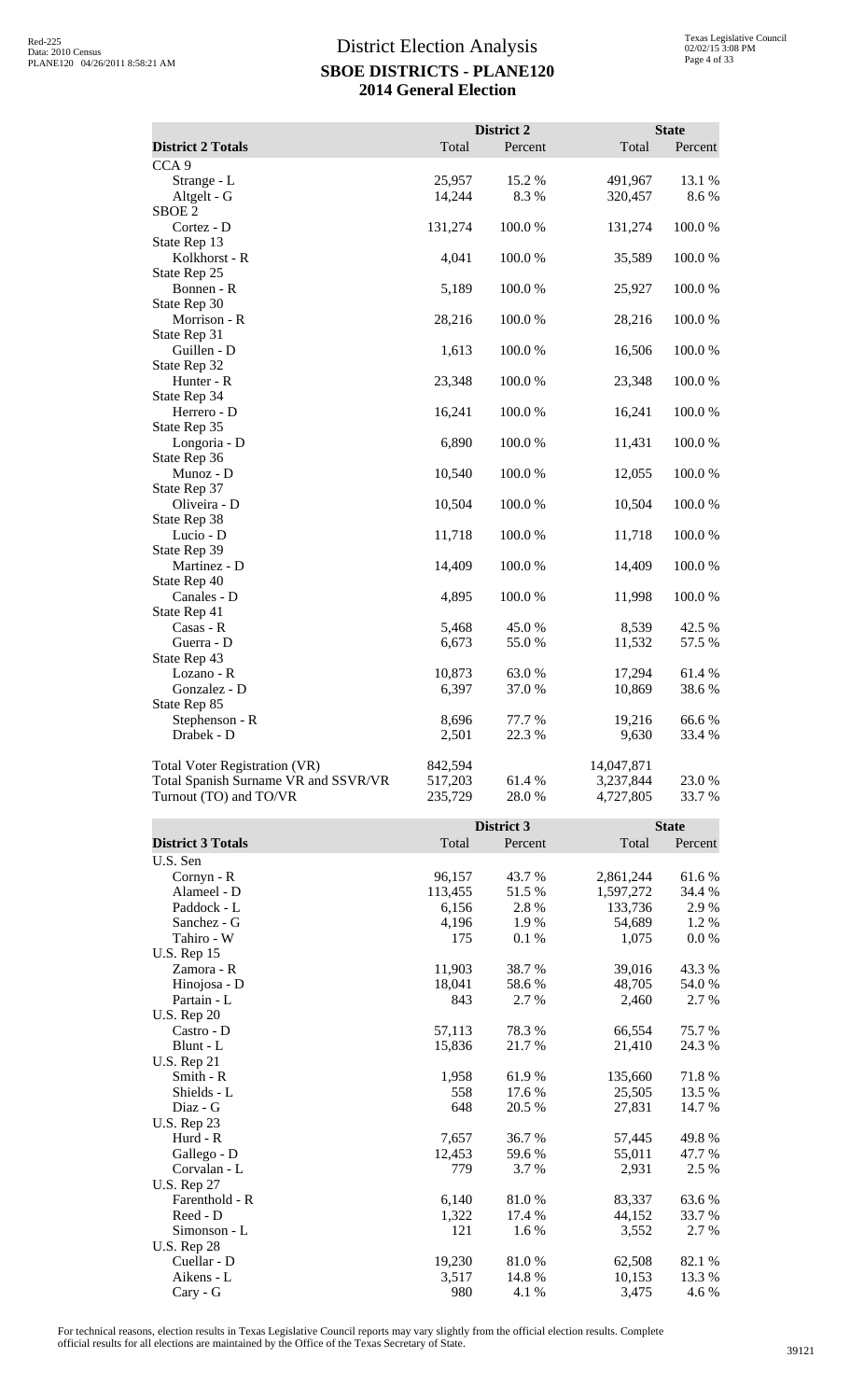|                                 |                   | District 3       |                        | <b>State</b>    |
|---------------------------------|-------------------|------------------|------------------------|-----------------|
| <b>District 3 Totals</b>        | Total             | Percent          | Total                  | Percent         |
| Governor<br>Abbott - R          | 91,870            | 41.0%            | 2,796,251              | 59.3 %          |
| Davis - D                       | 127,754           | 57.0%            | 1,835,458              | 38.9%           |
| Glass - L                       | 3,312             | 1.5 %            | 66,535                 | 1.4 %           |
| Parmer - G                      | 1,209             | 0.5 %            | 18,519                 | 0.4 %           |
| Pavitt - W                      | 125               | 0.1 %            | 1,141                  | $0.0\%$         |
| Lt. Governor<br>Patrick - R     | 83,888            | 37.7 %           | 2,724,207              | 58.1 %          |
| Van De Putte - D                | 133,224           | 59.9%            | 1,813,847              | 38.7%           |
| Butler - L                      | 4,143             | 1.9%             | 119,818                | 2.6 %           |
| Courtney - G                    | 1,282             | 0.6%             | 27,716                 | 0.6 %           |
| <b>U.S. Rep 34</b>              |                   |                  |                        |                 |
| Smith - R<br>Vela - D           | 5,654<br>5,660    | 49.1 %<br>49.2 % | 30,811<br>47,502       | 38.6%<br>59.5 % |
| Rowley - L                      | 201               | 1.7%             | 1,563                  | 2.0%            |
| <b>Attorney Gen</b>             |                   |                  |                        |                 |
| Paxton - R                      | 87,323            | 39.7%            | 2,743,182              | 58.8%           |
| Houston - D                     | 123,514           | 56.2%            | 1,773,114              | 38.0%           |
| Balagia - L<br>Osborne - G      | 7,064             | 3.2 %            | 118,188                | 2.5 %<br>0.6%   |
| <b>U.S. Rep 35</b>              | 2,043             | 0.9%             | 29,589                 |                 |
| Narvaiz - R                     | 8,093             | 25.9%            | 32,040                 | 33.3 %          |
| Doggett - D                     | 22,223            | 71.0%            | 60,124                 | 62.5 %          |
| Bruner - L                      | 575               | 1.8%             | 2,767                  | 2.9 %           |
| Swift - G                       | 405               | 1.3%             | 1,294                  | 1.3 %           |
| Comptroller                     |                   | 39.1 %           |                        |                 |
| Hegar - R<br>Collier - D        | 85,061<br>122,653 | 56.3%            | 2,698,398<br>1,742,142 | 58.4%<br>37.7 % |
| Sanders - L                     | 6,837             | 3.1 %            | 136,870                | 3.0 %           |
| Shafto - G                      | 3,216             | 1.5 %            | 44,981                 | 1.0%            |
| Land Comm                       |                   |                  |                        |                 |
| Bush - R                        | 94,294            | 42.7%            | 2,827,299              | 60.7%           |
| Cook - D                        | 115,787           | 52.5 %<br>2.6%   | 1,644,800<br>126,406   | 35.3 %<br>2.7 % |
| Knight - L<br>Alessi - G        | 5,831<br>4,698    | 2.1 %            | 60,110                 | 1.3 %           |
| Ag Comm                         |                   |                  |                        |                 |
| Miller - R                      | 83,865            | 38.6%            | 2,699,224              | 58.6%           |
| Hogan - D                       | 122,002           | 56.1 %           | 1,697,092              | 36.8%           |
| Palmquist - L                   | 6,700             | 3.1 %            | 132,506                | 2.9 %           |
| Kendrick - G<br>RR Comm 3       | 4,878             | 2.2 %            | 77,562                 | 1.7 %           |
| Sitton - R                      | 82,205            | 37.6 %           | 2,691,086              | 58.3%           |
| Brown - D                       | 120,590           | 55.1 %           | 1,682,678              | 36.5 %          |
| Miller - L                      | 6,226             | 2.8%             | 145,373                | 3.2 %           |
| Salinas - G                     | 9,848             | 4.5 %            | 93,781                 | 2.0 %           |
| Sup Ct Chief<br>Hecht - R       | 88,024            | 40.4 %           | 2,756,945              | 59.7%           |
| Moody - D                       | 123,591           | 56.7%            | 1,720,513              | 37.3 %          |
| Oxford - L                      | 6,463             | 3.0 %            | 141,321                | 3.1 %           |
| Sup Ct 6                        |                   |                  |                        |                 |
| Brown - R                       | 89,371            | 41.2 %           | 2,772,665              | 60.3%           |
| Meyers - D<br>Ash - $L$         | 120,423<br>7,092  | 55.5 %<br>3.3 %  | 1,677,390<br>146,511   | 36.5 %<br>3.2 % |
| Sup Ct 7                        |                   |                  |                        |                 |
| $Boyd - R$                      | 83,351            | 38.1 %           | 2,711,106              | 58.9%           |
| Benavides - D                   | 128,421           | 58.7%            | 1,730,904              | 37.6 %          |
| Fulton - L                      | 5,061             | 2.3 %            | 126,713                | 2.8%            |
| Waterbury - G                   | 2,016             | 0.9%             | 34,487                 | 0.7%            |
| Sup Ct 8<br>Johnson - R         | 105,886           | 67.3%            | 2,947,759              | 78.8%           |
| Koelsch - L                     | 30,922            | 19.7%            | 447,479                | 12.0 %          |
| Chisholm - G                    | 20,489            | 13.0 %           | 345,640                | 9.2 %           |
| CCA <sub>3</sub>                |                   |                  |                        |                 |
| Richardson - R                  | 88,781            | 41.0%            | 2,738,093              | 59.8%           |
| Granberg - D                    | 119,371           | 55.2 %<br>3.8%   | 1,672,821<br>165,315   | 36.6 %          |
| Bennett - L<br>CCA <sub>4</sub> | 8,222             |                  |                        | 3.6 %           |
| Yeary - R                       | 99,508            | 62.4 %           | 2,876,166              | 76.3%           |
| Parker - L                      | 27,417            | 17.2 %           | 498,937                | 13.2 %          |
| Sanders-Castro - G              | 32,594            | 20.4 %           | 393,991                | 10.5 %          |
| CCA <sub>9</sub>                |                   |                  |                        |                 |
| Newell - R<br>Strange - L       | 104,676<br>32,354 | 66.6%<br>20.6%   | 2,929,782<br>491,967   | 78.3%<br>13.1 % |
| Altgelt - G                     | 20,206            | 12.9%            | 320,457                | 8.6 %           |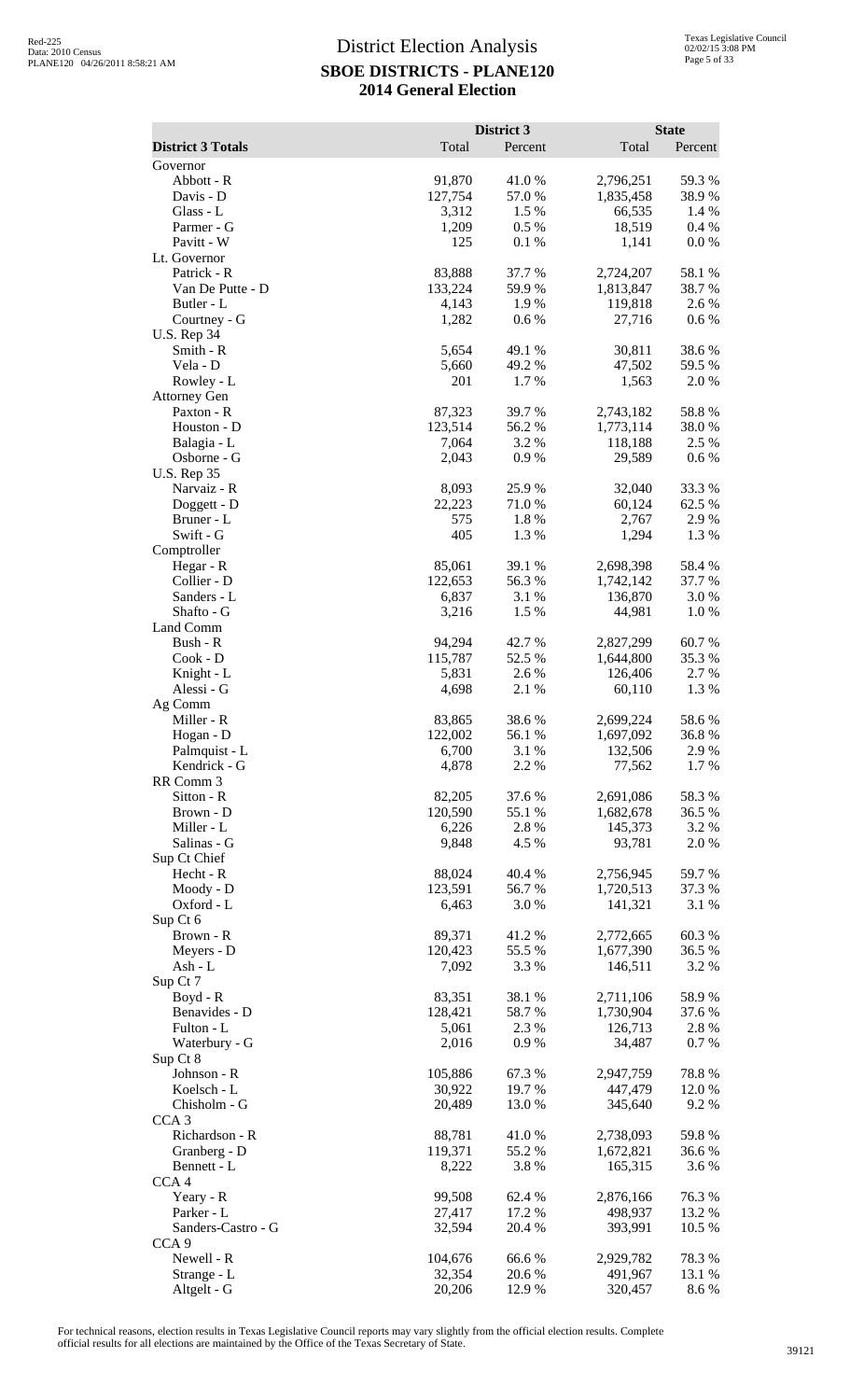| <b>District 3 Totals</b>             | Total          | District 3<br>Percent | Total            | <b>State</b><br>Percent |
|--------------------------------------|----------------|-----------------------|------------------|-------------------------|
| SBOE <sub>3</sub>                    |                |                       |                  |                         |
| Mundy - R                            | 81,293         | 37.3 %                | 81,293           | 37.3 %                  |
| Perez - D                            | 129,838        | 59.6 %                | 129,838          | 59.6%                   |
| Morales - L                          | 6,827          | 3.1 %                 | 6,827            | 3.1 %                   |
| State Sen 25                         |                |                       |                  |                         |
| Campbell - R                         | 1,072          | 50.4 %                | 153,536          | 65.2%                   |
| Boone - D                            | 974            | 45.8%                 | 75,012           | 31.8%                   |
| Lea - L<br>State Rep 13              | 79             | 3.7 %                 | 7,106            | 3.0%                    |
| Kolkhorst - R                        | 4,301          | 100.0%                | 35,589           | 100.0%                  |
| State Rep 17                         |                |                       |                  |                         |
| Kleinschmidt - R                     | 4,458          | 74.5 %                | 22,735           | 64.6 %                  |
| Banks - D                            | 1,524          | 25.5 %                | 12,457           | 35.4 %                  |
| State Rep 31                         |                |                       |                  |                         |
| Guillen - D                          | 10,288         | 100.0%                | 16,506           | 100.0%                  |
| State Rep 35<br>Longoria - D         | 4,541          | 100.0%                | 11,431           | 100.0%                  |
| State Rep 36                         |                |                       |                  |                         |
| Munoz - D                            | 1,515          | 100.0%                | 12,055           | 100.0%                  |
| State Rep 40                         |                |                       |                  |                         |
| Canales - D                          | 7,103          | 100.0%                | 11,998           | 100.0%                  |
| State Rep 41                         |                |                       |                  |                         |
| Casas - R                            | 3,071          | 38.7 %                | 8,539            | 42.5 %                  |
| Guerra - D                           | 4,859          | 61.3 %                | 11,532           | 57.5 %                  |
| State Rep 43<br>Lozano - R           | 6,421          | 58.9%                 | 17,294           | 61.4%                   |
| Gonzalez - D                         | 4,472          | 41.1%                 | 10,869           | 38.6%                   |
| State Rep 44                         |                |                       |                  |                         |
| Kuempel - R                          | 7,825          | 77.0 %                | 30,558           | 75.7%                   |
| Bohmfalk - D                         | 2,340          | 23.0%                 | 9,821            | 24.3 %                  |
| State Rep 116                        |                |                       |                  |                         |
| Martinez Fischer - D                 | 16,115         | 100.0%                | 16,639           | 100.0%                  |
| State Rep 117                        |                |                       |                  |                         |
| Galindo - R<br>Cortez - D            | 8,954<br>9,579 | 48.3%<br>51.7%        | 12,835<br>11,521 | 52.7%<br>47.3 %         |
| State Rep 118                        |                |                       |                  |                         |
| Farias - D                           | 9,736          | 100.0%                | 14,531           | 100.0%                  |
| State Rep 119                        |                |                       |                  |                         |
| Gutierrez - D                        | 9,992          | 100.0%                | 15,361           | 100.0%                  |
| State Rep 120                        |                |                       |                  |                         |
| McClendon - D                        | 13,358         | 85.4 %                | 16,892           | 82.3%                   |
| Villela - L                          | 2,285          | 14.6 %                | 3,637            | 17.7 %                  |
| State Rep 121<br>Straus - R          | 1,483          | 73.5 %                | 33,845           | 82.1 %                  |
| Carruthers - L                       | 535            | 26.5 %                | 7,381            | 17.9%                   |
| State Rep 122                        |                |                       |                  |                         |
| Holland - L                          | 252            | 26.4 %                | 7,489            | 15.0%                   |
| Larson - R                           | 701            | 73.6 %                | 42,473           | 85.0%                   |
| State Rep 123                        |                |                       |                  |                         |
| Villarreal - D                       | 15,478         | 88.5 %                | 20,178           | 86.3%                   |
| Ingmundson - G                       | 2,014          | 11.5 %                | 3,210            | 13.7 %                  |
| State Rep 124                        |                |                       |                  |                         |
| Menendez - D<br>State Rep 125        | 16,236         | 100.0%                | 16,236           | 100.0%                  |
| Rodriguez - D                        | 12,896         | 81.7%                 | 17,143           | 76.9%                   |
| Behrman - L                          | 2,891          | 18.3 %                | 5,144            | 23.1 %                  |
|                                      |                |                       |                  |                         |
| <b>Total Voter Registration (VR)</b> | 840,631        |                       | 14,047,871       |                         |
| Total Spanish Surname VR and SSVR/VR | 508,322        | 60.5 %                | 3,237,844        | 23.0%                   |
| Turnout (TO) and TO/VR               | 228,432        | 27.2 %                | 4,727,805        | 33.7 %                  |
|                                      |                |                       |                  |                         |
|                                      |                | District 4            |                  | <b>State</b>            |
| <b>District 4 Totals</b>             | Total          | Percent               | Total            | Percent                 |
| U.S. Sen<br>Cornyn - R               | 49,740         | 24.1 %                | 2,861,244        | 61.6%                   |
| Alameel - D                          | 150,356        | 72.7 %                | 1,597,272        | 34.4 %                  |
| Paddock - L                          | 3,454          | 1.7 %                 | 133,736          | 2.9%                    |
| Sanchez - G                          | 3,157          | 1.5 %                 | 54,689           | 1.2%                    |

 $\frac{7}{7}$  Tahiro - W 7

U.S.  $\text{Rep } 2$ <br>Poe - R

Roberts - G

Sanchez - G<br>
Tahiro - W<br>
Tahiro - W<br>
Tahiro - W<br>
Tahiro - W<br>
Tahiro - W<br>
Tahiro - W<br>
Tahiro - W<br>
Tahiro - W<br>
Tahiro - W<br>
Tahiro - W<br>
Tahiro - W<br>
Tahiro - W<br>
Tahiro - W<br>
Tahiro - W<br>
Tahiro - W<br>
Tahiro - W<br>
Tahiro - W<br>
Tahir

Poe - R 1,380 44.4 % 101,936 67.9 % Letsos - D  $1,662$   $53.4\%$   $44,462$   $29.6\%$ Version - Letsos - D<br>
Version - Letsos - D<br>
Veasaw - L<br>  $36$ <br>  $32$ <br>  $1.2\%$ <br>  $32$ <br>  $1.0\%$ <br>  $1.312$ <br>  $0.9\%$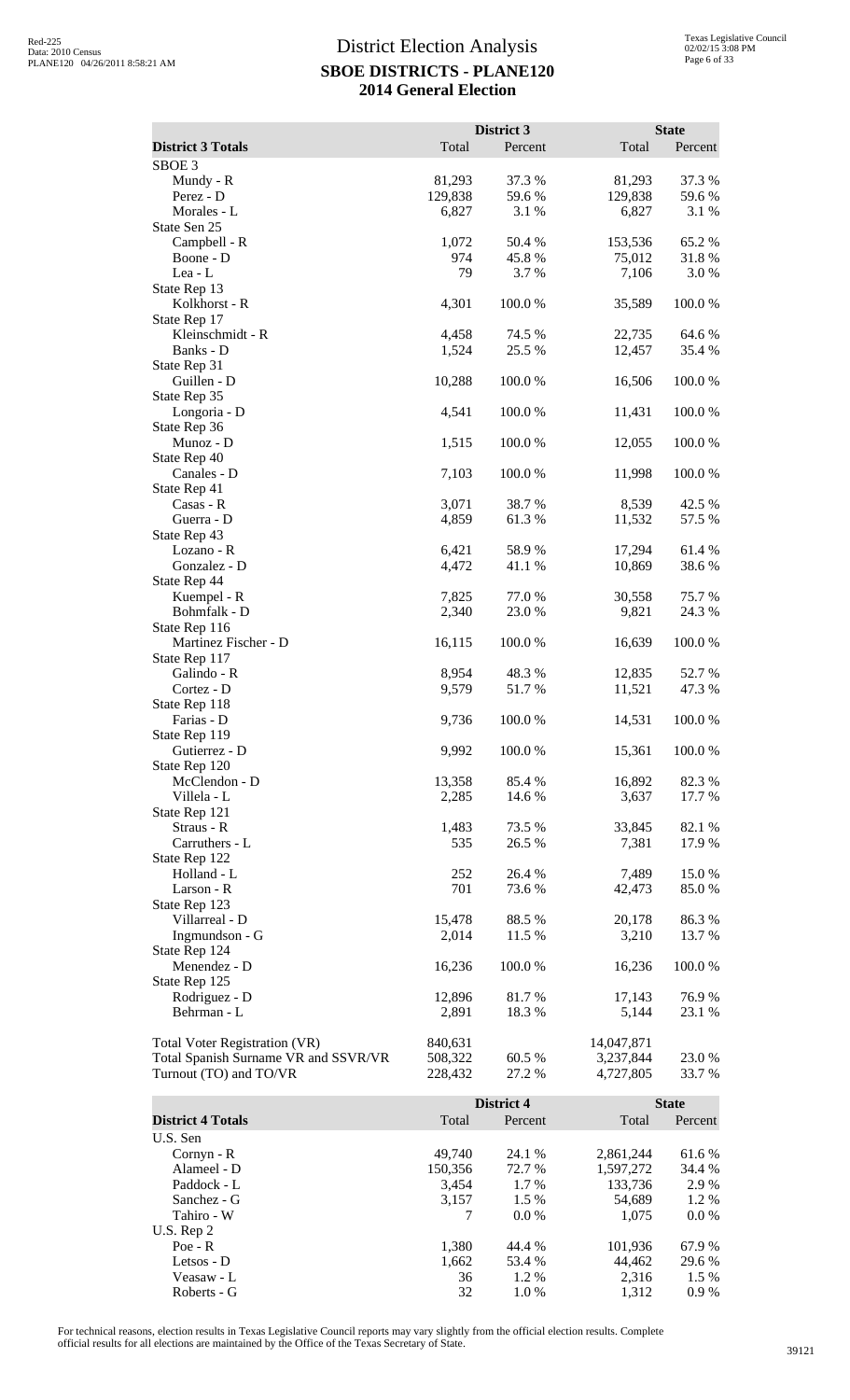|                                  |                   | District 4       |                        | <b>State</b>    |
|----------------------------------|-------------------|------------------|------------------------|-----------------|
| <b>District 4 Totals</b>         | Total             | Percent          | Total                  | Percent         |
| U.S. Rep 7<br>Culberson - R      | 1,804             | 47.7 %           | 90,606                 | 63.3%           |
| Cargas - D                       | 1,893             | 50.0%            | 49,478                 | 34.5 %          |
| Fowler - L                       | 88                | 2.3 %            | 3,135                  | 2.2 %           |
| U.S. Rep 9                       |                   |                  |                        |                 |
| Green - D<br>Johnson - L         | 56,157<br>3,428   | 94.2 %<br>5.8%   | 78,109<br>7,894        | 90.8%<br>9.2 %  |
| <b>U.S. Rep 18</b>               |                   |                  |                        |                 |
| Seibert - R                      | 14,811            | 18.1%            | 26,249                 | 24.8 %          |
| Jackson Lee - D                  | 64,451            | 78.9%            | 76,097                 | 71.8%           |
| Alessi - G                       | 811<br>1,624      | 1.0%             | 1,302                  | 1.2 %<br>2.2 %  |
| Duncan - I<br><b>U.S. Rep 22</b> |                   | 2.0 %            | 2,362                  |                 |
| Olson - R                        | 1,379             | 43.0%            | 100,861                | 66.5 %          |
| Briscoe - D                      | 1,771             | 55.3%            | 47,844                 | 31.6%           |
| Lapham - L                       | 54                | 1.7%             | 2,861                  | 1.9%            |
| <b>U.S. Rep 29</b><br>Green - D  | 38,450            | 90.3%            | 41,321                 | 89.5 %          |
| Stanczak - L                     | 4,147             | 9.7%             | 4,822                  | 10.5 %          |
| Governor                         |                   |                  |                        |                 |
| Abbott - R                       | 47,259            | 22.4 %           | 2,796,251              | 59.3%           |
| Davis - D<br>Glass - L           | 160,927           | 76.4 %<br>0.8%   | 1,835,458<br>66,535    | 38.9%<br>1.4 %  |
| Parmer - G                       | 1,635<br>859      | 0.4%             | 18,519                 | 0.4%            |
| Pavitt - W                       | 10                | 0.0 %            | 1,141                  | 0.0 %           |
| Lt. Governor                     |                   |                  |                        |                 |
| Patrick - R                      | 46,718            | 22.2 %           | 2,724,207              | 58.1 %          |
| Van De Putte - D<br>Butler - L   | 158,903<br>3,012  | 75.6 %<br>1.4 %  | 1,813,847<br>119,818   | 38.7%<br>2.6 %  |
| Courtney - G                     | 1,479             | 0.7%             | 27,716                 | 0.6 %           |
| <b>Attorney Gen</b>              |                   |                  |                        |                 |
| Paxton - R                       | 46,717            | 22.3 %           | 2,743,182              | 58.8%           |
| Houston - D                      | 158,071           | 75.4 %           | 1,773,114              | 38.0%           |
| Balagia - L<br>Osborne - G       | 3,019<br>1,862    | 1.4 %<br>0.9%    | 118,188<br>29,589      | 2.5 %<br>0.6 %  |
| Comptroller                      |                   |                  |                        |                 |
| Hegar - R                        | 45,518            | 21.8%            | 2,698,398              | 58.4%           |
| Collier - D                      | 158,374           | 75.8%            | 1,742,142              | 37.7 %          |
| Sanders - L<br>Shafto - G        | 3,075<br>1,928    | 1.5 %<br>0.9%    | 136,870<br>44,981      | 3.0%<br>1.0%    |
| <b>U.S. Rep 36</b>               |                   |                  |                        |                 |
| Babin - R                        | 677               | 54.6 %           | 101,663                | 76.0%           |
| Cole - D                         | 537               | 43.3 %           | 29,543                 | 22.1 %          |
| Veach - L                        | 18                | 1.5 %            | 1,951                  | 1.5 %           |
| Ridley - G<br>Land Comm          | 7                 | 0.6 %            | 685                    | $0.5\%$         |
| Bush - R                         | 49,174            | 23.5 %           | 2,827,299              | 60.7%           |
| Cook - D                         | 154,694           | 73.9%            | 1,644,800              | 35.3 %          |
| Knight - L                       | 2,758             | 1.3%             | 126,406                | 2.7 %           |
| Alessi - G<br>Ag Comm            | 2,677             | 1.3 %            | 60,110                 | 1.3 %           |
| Miller - R                       | 46,052            | 22.1 %           | 2,699,224              | 58.6%           |
| Hogan - D                        | 155,888           | 74.9%            | 1,697,092              | 36.8%           |
| Palmquist - L                    | 3,027             | 1.5 %            | 132,506                | 2.9%            |
| Kendrick - G                     | 3,130             | 1.5 %            | 77,562                 | 1.7%            |
| RR Comm 3<br>Sitton - R          | 45,592            | 21.9%            | 2,691,086              | 58.3%           |
| Brown - D                        | 155,878           | 74.7 %           | 1,682,678              | 36.5 %          |
| Miller - L                       | 2,773             | 1.3 %            | 145,373                | 3.2 %           |
| Salinas - G                      | 4,362             | 2.1 %            | 93,781                 | 2.0%            |
| Sup Ct Chief                     |                   |                  |                        |                 |
| Hecht - R<br>Moody - D           | 47,401<br>157,689 | 22.7 %<br>75.6 % | 2,756,945<br>1,720,513 | 59.7%<br>37.3 % |
| Oxford - L                       | 3,363             | 1.6%             | 141,321                | 3.1 %           |
| Sup Ct 6                         |                   |                  |                        |                 |
| Brown - R                        | 48,219            | 23.2 %           | 2,772,665              | 60.3%           |
| Meyers - D                       | 156,374           | 75.2 %           | 1,677,390              | 36.5 %          |
| Ash - L<br>Sup Ct 7              | 3,354             | 1.6 %            | 146,511                | 3.2 %           |
| Boyd - R                         | 45,355            | 21.8%            | 2,711,106              | 58.9%           |
| Benavides - D                    | 158,466           | 76.2%            | 1,730,904              | 37.6 %          |
| Fulton - L                       | 2,725             | 1.3%             | 126,713                | 2.8%            |
| Waterbury - G<br>Sup Ct 8        | 1,523             | 0.7%             | 34,487                 | 0.7%            |
| Johnson - R                      | 56,543            | 56.9%            | 2,947,759              | 78.8%           |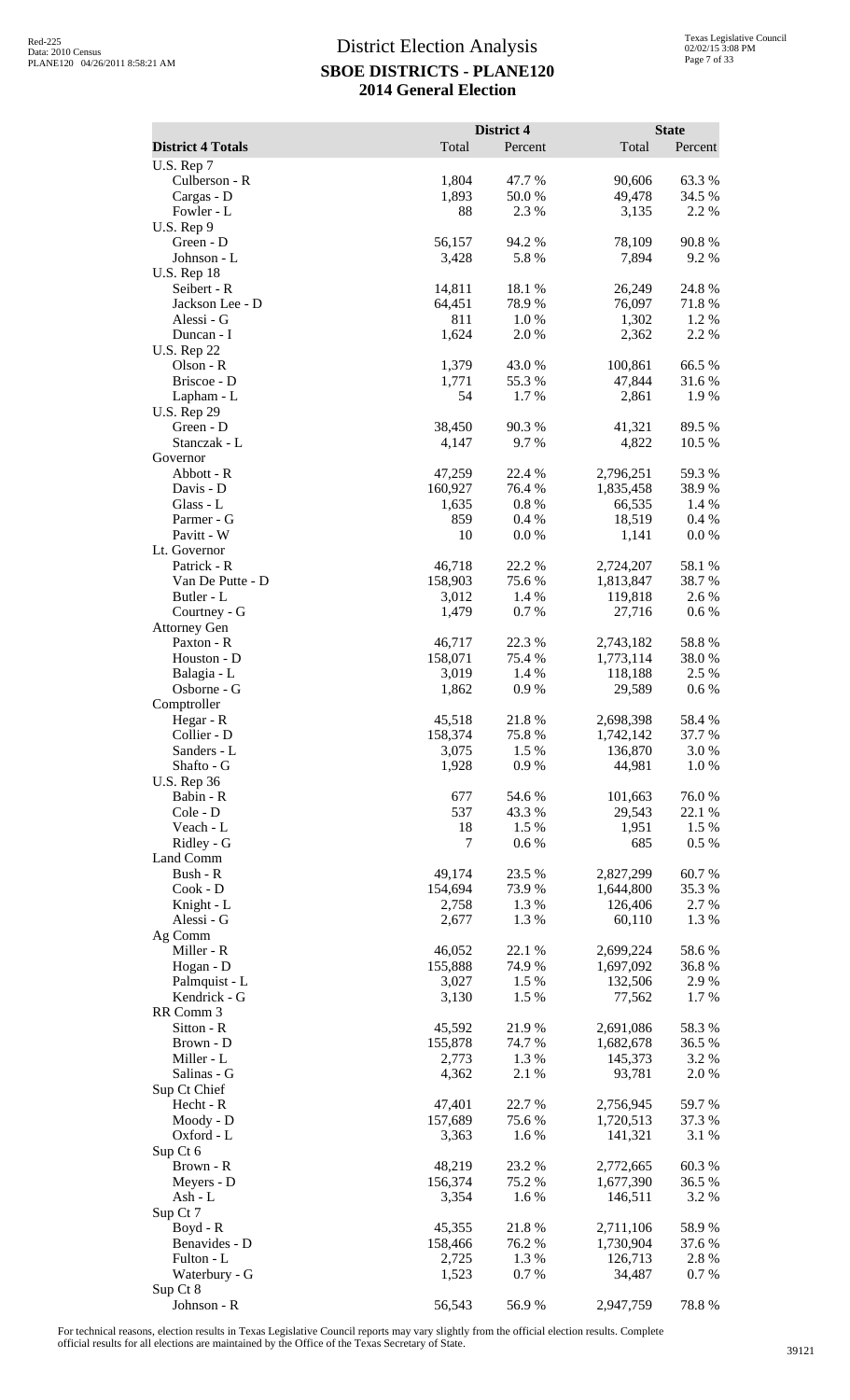| Total<br><b>District 4 Totals</b><br>Percent<br>Total<br>Percent<br>Sup Ct 8<br>Koelsch - L<br>22,492<br>22.6 %<br>447,479<br>12.0%<br>Chisholm - G<br>20,330<br>20.5 %<br>345,640<br>9.2%<br>CCA <sub>3</sub><br>Richardson - R<br>46,806<br>22.6 %<br>2,738,093<br>59.8%<br>156,215<br>75.4 %<br>Granberg - D<br>1,672,821<br>36.6 %<br>Bennett - L<br>4,281<br>2.1 %<br>165,315<br>3.6 %<br>CCA <sub>4</sub><br>54,385<br>53.1 %<br>2,876,166<br>76.3%<br>Yeary - R<br>Parker - L<br>25,468<br>24.9%<br>498,937<br>13.2 %<br>Sanders-Castro - G<br>22,604<br>22.1 %<br>393,991<br>10.5 %<br>CCA <sub>9</sub><br>Newell - R<br>56,148<br>55.5 %<br>2,929,782<br>78.3%<br>Strange - L<br>25,888<br>25.6 %<br>491,967<br>13.1 %<br>Altgelt - G<br>8.6%<br>19,094<br>18.9%<br>320,457<br>SBOE <sub>4</sub><br>23.5 %<br>Olmos - R<br>48,804<br>23.5 %<br>48,804<br>Allen - D<br>158,506<br>76.5 %<br>158,506<br>76.5 %<br>State Sen 7<br>71.8%<br>900<br>47.7 %<br>123,551<br>Bettencort - R<br>Davis - D<br>960<br>50.9%<br>45,230<br>26.3%<br>27<br>1.4 %<br>1.9%<br>Bilyeu - L<br>3,244<br>State Sen 15<br>13,075<br>38.5%<br>25.0%<br>48,249<br>Hale - R<br>Whitmire - D<br>38,227<br>73.0%<br>74,192<br>59.2 %<br>Velasquez - L<br>1,044<br>2.0 %<br>2,947<br>2.4 %<br>State Sen 17<br>Huffman - R<br>2,161<br>45.0%<br>113,817<br>63.3%<br>Lucido - D<br>2,500<br>52.1 %<br>60,934<br>33.9%<br>Hardy - L<br>89<br>3,642<br>2.0 %<br>1.9 %<br>51<br>0.7%<br>Courtney - G<br>1.1 %<br>1,303<br>State Rep 27<br>Hamilton - R<br>2,893<br>14.6 %<br>33.0%<br>11,990<br>Reynolds - D<br>16,903<br>24,326<br>67.0%<br>85.4 %<br>State Rep 85<br>Stephenson - R<br>21.4 %<br>66.6%<br>112<br>19,216<br>Drabek - D<br>412<br>78.6%<br>9,630<br>33.4 %<br>State Rep 126<br>604<br>86.3%<br>67.9%<br>23,899<br>Harless - R<br>286<br>3,791<br>13.7 %<br>Hernandez - L<br>32.1 %<br>State Rep 127<br>1,372<br>100.0%<br>31,214<br>100.0%<br>Huberty - R<br>State Rep 129<br>67.8%<br>Paul - R<br>608<br>52.6%<br>26,415<br>547<br>32.2 %<br>Gay - D<br>47.4 %<br>12,540<br>State Rep 131<br>19,964<br>100.0%<br>20,408<br>100.0%<br>Allen - D<br>State Rep 134<br>316<br>46.8%<br>32,092<br>61.2%<br>Davis - R<br>Ruff - D<br>359<br>38.8%<br>53.2 %<br>20,364<br>State Rep 139<br>19,856<br>100.0%<br>100.0%<br>Turner - D<br>21,802<br>State Rep 140<br>Walle - D<br>8,125<br>100.0%<br>100.0%<br>8,125<br>State Rep 141<br>100.0%<br>100.0%<br>Thompson - D<br>15,753<br>16,162<br>State Rep 142<br>Dutton - D<br>100.0%<br>100.0%<br>15,164<br>17,602<br>State Rep 143<br>Hernandez - D<br>10,378<br>100.0%<br>10,610<br>100.0%<br>State Rep 144<br>Pena - R<br>2,403<br>6,015<br>50.6 %<br>43.1 %<br>Perez - D<br>3,169<br>56.9%<br>5,863<br>49.4 %<br>State Rep 145<br>8,101<br>100.0%<br>100.0%<br>Alvarado - D<br>10,255<br>State Rep 146<br>Miles - D<br>19,220<br>93.2 %<br>21,702<br>91.9%<br>Bradford - G<br>1,406<br>6.8%<br>1,920<br>8.1 %<br>State Rep 147<br>Coleman - D<br>19,411<br>100.0%<br>100.0%<br>25,288<br>State Rep 148<br>39.7%<br>Carmona - R<br>3,651<br>41.1 %<br>9,356<br>Farrar - D<br>5,228<br>58.9%<br>14,207<br>60.3%<br>State Rep 149 |           |     | District 4 |       | <b>State</b> |
|---------------------------------------------------------------------------------------------------------------------------------------------------------------------------------------------------------------------------------------------------------------------------------------------------------------------------------------------------------------------------------------------------------------------------------------------------------------------------------------------------------------------------------------------------------------------------------------------------------------------------------------------------------------------------------------------------------------------------------------------------------------------------------------------------------------------------------------------------------------------------------------------------------------------------------------------------------------------------------------------------------------------------------------------------------------------------------------------------------------------------------------------------------------------------------------------------------------------------------------------------------------------------------------------------------------------------------------------------------------------------------------------------------------------------------------------------------------------------------------------------------------------------------------------------------------------------------------------------------------------------------------------------------------------------------------------------------------------------------------------------------------------------------------------------------------------------------------------------------------------------------------------------------------------------------------------------------------------------------------------------------------------------------------------------------------------------------------------------------------------------------------------------------------------------------------------------------------------------------------------------------------------------------------------------------------------------------------------------------------------------------------------------------------------------------------------------------------------------------------------------------------------------------------------------------------------------------------------------------------------------------------------------------------------------------------------------------------------------------------------------------------------------------------------------------------------------------------------------------------------------------------------------------------------------------------------------------------------------------------------------------------------------------------------------------------------------------------------------------------------------------------------------------------------|-----------|-----|------------|-------|--------------|
|                                                                                                                                                                                                                                                                                                                                                                                                                                                                                                                                                                                                                                                                                                                                                                                                                                                                                                                                                                                                                                                                                                                                                                                                                                                                                                                                                                                                                                                                                                                                                                                                                                                                                                                                                                                                                                                                                                                                                                                                                                                                                                                                                                                                                                                                                                                                                                                                                                                                                                                                                                                                                                                                                                                                                                                                                                                                                                                                                                                                                                                                                                                                                                     |           |     |            |       |              |
|                                                                                                                                                                                                                                                                                                                                                                                                                                                                                                                                                                                                                                                                                                                                                                                                                                                                                                                                                                                                                                                                                                                                                                                                                                                                                                                                                                                                                                                                                                                                                                                                                                                                                                                                                                                                                                                                                                                                                                                                                                                                                                                                                                                                                                                                                                                                                                                                                                                                                                                                                                                                                                                                                                                                                                                                                                                                                                                                                                                                                                                                                                                                                                     |           |     |            |       |              |
|                                                                                                                                                                                                                                                                                                                                                                                                                                                                                                                                                                                                                                                                                                                                                                                                                                                                                                                                                                                                                                                                                                                                                                                                                                                                                                                                                                                                                                                                                                                                                                                                                                                                                                                                                                                                                                                                                                                                                                                                                                                                                                                                                                                                                                                                                                                                                                                                                                                                                                                                                                                                                                                                                                                                                                                                                                                                                                                                                                                                                                                                                                                                                                     |           |     |            |       |              |
|                                                                                                                                                                                                                                                                                                                                                                                                                                                                                                                                                                                                                                                                                                                                                                                                                                                                                                                                                                                                                                                                                                                                                                                                                                                                                                                                                                                                                                                                                                                                                                                                                                                                                                                                                                                                                                                                                                                                                                                                                                                                                                                                                                                                                                                                                                                                                                                                                                                                                                                                                                                                                                                                                                                                                                                                                                                                                                                                                                                                                                                                                                                                                                     |           |     |            |       |              |
|                                                                                                                                                                                                                                                                                                                                                                                                                                                                                                                                                                                                                                                                                                                                                                                                                                                                                                                                                                                                                                                                                                                                                                                                                                                                                                                                                                                                                                                                                                                                                                                                                                                                                                                                                                                                                                                                                                                                                                                                                                                                                                                                                                                                                                                                                                                                                                                                                                                                                                                                                                                                                                                                                                                                                                                                                                                                                                                                                                                                                                                                                                                                                                     |           |     |            |       |              |
|                                                                                                                                                                                                                                                                                                                                                                                                                                                                                                                                                                                                                                                                                                                                                                                                                                                                                                                                                                                                                                                                                                                                                                                                                                                                                                                                                                                                                                                                                                                                                                                                                                                                                                                                                                                                                                                                                                                                                                                                                                                                                                                                                                                                                                                                                                                                                                                                                                                                                                                                                                                                                                                                                                                                                                                                                                                                                                                                                                                                                                                                                                                                                                     |           |     |            |       |              |
|                                                                                                                                                                                                                                                                                                                                                                                                                                                                                                                                                                                                                                                                                                                                                                                                                                                                                                                                                                                                                                                                                                                                                                                                                                                                                                                                                                                                                                                                                                                                                                                                                                                                                                                                                                                                                                                                                                                                                                                                                                                                                                                                                                                                                                                                                                                                                                                                                                                                                                                                                                                                                                                                                                                                                                                                                                                                                                                                                                                                                                                                                                                                                                     |           |     |            |       |              |
|                                                                                                                                                                                                                                                                                                                                                                                                                                                                                                                                                                                                                                                                                                                                                                                                                                                                                                                                                                                                                                                                                                                                                                                                                                                                                                                                                                                                                                                                                                                                                                                                                                                                                                                                                                                                                                                                                                                                                                                                                                                                                                                                                                                                                                                                                                                                                                                                                                                                                                                                                                                                                                                                                                                                                                                                                                                                                                                                                                                                                                                                                                                                                                     |           |     |            |       |              |
|                                                                                                                                                                                                                                                                                                                                                                                                                                                                                                                                                                                                                                                                                                                                                                                                                                                                                                                                                                                                                                                                                                                                                                                                                                                                                                                                                                                                                                                                                                                                                                                                                                                                                                                                                                                                                                                                                                                                                                                                                                                                                                                                                                                                                                                                                                                                                                                                                                                                                                                                                                                                                                                                                                                                                                                                                                                                                                                                                                                                                                                                                                                                                                     |           |     |            |       |              |
|                                                                                                                                                                                                                                                                                                                                                                                                                                                                                                                                                                                                                                                                                                                                                                                                                                                                                                                                                                                                                                                                                                                                                                                                                                                                                                                                                                                                                                                                                                                                                                                                                                                                                                                                                                                                                                                                                                                                                                                                                                                                                                                                                                                                                                                                                                                                                                                                                                                                                                                                                                                                                                                                                                                                                                                                                                                                                                                                                                                                                                                                                                                                                                     |           |     |            |       |              |
|                                                                                                                                                                                                                                                                                                                                                                                                                                                                                                                                                                                                                                                                                                                                                                                                                                                                                                                                                                                                                                                                                                                                                                                                                                                                                                                                                                                                                                                                                                                                                                                                                                                                                                                                                                                                                                                                                                                                                                                                                                                                                                                                                                                                                                                                                                                                                                                                                                                                                                                                                                                                                                                                                                                                                                                                                                                                                                                                                                                                                                                                                                                                                                     |           |     |            |       |              |
|                                                                                                                                                                                                                                                                                                                                                                                                                                                                                                                                                                                                                                                                                                                                                                                                                                                                                                                                                                                                                                                                                                                                                                                                                                                                                                                                                                                                                                                                                                                                                                                                                                                                                                                                                                                                                                                                                                                                                                                                                                                                                                                                                                                                                                                                                                                                                                                                                                                                                                                                                                                                                                                                                                                                                                                                                                                                                                                                                                                                                                                                                                                                                                     |           |     |            |       |              |
|                                                                                                                                                                                                                                                                                                                                                                                                                                                                                                                                                                                                                                                                                                                                                                                                                                                                                                                                                                                                                                                                                                                                                                                                                                                                                                                                                                                                                                                                                                                                                                                                                                                                                                                                                                                                                                                                                                                                                                                                                                                                                                                                                                                                                                                                                                                                                                                                                                                                                                                                                                                                                                                                                                                                                                                                                                                                                                                                                                                                                                                                                                                                                                     |           |     |            |       |              |
|                                                                                                                                                                                                                                                                                                                                                                                                                                                                                                                                                                                                                                                                                                                                                                                                                                                                                                                                                                                                                                                                                                                                                                                                                                                                                                                                                                                                                                                                                                                                                                                                                                                                                                                                                                                                                                                                                                                                                                                                                                                                                                                                                                                                                                                                                                                                                                                                                                                                                                                                                                                                                                                                                                                                                                                                                                                                                                                                                                                                                                                                                                                                                                     |           |     |            |       |              |
|                                                                                                                                                                                                                                                                                                                                                                                                                                                                                                                                                                                                                                                                                                                                                                                                                                                                                                                                                                                                                                                                                                                                                                                                                                                                                                                                                                                                                                                                                                                                                                                                                                                                                                                                                                                                                                                                                                                                                                                                                                                                                                                                                                                                                                                                                                                                                                                                                                                                                                                                                                                                                                                                                                                                                                                                                                                                                                                                                                                                                                                                                                                                                                     |           |     |            |       |              |
|                                                                                                                                                                                                                                                                                                                                                                                                                                                                                                                                                                                                                                                                                                                                                                                                                                                                                                                                                                                                                                                                                                                                                                                                                                                                                                                                                                                                                                                                                                                                                                                                                                                                                                                                                                                                                                                                                                                                                                                                                                                                                                                                                                                                                                                                                                                                                                                                                                                                                                                                                                                                                                                                                                                                                                                                                                                                                                                                                                                                                                                                                                                                                                     |           |     |            |       |              |
|                                                                                                                                                                                                                                                                                                                                                                                                                                                                                                                                                                                                                                                                                                                                                                                                                                                                                                                                                                                                                                                                                                                                                                                                                                                                                                                                                                                                                                                                                                                                                                                                                                                                                                                                                                                                                                                                                                                                                                                                                                                                                                                                                                                                                                                                                                                                                                                                                                                                                                                                                                                                                                                                                                                                                                                                                                                                                                                                                                                                                                                                                                                                                                     |           |     |            |       |              |
|                                                                                                                                                                                                                                                                                                                                                                                                                                                                                                                                                                                                                                                                                                                                                                                                                                                                                                                                                                                                                                                                                                                                                                                                                                                                                                                                                                                                                                                                                                                                                                                                                                                                                                                                                                                                                                                                                                                                                                                                                                                                                                                                                                                                                                                                                                                                                                                                                                                                                                                                                                                                                                                                                                                                                                                                                                                                                                                                                                                                                                                                                                                                                                     |           |     |            |       |              |
|                                                                                                                                                                                                                                                                                                                                                                                                                                                                                                                                                                                                                                                                                                                                                                                                                                                                                                                                                                                                                                                                                                                                                                                                                                                                                                                                                                                                                                                                                                                                                                                                                                                                                                                                                                                                                                                                                                                                                                                                                                                                                                                                                                                                                                                                                                                                                                                                                                                                                                                                                                                                                                                                                                                                                                                                                                                                                                                                                                                                                                                                                                                                                                     |           |     |            |       |              |
|                                                                                                                                                                                                                                                                                                                                                                                                                                                                                                                                                                                                                                                                                                                                                                                                                                                                                                                                                                                                                                                                                                                                                                                                                                                                                                                                                                                                                                                                                                                                                                                                                                                                                                                                                                                                                                                                                                                                                                                                                                                                                                                                                                                                                                                                                                                                                                                                                                                                                                                                                                                                                                                                                                                                                                                                                                                                                                                                                                                                                                                                                                                                                                     |           |     |            |       |              |
|                                                                                                                                                                                                                                                                                                                                                                                                                                                                                                                                                                                                                                                                                                                                                                                                                                                                                                                                                                                                                                                                                                                                                                                                                                                                                                                                                                                                                                                                                                                                                                                                                                                                                                                                                                                                                                                                                                                                                                                                                                                                                                                                                                                                                                                                                                                                                                                                                                                                                                                                                                                                                                                                                                                                                                                                                                                                                                                                                                                                                                                                                                                                                                     |           |     |            |       |              |
|                                                                                                                                                                                                                                                                                                                                                                                                                                                                                                                                                                                                                                                                                                                                                                                                                                                                                                                                                                                                                                                                                                                                                                                                                                                                                                                                                                                                                                                                                                                                                                                                                                                                                                                                                                                                                                                                                                                                                                                                                                                                                                                                                                                                                                                                                                                                                                                                                                                                                                                                                                                                                                                                                                                                                                                                                                                                                                                                                                                                                                                                                                                                                                     |           |     |            |       |              |
|                                                                                                                                                                                                                                                                                                                                                                                                                                                                                                                                                                                                                                                                                                                                                                                                                                                                                                                                                                                                                                                                                                                                                                                                                                                                                                                                                                                                                                                                                                                                                                                                                                                                                                                                                                                                                                                                                                                                                                                                                                                                                                                                                                                                                                                                                                                                                                                                                                                                                                                                                                                                                                                                                                                                                                                                                                                                                                                                                                                                                                                                                                                                                                     |           |     |            |       |              |
|                                                                                                                                                                                                                                                                                                                                                                                                                                                                                                                                                                                                                                                                                                                                                                                                                                                                                                                                                                                                                                                                                                                                                                                                                                                                                                                                                                                                                                                                                                                                                                                                                                                                                                                                                                                                                                                                                                                                                                                                                                                                                                                                                                                                                                                                                                                                                                                                                                                                                                                                                                                                                                                                                                                                                                                                                                                                                                                                                                                                                                                                                                                                                                     |           |     |            |       |              |
|                                                                                                                                                                                                                                                                                                                                                                                                                                                                                                                                                                                                                                                                                                                                                                                                                                                                                                                                                                                                                                                                                                                                                                                                                                                                                                                                                                                                                                                                                                                                                                                                                                                                                                                                                                                                                                                                                                                                                                                                                                                                                                                                                                                                                                                                                                                                                                                                                                                                                                                                                                                                                                                                                                                                                                                                                                                                                                                                                                                                                                                                                                                                                                     |           |     |            |       |              |
|                                                                                                                                                                                                                                                                                                                                                                                                                                                                                                                                                                                                                                                                                                                                                                                                                                                                                                                                                                                                                                                                                                                                                                                                                                                                                                                                                                                                                                                                                                                                                                                                                                                                                                                                                                                                                                                                                                                                                                                                                                                                                                                                                                                                                                                                                                                                                                                                                                                                                                                                                                                                                                                                                                                                                                                                                                                                                                                                                                                                                                                                                                                                                                     |           |     |            |       |              |
|                                                                                                                                                                                                                                                                                                                                                                                                                                                                                                                                                                                                                                                                                                                                                                                                                                                                                                                                                                                                                                                                                                                                                                                                                                                                                                                                                                                                                                                                                                                                                                                                                                                                                                                                                                                                                                                                                                                                                                                                                                                                                                                                                                                                                                                                                                                                                                                                                                                                                                                                                                                                                                                                                                                                                                                                                                                                                                                                                                                                                                                                                                                                                                     |           |     |            |       |              |
|                                                                                                                                                                                                                                                                                                                                                                                                                                                                                                                                                                                                                                                                                                                                                                                                                                                                                                                                                                                                                                                                                                                                                                                                                                                                                                                                                                                                                                                                                                                                                                                                                                                                                                                                                                                                                                                                                                                                                                                                                                                                                                                                                                                                                                                                                                                                                                                                                                                                                                                                                                                                                                                                                                                                                                                                                                                                                                                                                                                                                                                                                                                                                                     |           |     |            |       |              |
|                                                                                                                                                                                                                                                                                                                                                                                                                                                                                                                                                                                                                                                                                                                                                                                                                                                                                                                                                                                                                                                                                                                                                                                                                                                                                                                                                                                                                                                                                                                                                                                                                                                                                                                                                                                                                                                                                                                                                                                                                                                                                                                                                                                                                                                                                                                                                                                                                                                                                                                                                                                                                                                                                                                                                                                                                                                                                                                                                                                                                                                                                                                                                                     |           |     |            |       |              |
|                                                                                                                                                                                                                                                                                                                                                                                                                                                                                                                                                                                                                                                                                                                                                                                                                                                                                                                                                                                                                                                                                                                                                                                                                                                                                                                                                                                                                                                                                                                                                                                                                                                                                                                                                                                                                                                                                                                                                                                                                                                                                                                                                                                                                                                                                                                                                                                                                                                                                                                                                                                                                                                                                                                                                                                                                                                                                                                                                                                                                                                                                                                                                                     |           |     |            |       |              |
|                                                                                                                                                                                                                                                                                                                                                                                                                                                                                                                                                                                                                                                                                                                                                                                                                                                                                                                                                                                                                                                                                                                                                                                                                                                                                                                                                                                                                                                                                                                                                                                                                                                                                                                                                                                                                                                                                                                                                                                                                                                                                                                                                                                                                                                                                                                                                                                                                                                                                                                                                                                                                                                                                                                                                                                                                                                                                                                                                                                                                                                                                                                                                                     |           |     |            |       |              |
|                                                                                                                                                                                                                                                                                                                                                                                                                                                                                                                                                                                                                                                                                                                                                                                                                                                                                                                                                                                                                                                                                                                                                                                                                                                                                                                                                                                                                                                                                                                                                                                                                                                                                                                                                                                                                                                                                                                                                                                                                                                                                                                                                                                                                                                                                                                                                                                                                                                                                                                                                                                                                                                                                                                                                                                                                                                                                                                                                                                                                                                                                                                                                                     |           |     |            |       |              |
|                                                                                                                                                                                                                                                                                                                                                                                                                                                                                                                                                                                                                                                                                                                                                                                                                                                                                                                                                                                                                                                                                                                                                                                                                                                                                                                                                                                                                                                                                                                                                                                                                                                                                                                                                                                                                                                                                                                                                                                                                                                                                                                                                                                                                                                                                                                                                                                                                                                                                                                                                                                                                                                                                                                                                                                                                                                                                                                                                                                                                                                                                                                                                                     |           |     |            |       |              |
|                                                                                                                                                                                                                                                                                                                                                                                                                                                                                                                                                                                                                                                                                                                                                                                                                                                                                                                                                                                                                                                                                                                                                                                                                                                                                                                                                                                                                                                                                                                                                                                                                                                                                                                                                                                                                                                                                                                                                                                                                                                                                                                                                                                                                                                                                                                                                                                                                                                                                                                                                                                                                                                                                                                                                                                                                                                                                                                                                                                                                                                                                                                                                                     |           |     |            |       |              |
|                                                                                                                                                                                                                                                                                                                                                                                                                                                                                                                                                                                                                                                                                                                                                                                                                                                                                                                                                                                                                                                                                                                                                                                                                                                                                                                                                                                                                                                                                                                                                                                                                                                                                                                                                                                                                                                                                                                                                                                                                                                                                                                                                                                                                                                                                                                                                                                                                                                                                                                                                                                                                                                                                                                                                                                                                                                                                                                                                                                                                                                                                                                                                                     |           |     |            |       |              |
|                                                                                                                                                                                                                                                                                                                                                                                                                                                                                                                                                                                                                                                                                                                                                                                                                                                                                                                                                                                                                                                                                                                                                                                                                                                                                                                                                                                                                                                                                                                                                                                                                                                                                                                                                                                                                                                                                                                                                                                                                                                                                                                                                                                                                                                                                                                                                                                                                                                                                                                                                                                                                                                                                                                                                                                                                                                                                                                                                                                                                                                                                                                                                                     |           |     |            |       |              |
|                                                                                                                                                                                                                                                                                                                                                                                                                                                                                                                                                                                                                                                                                                                                                                                                                                                                                                                                                                                                                                                                                                                                                                                                                                                                                                                                                                                                                                                                                                                                                                                                                                                                                                                                                                                                                                                                                                                                                                                                                                                                                                                                                                                                                                                                                                                                                                                                                                                                                                                                                                                                                                                                                                                                                                                                                                                                                                                                                                                                                                                                                                                                                                     |           |     |            |       |              |
|                                                                                                                                                                                                                                                                                                                                                                                                                                                                                                                                                                                                                                                                                                                                                                                                                                                                                                                                                                                                                                                                                                                                                                                                                                                                                                                                                                                                                                                                                                                                                                                                                                                                                                                                                                                                                                                                                                                                                                                                                                                                                                                                                                                                                                                                                                                                                                                                                                                                                                                                                                                                                                                                                                                                                                                                                                                                                                                                                                                                                                                                                                                                                                     |           |     |            |       |              |
|                                                                                                                                                                                                                                                                                                                                                                                                                                                                                                                                                                                                                                                                                                                                                                                                                                                                                                                                                                                                                                                                                                                                                                                                                                                                                                                                                                                                                                                                                                                                                                                                                                                                                                                                                                                                                                                                                                                                                                                                                                                                                                                                                                                                                                                                                                                                                                                                                                                                                                                                                                                                                                                                                                                                                                                                                                                                                                                                                                                                                                                                                                                                                                     |           |     |            |       |              |
|                                                                                                                                                                                                                                                                                                                                                                                                                                                                                                                                                                                                                                                                                                                                                                                                                                                                                                                                                                                                                                                                                                                                                                                                                                                                                                                                                                                                                                                                                                                                                                                                                                                                                                                                                                                                                                                                                                                                                                                                                                                                                                                                                                                                                                                                                                                                                                                                                                                                                                                                                                                                                                                                                                                                                                                                                                                                                                                                                                                                                                                                                                                                                                     |           |     |            |       |              |
|                                                                                                                                                                                                                                                                                                                                                                                                                                                                                                                                                                                                                                                                                                                                                                                                                                                                                                                                                                                                                                                                                                                                                                                                                                                                                                                                                                                                                                                                                                                                                                                                                                                                                                                                                                                                                                                                                                                                                                                                                                                                                                                                                                                                                                                                                                                                                                                                                                                                                                                                                                                                                                                                                                                                                                                                                                                                                                                                                                                                                                                                                                                                                                     |           |     |            |       |              |
|                                                                                                                                                                                                                                                                                                                                                                                                                                                                                                                                                                                                                                                                                                                                                                                                                                                                                                                                                                                                                                                                                                                                                                                                                                                                                                                                                                                                                                                                                                                                                                                                                                                                                                                                                                                                                                                                                                                                                                                                                                                                                                                                                                                                                                                                                                                                                                                                                                                                                                                                                                                                                                                                                                                                                                                                                                                                                                                                                                                                                                                                                                                                                                     |           |     |            |       |              |
|                                                                                                                                                                                                                                                                                                                                                                                                                                                                                                                                                                                                                                                                                                                                                                                                                                                                                                                                                                                                                                                                                                                                                                                                                                                                                                                                                                                                                                                                                                                                                                                                                                                                                                                                                                                                                                                                                                                                                                                                                                                                                                                                                                                                                                                                                                                                                                                                                                                                                                                                                                                                                                                                                                                                                                                                                                                                                                                                                                                                                                                                                                                                                                     |           |     |            |       |              |
|                                                                                                                                                                                                                                                                                                                                                                                                                                                                                                                                                                                                                                                                                                                                                                                                                                                                                                                                                                                                                                                                                                                                                                                                                                                                                                                                                                                                                                                                                                                                                                                                                                                                                                                                                                                                                                                                                                                                                                                                                                                                                                                                                                                                                                                                                                                                                                                                                                                                                                                                                                                                                                                                                                                                                                                                                                                                                                                                                                                                                                                                                                                                                                     |           |     |            |       |              |
|                                                                                                                                                                                                                                                                                                                                                                                                                                                                                                                                                                                                                                                                                                                                                                                                                                                                                                                                                                                                                                                                                                                                                                                                                                                                                                                                                                                                                                                                                                                                                                                                                                                                                                                                                                                                                                                                                                                                                                                                                                                                                                                                                                                                                                                                                                                                                                                                                                                                                                                                                                                                                                                                                                                                                                                                                                                                                                                                                                                                                                                                                                                                                                     |           |     |            |       |              |
|                                                                                                                                                                                                                                                                                                                                                                                                                                                                                                                                                                                                                                                                                                                                                                                                                                                                                                                                                                                                                                                                                                                                                                                                                                                                                                                                                                                                                                                                                                                                                                                                                                                                                                                                                                                                                                                                                                                                                                                                                                                                                                                                                                                                                                                                                                                                                                                                                                                                                                                                                                                                                                                                                                                                                                                                                                                                                                                                                                                                                                                                                                                                                                     |           |     |            |       |              |
|                                                                                                                                                                                                                                                                                                                                                                                                                                                                                                                                                                                                                                                                                                                                                                                                                                                                                                                                                                                                                                                                                                                                                                                                                                                                                                                                                                                                                                                                                                                                                                                                                                                                                                                                                                                                                                                                                                                                                                                                                                                                                                                                                                                                                                                                                                                                                                                                                                                                                                                                                                                                                                                                                                                                                                                                                                                                                                                                                                                                                                                                                                                                                                     |           |     |            |       |              |
|                                                                                                                                                                                                                                                                                                                                                                                                                                                                                                                                                                                                                                                                                                                                                                                                                                                                                                                                                                                                                                                                                                                                                                                                                                                                                                                                                                                                                                                                                                                                                                                                                                                                                                                                                                                                                                                                                                                                                                                                                                                                                                                                                                                                                                                                                                                                                                                                                                                                                                                                                                                                                                                                                                                                                                                                                                                                                                                                                                                                                                                                                                                                                                     |           |     |            |       |              |
|                                                                                                                                                                                                                                                                                                                                                                                                                                                                                                                                                                                                                                                                                                                                                                                                                                                                                                                                                                                                                                                                                                                                                                                                                                                                                                                                                                                                                                                                                                                                                                                                                                                                                                                                                                                                                                                                                                                                                                                                                                                                                                                                                                                                                                                                                                                                                                                                                                                                                                                                                                                                                                                                                                                                                                                                                                                                                                                                                                                                                                                                                                                                                                     |           |     |            |       |              |
|                                                                                                                                                                                                                                                                                                                                                                                                                                                                                                                                                                                                                                                                                                                                                                                                                                                                                                                                                                                                                                                                                                                                                                                                                                                                                                                                                                                                                                                                                                                                                                                                                                                                                                                                                                                                                                                                                                                                                                                                                                                                                                                                                                                                                                                                                                                                                                                                                                                                                                                                                                                                                                                                                                                                                                                                                                                                                                                                                                                                                                                                                                                                                                     |           |     |            |       |              |
|                                                                                                                                                                                                                                                                                                                                                                                                                                                                                                                                                                                                                                                                                                                                                                                                                                                                                                                                                                                                                                                                                                                                                                                                                                                                                                                                                                                                                                                                                                                                                                                                                                                                                                                                                                                                                                                                                                                                                                                                                                                                                                                                                                                                                                                                                                                                                                                                                                                                                                                                                                                                                                                                                                                                                                                                                                                                                                                                                                                                                                                                                                                                                                     | Hoang - R | 252 | 27.5 %     | 9,820 | 45.1 %       |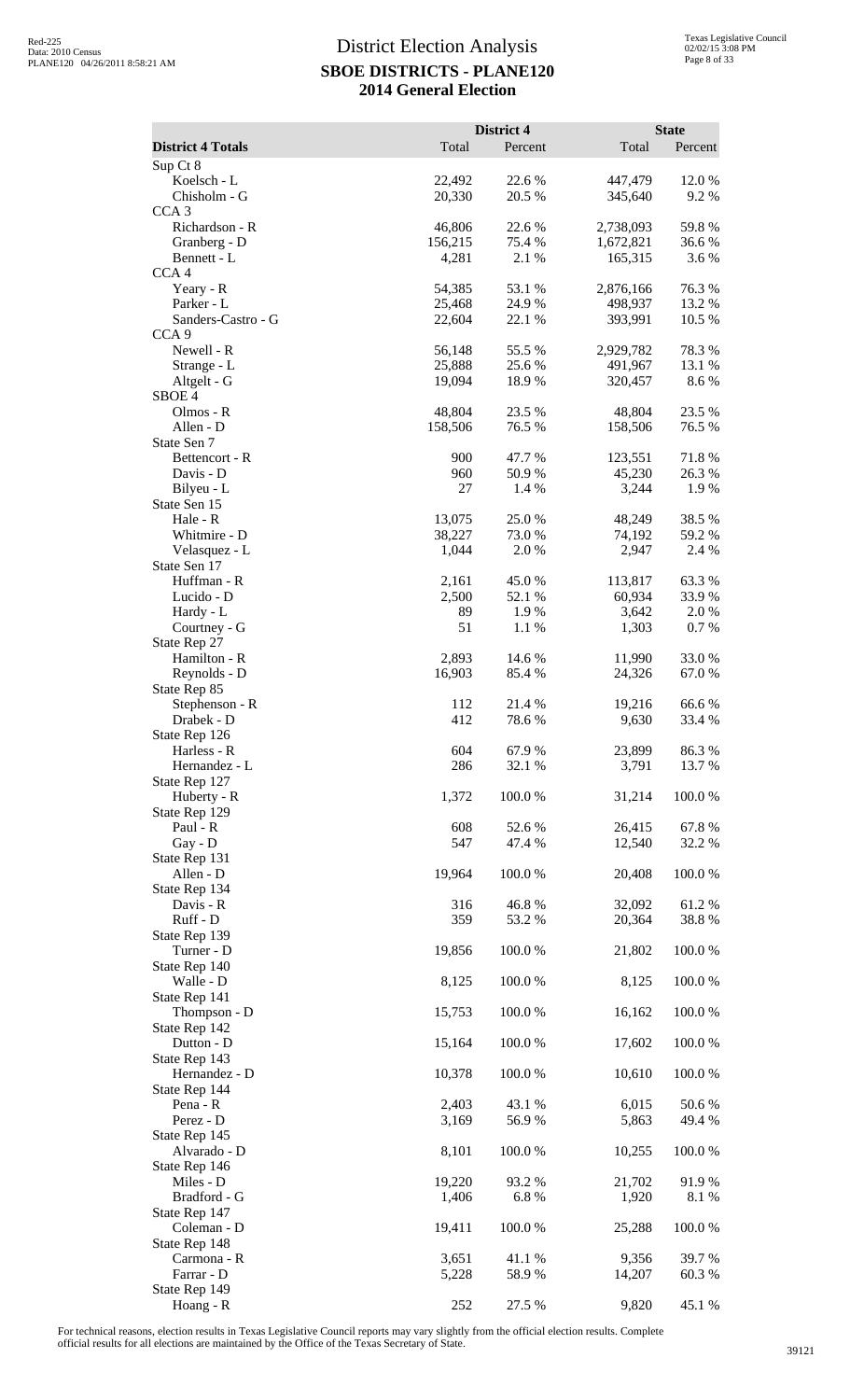|                                      |                    | District 4       |                        | <b>State</b>    |
|--------------------------------------|--------------------|------------------|------------------------|-----------------|
| <b>District 4 Totals</b>             | Total              | Percent          | Total                  | Percent         |
| State Rep 149<br>$Vo - D$            | 663                | 72.5 %           | 11,954                 | 54.9%           |
| State Rep 150<br>Riddle - R          | 537                | 58.5 %           | 28,133                 | 73.1 %          |
| Perez - D                            | 381                | 41.5 %           | 10,328                 | 26.9%           |
| <b>Total Voter Registration (VR)</b> | 756,402            |                  | 14,047,871             |                 |
| Total Spanish Surname VR and SSVR/VR | 220,069            | 29.1 %           | 3,237,844              | 23.0%           |
| Turnout (TO) and TO/VR               | 211,138            | 27.9%            | 4,727,805              | 33.7%           |
|                                      |                    | District 5       |                        | <b>State</b>    |
| <b>District 5 Totals</b>             | Total              | Percent          | Total                  | Percent         |
| U.S. Sen<br>$Cornyn - R$             | 258,583            | 57.3 %           | 2,861,244              | 61.6%           |
| Alameel - D                          | 168,743            | 37.4 %           | 1,597,272              | 34.4 %          |
| Paddock - L                          | 16,711             | 3.7%             | 133,736                | 2.9 %           |
| Sanchez - G                          | 7,050              | 1.6%             | 54,689                 | 1.2%            |
| Tahiro - W<br><b>U.S. Rep 10</b>     | 103                | 0.0 %            | 1,075                  | 0.0 %           |
| McCaul - R                           | 3,044              | 31.2%            | 109,693                | 62.2%           |
| Walter-Cadien - D                    | 6,232              | 63.8%            | 60,223                 | 34.1 %          |
| Kelsey - L                           | 490                | 5.0%             | 6,491                  | 3.7 %           |
| U.S. Rep 11                          |                    |                  |                        |                 |
| Conaway - R<br>Lange - L             | 8,143<br>879       | 90.3%<br>9.7%    | 107,909<br>11,635      | 90.3%<br>9.7 %  |
| <b>U.S. Rep 15</b>                   |                    |                  |                        |                 |
| Zamora - R                           | 16,852             | 69.7%            | 39,016                 | 43.3 %          |
| Hinojosa - D                         | 6,537              | 27.0 %           | 48,705                 | 54.0 %          |
| Partain - L                          | 799                | 3.3 %            | 2,460                  | 2.7 %           |
| <b>U.S. Rep 20</b><br>Castro - D     | 9,441              | 62.9 %           | 66,554                 | 75.7 %          |
| Blunt - L                            | 5,574              | 37.1 %           | 21,410                 | 24.3 %          |
| <b>U.S. Rep 21</b>                   |                    |                  |                        |                 |
| Smith - R                            | 127,569            | 71.4 %           | 135,660                | 71.8%           |
| Shields - L                          | 24,334             | 13.6 %           | 25,505                 | 13.5 %          |
| Diaz - G<br><b>U.S. Rep 23</b>       | 26,846             | 15.0 %           | 27,831                 | 14.7 %          |
| Hurd - R                             | 23,977             | 69.5 %           | 57,445                 | 49.8%           |
| Gallego - D                          | 9,856              | 28.6%            | 55,011                 | 47.7 %          |
| Corvalan - L                         | 687                | 2.0%             | 2,931                  | 2.5 %           |
| <b>U.S. Rep 25</b>                   |                    |                  |                        |                 |
| Williams - R<br>Montoya - D          | 25,448<br>38,456   | 38.1 %<br>57.5 % | 107,120<br>64,463      | 60.2%<br>36.2 % |
| Betz - L                             | 2,959              | 4.4 %            | 6,300                  | 3.5 %           |
| <b>U.S. Rep 27</b>                   |                    |                  |                        |                 |
| Farenthold - R                       | 2,947              | 62.8%            | 83,337                 | 63.6%           |
| Reed - D                             | 1,549              | 33.0%            | 44,152                 | 33.7 %          |
| Simonson - L<br><b>U.S. Rep 28</b>   | 193                | 4.1 %            | 3,552                  | 2.7 %           |
| Cuellar - D                          | 9,805              | 68.2%            | 62,508                 | 82.1 %          |
| Aikens - L                           | 3,594              | 25.0%            | 10,153                 | 13.3 %          |
| Cary - G                             | 988                | 6.9%             | 3,475                  | 4.6 %           |
| Governor<br>Abbott - R               | 246,438            | 54.0 %           | 2,796,251              | 59.3%           |
| Davis - D                            | 200,446            | 43.9 %           | 1,835,458              | 38.9%           |
| Glass - L                            | 7,861              | 1.7 %            | 66,535                 | 1.4 %           |
| Parmer - G                           | 1,825              | 0.4%             | 18,519                 | 0.4 %           |
| Pavitt - W                           | 140                | 0.0 %            | 1,141                  | $0.0\ \%$       |
| Lt. Governor<br>Patrick - R          | 235,584            | 51.9%            | 2,724,207              | 58.1 %          |
| Van De Putte - D                     | 201,394            | 44.4 %           | 1,813,847              | 38.7%           |
| Butler - L                           | 13,814             | 3.0%             | 119,818                | 2.6 %           |
| Courtney - G                         | 3,264              | 0.7%             | 27,716                 | 0.6 %           |
| <b>Attorney Gen</b>                  |                    |                  |                        |                 |
| Paxton - R<br>Houston - D            | 241,752<br>187,581 | 53.6%<br>41.6%   | 2,743,182<br>1,773,114 | 58.8%<br>38.0%  |
| Balagia - L                          | 17,652             | 3.9%             | 118,188                | 2.5 %           |
| Osborne - G                          | 3,848              | 0.9%             | 29,589                 | $0.6\%$         |
| <b>U.S. Rep 35</b>                   |                    |                  |                        |                 |
| Narvaiz - R                          | 23,505             | 37.5 %           | 32,040                 | 33.3 %          |
| Doggett - D<br>Bruner - L            | 36,233<br>2,093    | 57.8%<br>3.3 %   | 60,124<br>2,767        | 62.5 %<br>2.9%  |
| Swift - G                            | 834                | 1.3%             | 1,294                  | 1.3 %           |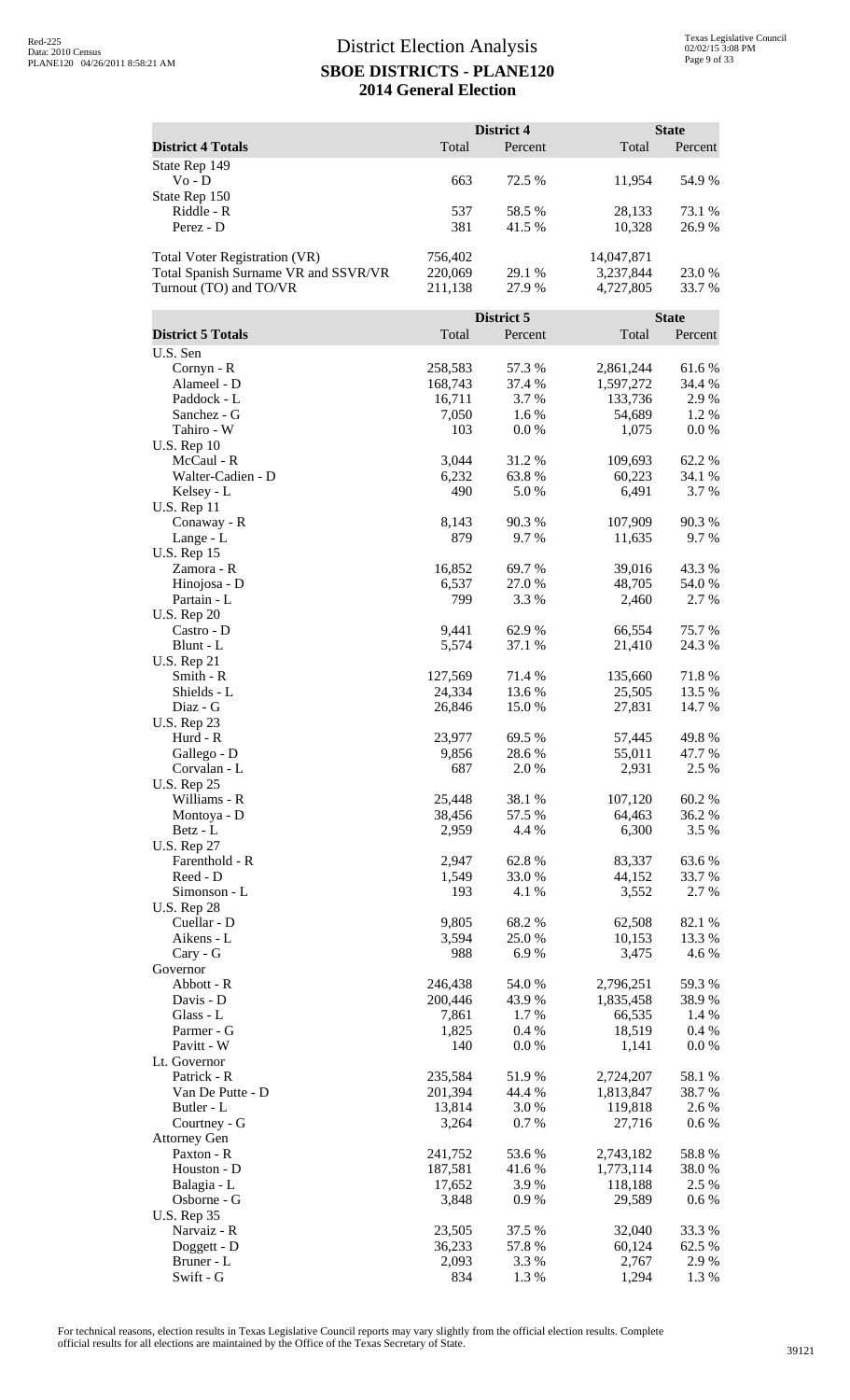|                                 |                   | District 5      |                        | <b>State</b>     |
|---------------------------------|-------------------|-----------------|------------------------|------------------|
| <b>District 5 Totals</b>        | Total             | Percent         | Total                  | Percent          |
| Comptroller<br>Hegar - R        | 239,200           | 53.6%           | 2,698,398              | 58.4%            |
| Collier - D                     | 183,277           | 41.0%           | 1,742,142              | 37.7 %           |
| Sanders - L                     | 17,832            | 4.0%            | 136,870                | 3.0%             |
| Shafto - G                      | 6,299             | 1.4 %           | 44,981                 | 1.0%             |
| Land Comm                       |                   |                 |                        |                  |
| Bush - R                        | 253,069           | 56.3%           | 2,827,299              | 60.7%            |
| Cook - D<br>Knight - L          | 171,723<br>15,989 | 38.2%<br>3.6 %  | 1,644,800<br>126,406   | 35.3 %<br>2.7 %  |
| Alessi - G                      | 8,784             | 2.0%            | 60,110                 | 1.3%             |
| Ag Comm                         |                   |                 |                        |                  |
| Miller - R                      | 237,629           | 53.7%           | 2,699,224              | 58.6%            |
| Hogan - D                       | 174,780           | 39.5 %          | 1,697,092              | 36.8%            |
| Palmquist - L                   | 18,243            | 4.1 %           | 132,506                | 2.9%             |
| Kendrick - G<br>RR Comm 3       | 12,171            | 2.7%            | 77,562                 | 1.7%             |
| Sitton - R                      | 235,066           | 52.8%           | 2,691,086              | 58.3%            |
| Brown - D                       | 179,487           | 40.3 %          | 1,682,678              | 36.5 %           |
| Miller - L                      | 19,454            | 4.4 %           | 145,373                | 3.2 %            |
| Salinas - G                     | 11,171            | 2.5 %           | 93,781                 | 2.0%             |
| Sup Ct Chief<br>Hecht - R       | 247,524           | 55.5 %          |                        |                  |
| Moody - D                       | 180,071           | 40.4%           | 2,756,945<br>1,720,513 | 59.7%<br>37.3 %  |
| Oxford - L                      | 18,401            | 4.1 %           | 141,321                | 3.1 %            |
| Sup Ct 6                        |                   |                 |                        |                  |
| Brown - R                       | 246,860           | 55.7%           | 2,772,665              | 60.3%            |
| Meyers - D                      | 176,589           | 39.9%           | 1,677,390              | 36.5 %           |
| $Ash - L$                       | 19,669            | 4.4 %           | 146,511                | 3.2 %            |
| Sup Ct 7<br>Boyd - R            | 238,448           | 53.6%           | 2,711,106              | 58.9%            |
| Benavides - D                   | 185,274           | 41.7%           | 1,730,904              | 37.6 %           |
| Fulton - L                      | 16,559            | 3.7 %           | 126,713                | 2.8%             |
| Waterbury - G                   | 4,394             | 1.0%            | 34,487                 | 0.7%             |
| Sup Ct 8                        |                   |                 |                        |                  |
| Johnson - R<br>Koelsch - L      | 264,938<br>57,576 | 69.3%<br>15.1 % | 2,947,759<br>447,479   | 78.8%<br>12.0%   |
| Chisholm - G                    | 59,764            | 15.6 %          | 345,640                | 9.2%             |
| CCA 3                           |                   |                 |                        |                  |
| Richardson - R                  | 244,875           | 55.5 %          | 2,738,093              | 59.8%            |
| Granberg - D                    | 175,234           | 39.7%           | 1,672,821              | 36.6 %           |
| Bennett - L<br>CCA <sub>4</sub> | 20,808            | 4.7%            | 165,315                | 3.6 %            |
| Yeary - R                       | 258,886           | 67.3%           | 2,876,166              | 76.3%            |
| Parker - L                      | 60,549            | 15.7 %          | 498,937                | 13.2 %           |
| Sanders-Castro - G              | 65,364            | 17.0%           | 393,991                | 10.5 %           |
| CCA <sub>9</sub>                |                   |                 |                        |                  |
| Newell - R                      | 262,639           | 68.9%           | 2,929,782              | 78.3%            |
| Strange - L<br>Altgelt - G      | 61,664<br>57,162  | 16.2%<br>15.0 % | 491,967<br>320,457     | 13.1 %<br>8.6%   |
| State Sen 14                    |                   |                 |                        |                  |
| Watson - D                      | 74,980            | 84.8%           | 154,391                | 80.0%            |
| Strohm - L                      | 13,432            | 15.2 %          | 38,648                 | 20.0 %           |
| State Sen 25                    |                   |                 |                        |                  |
| Campbell - R                    | 152,464           | 65.3%           | 153,536                | 65.2%            |
| Boone - D<br>Lea - L            | 74,038<br>7,027   | 31.7%<br>3.0%   | 75,012<br>7,106        | 31.8%<br>3.0%    |
| State Rep 17                    |                   |                 |                        |                  |
| Kleinschmidt - R                | 4,932             | 57.6 %          | 22,735                 | 64.6%            |
| Banks - D                       | 3,624             | 42.4 %          | 12,457                 | 35.4 %           |
| State Rep 44                    |                   |                 |                        |                  |
| Kuempel - R<br>Bohmfalk - D     | 22,733<br>7,481   | 75.2 %<br>24.8% | 30,558<br>9,821        | 75.7 %<br>24.3 % |
| State Rep 45                    |                   |                 |                        |                  |
| Isaac - R                       | 25,739            | 72.6 %          | 25,739                 | 72.6 %           |
| Duke - L                        | 9,696             | 27.4 %          | 9,696                  | 27.4 %           |
| State Rep 46                    |                   |                 |                        |                  |
| Dukes - D                       | 14,218            | 89.4%           | 23,959                 | 84.0%            |
| Ludlow - L<br>State Rep 47      | 1,689             | 10.6 %          | 4,552                  | 16.0%            |
| Workman - R                     | 14,264            | 67.2%           | 37,455                 | 73.0%            |
| McKinlay - L                    | 6,967             | 32.8%           | 13,822                 | 27.0 %           |
| State Rep 48                    |                   |                 |                        |                  |
| Howard - D                      | 29,104            | 78.2%           | 39,668                 | 78.1 %           |
| Easton - L                      | 8,114             | 21.8%           | 11,126                 | 21.9%            |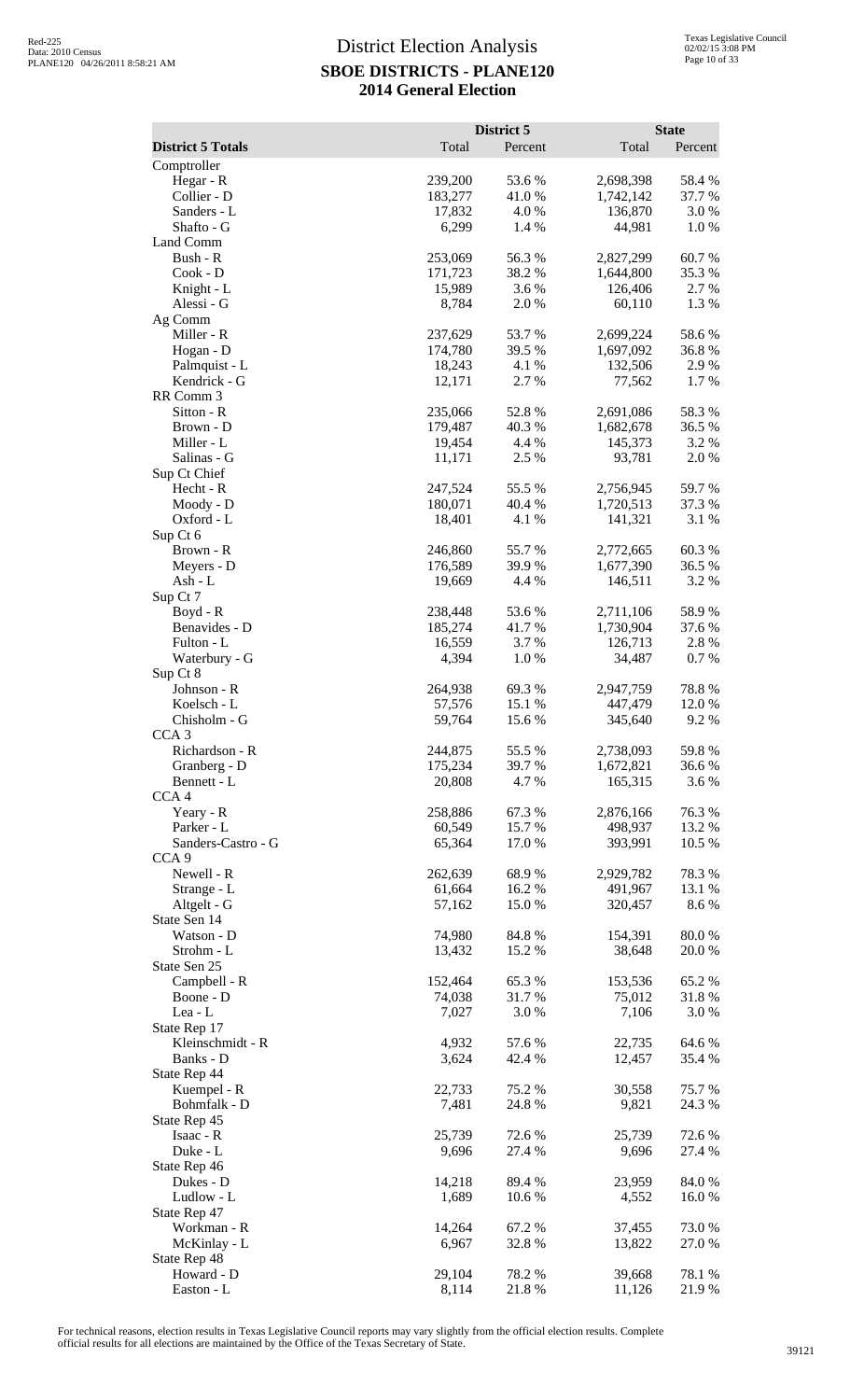|                                      |           | District 5 |            | <b>State</b> |
|--------------------------------------|-----------|------------|------------|--------------|
| <b>District 5 Totals</b>             | Total     | Percent    | Total      | Percent      |
| State Rep 49                         |           |            |            |              |
| Naishtat - D                         | 25,388    | 86.4%      | 38,548     | 85.1 %       |
| Krawisz - L                          | 3,986     | 13.6%      | 6,759      | 14.9%        |
| State Rep 51                         |           |            |            |              |
| Rodriguez - D                        | 21,467    | 87.4 %     | 21,467     | 87.4 %       |
| DiBianca - L                         | 3,105     | 12.6 %     | 3,105      | 12.6 %       |
| State Rep 53                         |           |            |            |              |
| Murr - R                             | 19,139    | 90.4%      | 36,875     | 89.9%        |
| Martin - L                           | 2,023     | 9.6%       | 4,139      | 10.1 %       |
| State Rep 59                         |           |            |            |              |
| Sheffield - R                        | 1,275     | 100.0%     | 23,861     | 100.0%       |
| State Rep 73                         |           |            |            |              |
| Miller - R                           | 46,194    | 100.0%     | 46,194     | 100.0%       |
| State Rep 116                        |           |            |            |              |
| Martinez Fischer - D                 | 524       | 100.0%     | 16,639     | 100.0%       |
| State Rep 117                        |           |            |            |              |
| Galindo - R                          | 3,881     | 66.6%      | 12,835     | 52.7%        |
| Cortez - D                           | 1,942     | 33.4 %     | 11,521     | 47.3 %       |
| State Rep 118                        |           |            |            |              |
| Farias - D                           | 4,795     | 100.0%     | 14,531     | 100.0%       |
| State Rep 119                        |           |            |            |              |
| Gutierrez - D                        | 5,369     | 100.0%     | 15,361     | 100.0%       |
| State Rep 120                        |           |            |            |              |
| McClendon - D                        | 3,534     | 72.3 %     | 16,892     | 82.3 %       |
| Villela - L                          | 1,352     | 27.7 %     | 3,637      | 17.7 %       |
| State Rep 121                        |           |            |            |              |
| Straus - R                           | 32,362    | 82.5 %     | 33,845     | 82.1 %       |
| Carruthers - L                       | 6,846     | 17.5 %     | 7,381      | 17.9%        |
| State Rep 122                        |           |            |            |              |
| Holland - L                          | 7,237     | 14.8 %     | 7,489      | 15.0%        |
| Larson - R                           | 41,772    | 85.2%      | 42,473     | 85.0%        |
| State Rep 123                        |           |            |            |              |
| Villarreal - D                       | 4,700     | 79.7 %     | 20,178     | 86.3%        |
| Ingmundson - G                       | 1,196     | 20.3 %     | 3,210      | 13.7 %       |
| State Rep 125                        |           |            |            |              |
| Rodriguez - D                        | 4,247     | 65.3%      | 17,143     | 76.9%        |
| Behrman - L                          | 2,253     | 34.7%      | 5,144      | 23.1 %       |
| Total Voter Registration (VR)        | 1,135,912 |            | 14,047,871 |              |
| Total Spanish Surname VR and SSVR/VR | 234,978   | 20.7%      | 3,237,844  | 23.0%        |
| Turnout (TO) and TO/VR               | 459,627   | 40.5 %     | 4,727,805  | 33.7%        |

|                          | District 6 |         | <b>State</b> |         |
|--------------------------|------------|---------|--------------|---------|
| <b>District 6 Totals</b> | Total      | Percent | Total        | Percent |
| U.S. Sen                 |            |         |              |         |
| $Cornyn - R$             | 211,068    | 64.3 %  | 2,861,244    | 61.6%   |
| Alameel - D              | 104,821    | 31.9%   | 1,597,272    | 34.4 %  |
| Paddock - L              | 8,735      | 2.7 %   | 133,736      | 2.9 %   |
| Sanchez - G              | 3,563      | 1.1 %   | 54,689       | 1.2 %   |
| Tahiro - W               | 8          | 0.0 %   | 1,075        | 0.0 %   |
| U.S. Rep 2               |            |         |              |         |
| $Poe - R$                | 65,743     | 65.1 %  | 101,936      | 67.9%   |
| Letsos - D               | 32,520     | 32.2 %  | 44,462       | 29.6 %  |
| Veasaw - L               | 1,683      | 1.7 %   | 2,316        | $1.5\%$ |
| Roberts - G              | 1,005      | 1.0%    | 1,312        | 0.9%    |
| U.S. Rep 7               |            |         |              |         |
| Culberson - R            | 84,397     | 64.9 %  | 90,606       | 63.3 %  |
| Cargas - D               | 42,798     | 32.9 %  | 49,478       | 34.5 %  |
| Fowler - L               | 2,850      | 2.2 %   | 3,135        | 2.2 %   |
| U.S. Rep 8               |            |         |              |         |
| Brady - R                | 10,073     | 88.7%   | 125,040      | 89.3%   |
| Petty - L                | 1,288      | 11.3 %  | 14,945       | 10.7 %  |
| U.S. Rep 9               |            |         |              |         |
| Green - D                | 15,269     | 84.3 %  | 78,109       | 90.8%   |
| Johnson - L              | 2,843      | 15.7%   | 7,894        | 9.2 %   |
| <b>U.S. Rep 10</b>       |            |         |              |         |
| McCaul - R               | 33,534     | 80.5 %  | 109,693      | 62.2%   |
| Walter-Cadien - D        | 7,156      | 17.2 %  | 60,223       | 34.1 %  |
| Kelsey - L               | 959        | 2.3 %   | 6,491        | 3.7 %   |
| U.S. Rep 18              |            |         |              |         |
| Seibert - R              | 9,020      | 45.3 %  | 26,249       | 24.8%   |
| Jackson Lee - D          | 9,845      | 49.4 %  | 76,097       | 71.8%   |
| Alessi - G               | 450        | 2.3 %   | 1,302        | 1.2 %   |
| Duncan - I               | 610        | 3.1 %   | 2,362        | 2.2 %   |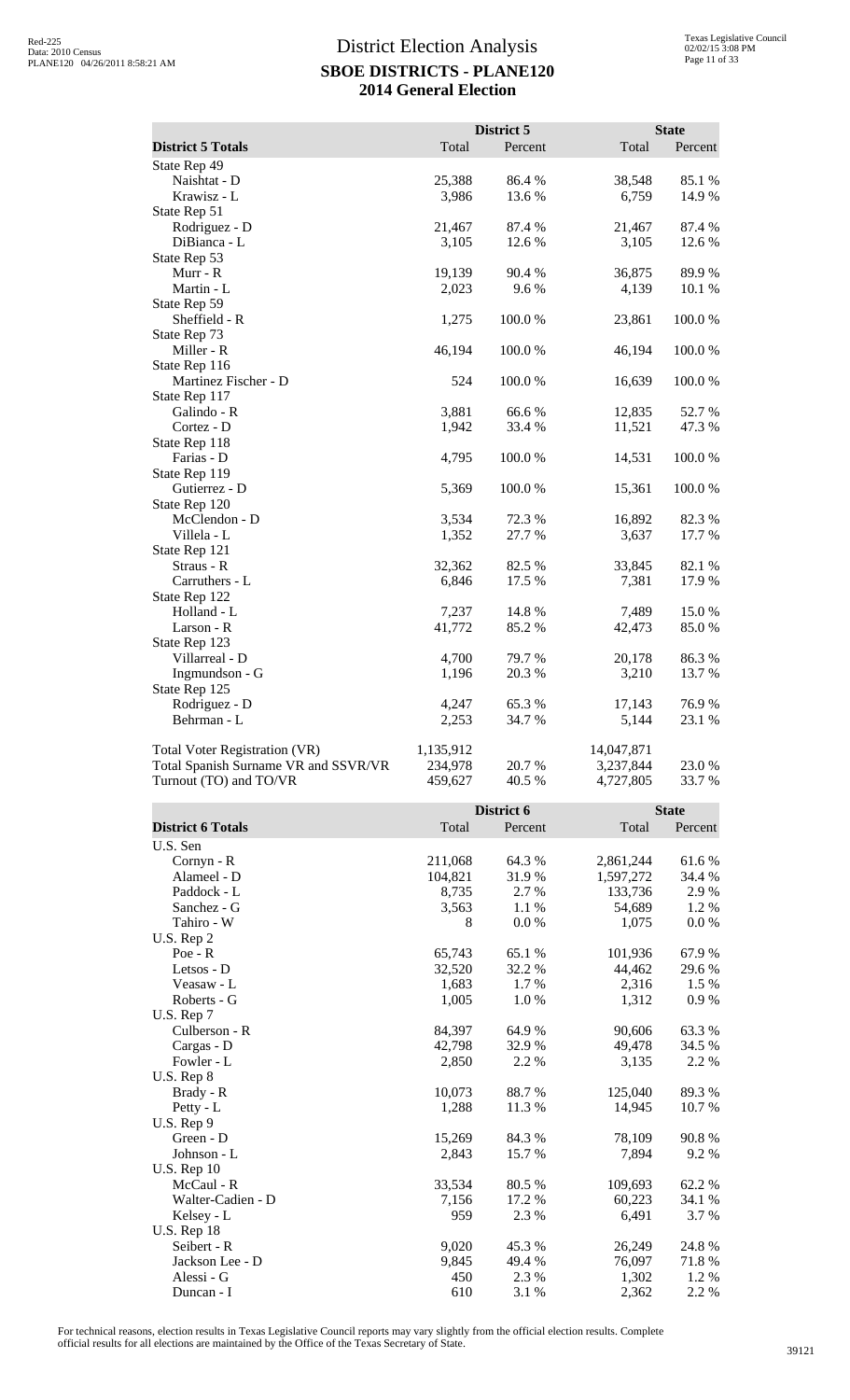| <b>District 6 Totals</b>          | Total              | District 6<br>Percent | Total                  | <b>State</b><br>Percent |
|-----------------------------------|--------------------|-----------------------|------------------------|-------------------------|
| <b>U.S. Rep 29</b>                |                    |                       |                        |                         |
| Green - D                         | 1,043              | 89.6%                 | 41,321                 | 89.5 %                  |
| Stanczak - L                      | 121                | 10.4 %                | 4,822                  | 10.5 %                  |
| Governor                          |                    |                       |                        |                         |
| Abbott - R<br>Davis - D           | 201,770<br>126,382 | 60.5 %<br>37.9%       | 2,796,251<br>1,835,458 | 59.3%<br>38.9%          |
| Glass - L                         | 4,270              | 1.3 %                 | 66,535                 | 1.4 %                   |
| Parmer - G                        | 1,066              | 0.3%                  | 18,519                 | 0.4%                    |
| Pavitt - W                        | 11                 | 0.0 %                 | 1,141                  | 0.0 %                   |
| Lt. Governor<br>Patrick - R       | 194,925            | 58.8%                 | 2,724,207              | 58.1 %                  |
| Van De Putte - D                  | 126,189            | 38.1 %                | 1,813,847              | 38.7 %                  |
| Butler - L                        | 8,364              | 2.5 %                 | 119,818                | 2.6 %                   |
| Courtney - G                      | 2,159              | 0.7 %                 | 27,716                 | 0.6 %                   |
| <b>Attorney Gen</b><br>Paxton - R | 201,562            | 60.8%                 | 2,743,182              | 58.8%                   |
| Houston - D                       | 120,763            | 36.5 %                | 1,773,114              | 38.0%                   |
| Balagia - L                       | 6,816              | 2.1 %                 | 118,188                | 2.5 %                   |
| Osborne - G                       | 2,137              | 0.6 %                 | 29,589                 | 0.6 %                   |
| Comptroller                       | 199,762            |                       |                        |                         |
| Hegar - R<br>Collier - D          | 118,349            | 60.8%<br>36.1 %       | 2,698,398<br>1,742,142 | 58.4%<br>37.7 %         |
| Sanders - L                       | 7,436              | 2.3 %                 | 136,870                | 3.0%                    |
| Shafto - G                        | 2,742              | 0.8 %                 | 44,981                 | 1.0%                    |
| Land Comm                         |                    |                       |                        |                         |
| Bush - R<br>$Cook - D$            | 212,855<br>105,667 | 64.6 %<br>32.0%       | 2,827,299<br>1,644,800 | 60.7%<br>35.3 %         |
| Knight - L                        | 7,297              | 2.2 %                 | 126,406                | 2.7 %                   |
| Alessi - G                        | 3,906              | 1.2%                  | 60,110                 | 1.3%                    |
| Ag Comm                           |                    |                       |                        |                         |
| Miller - R                        | 205,429<br>108,086 | 63.0%<br>33.1 %       | 2,699,224              | 58.6%<br>36.8%          |
| Hogan - D<br>Palmquist - L        | 7,745              | 2.4 %                 | 1,697,092<br>132,506   | 2.9 %                   |
| Kendrick - G                      | 5,043              | 1.5 %                 | 77,562                 | 1.7%                    |
| RR Comm 3                         |                    |                       |                        |                         |
| Sitton - R                        | 205,497            | 62.8%                 | 2,691,086              | 58.3%                   |
| Brown - D<br>Miller - L           | 108,782<br>7,981   | 33.3 %<br>2.4 %       | 1,682,678<br>145,373   | 36.5 %<br>3.2 %         |
| Salinas - G                       | 4,717              | 1.4 %                 | 93,781                 | 2.0 %                   |
| Sup Ct Chief                      |                    |                       |                        |                         |
| Hecht - R                         | 210,097            | 64.0%                 | 2,756,945              | 59.7%                   |
| Moody - D<br>Oxford - L           | 109,950<br>8,228   | 33.5 %<br>2.5 %       | 1,720,513<br>141,321   | 37.3 %<br>3.1 %         |
| Sup Ct 6                          |                    |                       |                        |                         |
| Brown - R                         | 210,341            | 64.6 %                | 2,772,665              | 60.3%                   |
| Meyers - D                        | 107,178            | 32.9%                 | 1,677,390              | 36.5 %                  |
| Ash - L<br>Sup Ct 7               | 8,122              | 2.5 %                 | 146,511                | 3.2 %                   |
| $Boyd - R$                        | 200,791            | 61.7%                 | 2,711,106              | 58.9%                   |
| Benavides - D                     | 115,490            | 35.5 %                | 1,730,904              | 37.6 %                  |
| Fulton - L                        | 7,204              | 2.2 %                 | 126,713                | 2.8 %                   |
| Waterbury - G                     | 2,205              | 0.7 %                 | 34,487                 | 0.7 %                   |
| Sup Ct 8<br>Johnson - R           | 218,091            | 80.4%                 | 2,947,759              | 78.8%                   |
| Koelsch - L                       | 26,691             | 9.8%                  | 447,479                | 12.0 %                  |
| Chisholm - G                      | 26,437             | 9.7%                  | 345,640                | 9.2%                    |
| CCA <sub>3</sub>                  |                    |                       |                        |                         |
| Richardson - R<br>Granberg - D    | 205,906<br>107,565 | 63.7%<br>33.3 %       | 2,738,093<br>1,672,821 | 59.8%<br>36.6 %         |
| Bennett - L                       | 9,982              | 3.1 %                 | 165,315                | 3.6%                    |
| CCA <sub>4</sub>                  |                    |                       |                        |                         |
| Yeary - R                         | 216,050            | 79.1 %                | 2,876,166              | 76.3%                   |
| Parker - L<br>Sanders-Castro - G  | 27,506<br>29,470   | 10.1 %<br>10.8%       | 498,937<br>393,991     | 13.2 %<br>10.5 %        |
| CCA <sub>9</sub>                  |                    |                       |                        |                         |
| Newell - R                        | 218,287            | 80.2%                 | 2,929,782              | 78.3%                   |
| Strange - L                       | 27,889             | 10.2 %                | 491,967                | 13.1 %                  |
| Altgelt - G                       | 26,043             | 9.6%                  | 320,457                | 8.6%                    |
| State Sen 7<br>Bettencort - R     | 109,594            | 74.4 %                | 123,551                | 71.8%                   |
| Davis - D                         | 35,004             | 23.8%                 | 45,230                 | 26.3 %                  |
| Bilyeu - L                        | 2,742              | 1.9%                  | 3,244                  | 1.9%                    |
| State Sen 15                      |                    |                       |                        |                         |
| Hale - R<br>Whitmire - D          | 23,546<br>28,077   | 44.3 %<br>52.8%       | 48,249<br>74,192       | 38.5 %<br>59.2%         |
|                                   |                    |                       |                        |                         |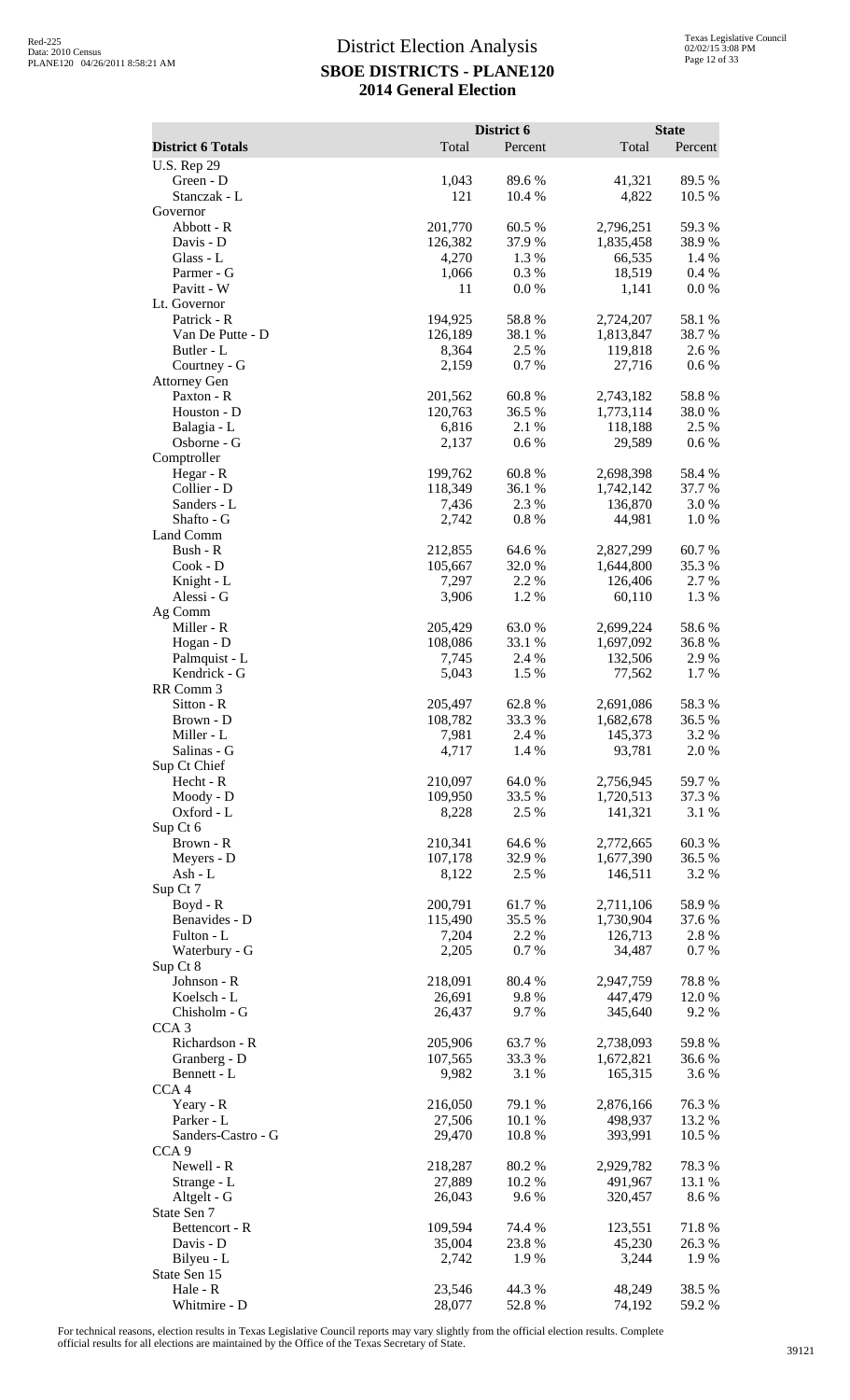|                                      |         | District 6 |            | <b>State</b> |
|--------------------------------------|---------|------------|------------|--------------|
| <b>District 6 Totals</b>             | Total   | Percent    | Total      | Percent      |
| State Sen 15                         |         |            |            |              |
| Velasquez - L                        | 1,525   | 2.9%       | 2,947      | 2.4 %        |
| State Sen 17                         |         |            |            |              |
| Huffman - R                          | 64,095  | 61.9%      | 113,817    | 63.3%        |
| Lucido - D                           | 36,540  | 35.3 %     | 60,934     | 33.9 %       |
| Hardy - L                            | 2,034   | 2.0 %      | 3,642      | 2.0%         |
| Courtney - G                         | 802     | 0.8 %      | 1,303      | 0.7%         |
| State Rep 126                        |         |            |            |              |
| Harless - R                          | 23,295  | 86.9%      | 23,899     | 86.3%        |
| Hernandez - L                        | 3,505   | 13.1 %     | 3,791      | 13.7 %       |
| State Rep 130                        |         |            |            |              |
| Fletcher - R                         | 33,487  | 90.8%      | 34,489     | 90.8%        |
| Browning - G                         | 3,384   | 9.2%       | 3,506      | 9.2%         |
| State Rep 131                        |         |            |            |              |
| Allen - D                            | 444     | 100.0%     | 20,408     | 100.0%       |
| State Rep 132                        |         |            |            |              |
| Schofield - R                        | 6,760   | 74.1 %     | 20,535     | 66.1%        |
| Lopez - D                            | 2,357   | 25.9%      | 10,523     | 33.9%        |
| State Rep 133                        |         |            |            |              |
| Murphy - R                           | 34,530  | 74.6%      | 34,530     | 74.6 %       |
| Nicol - D                            | 11,754  | 25.4 %     | 11,754     | 25.4 %       |
| State Rep 134                        |         |            |            |              |
| Davis - R                            | 31,776  | 61.4%      | 32,092     | 61.2%        |
| Ruff - D                             | 20,005  | 38.6%      | 20,364     | 38.8%        |
| State Rep 135                        |         |            |            |              |
| Elkins - R                           | 18,230  | 68.1 %     | 19,630     | 65.9%        |
| Abbas - D                            | 8,555   | 31.9%      | 10,175     | 34.1 %       |
| State Rep 137                        |         |            |            |              |
| Fiki - R                             | 5,211   | 42.1 %     | 5,211      | 42.1 %       |
| $Wu - D$                             | 7,155   | 57.9%      | 7,155      | 57.9%        |
| State Rep 138                        |         |            |            |              |
| Bohac - R                            | 17,472  | 66.9%      | 17,622     | 66.8%        |
| Vernon - D                           | 8,640   | 33.1 %     | 8,766      | 33.2 %       |
| State Rep 139                        |         |            |            |              |
| Turner - D                           | 1,946   | 100.0%     | 21,802     | 100.0%       |
| State Rep 145                        |         |            |            |              |
| Alvarado - D                         | 1,125   | 100.0%     | 10,255     | 100.0%       |
| State Rep 146                        |         |            |            |              |
| Miles - D                            | 2,482   | 82.8%      | 21,702     | 91.9%        |
| Bradford - G                         | 514     | 17.2 %     | 1,920      | 8.1 %        |
| State Rep 147                        |         |            |            |              |
| Coleman - D                          | 5,877   | $100.0~\%$ | 25,288     | 100.0%       |
| State Rep 148                        |         |            |            |              |
| Carmona - R                          | 5,705   | 38.9 %     | 9,356      | 39.7 %       |
| Farrar - D                           | 8,979   | 61.1%      | 14,207     | 60.3%        |
| State Rep 149                        |         |            |            |              |
| Hoang - R                            | 9,568   | 45.9%      | 9,820      | 45.1 %       |
| $Vo - D$                             | 11,291  | 54.1 %     | 11,954     | 54.9%        |
| State Rep 150                        |         |            |            |              |
| Riddle - R                           | 22,695  | 76.2%      | 28,133     | 73.1 %       |
| Perez - D                            | 7,103   | 23.8%      | 10,328     | 26.9%        |
| Total Voter Registration (VR)        | 907,833 |            | 14,047,871 |              |
| Total Spanish Surname VR and SSVR/VR | 136,644 | 15.1 %     | 3,237,844  | 23.0 %       |
| Turnout (TO) and TO/VR               | 333,843 | 36.8%      | 4,727,805  | 33.7 %       |
|                                      |         |            |            |              |

|                          |         | District 7 |           | <b>State</b> |
|--------------------------|---------|------------|-----------|--------------|
| <b>District 7 Totals</b> | Total   | Percent    | Total     | Percent      |
| U.S. Sen                 |         |            |           |              |
| $Cornyn - R$             | 237,250 | 66.5 %     | 2,861,244 | 61.6 %       |
| Alameel - D              | 107,703 | 30.2 %     | 1,597,272 | 34.4 %       |
| Paddock - L              | 9,245   | 2.6 %      | 133,736   | 2.9 %        |
| Sanchez - G              | 2,731   | $0.8\%$    | 54,689    | 1.2 %        |
| Tahiro - W               | 67      | $0.0\%$    | 1,075     | $0.0\%$      |
| $U.S.$ Rep 1             |         |            |           |              |
| Gohmert - R              | 4,204   | 78.3 %     | 115,083   | 77.5 %       |
| McKellar - D             | 1,166   | 21.7 %     | 33,476    | 22.5 %       |
| U.S. Rep 9               |         |            |           |              |
| Green - D                | 6,683   | 80.5 %     | 78.109    | 90.8%        |
| Johnson - L              | 1,623   | 19.5 %     | 7.894     | 9.2 %        |
| U.S. Rep $14$            |         |            |           |              |
| Weber - R                | 90,107  | 61.9%      | 90,107    | 61.9%        |
| Brown - D                | 52,535  | 36.1 %     | 52,535    | 36.1 %       |
| Wieder - L               | 3.035   | 2.1 %      | 3,035     | 2.1 %        |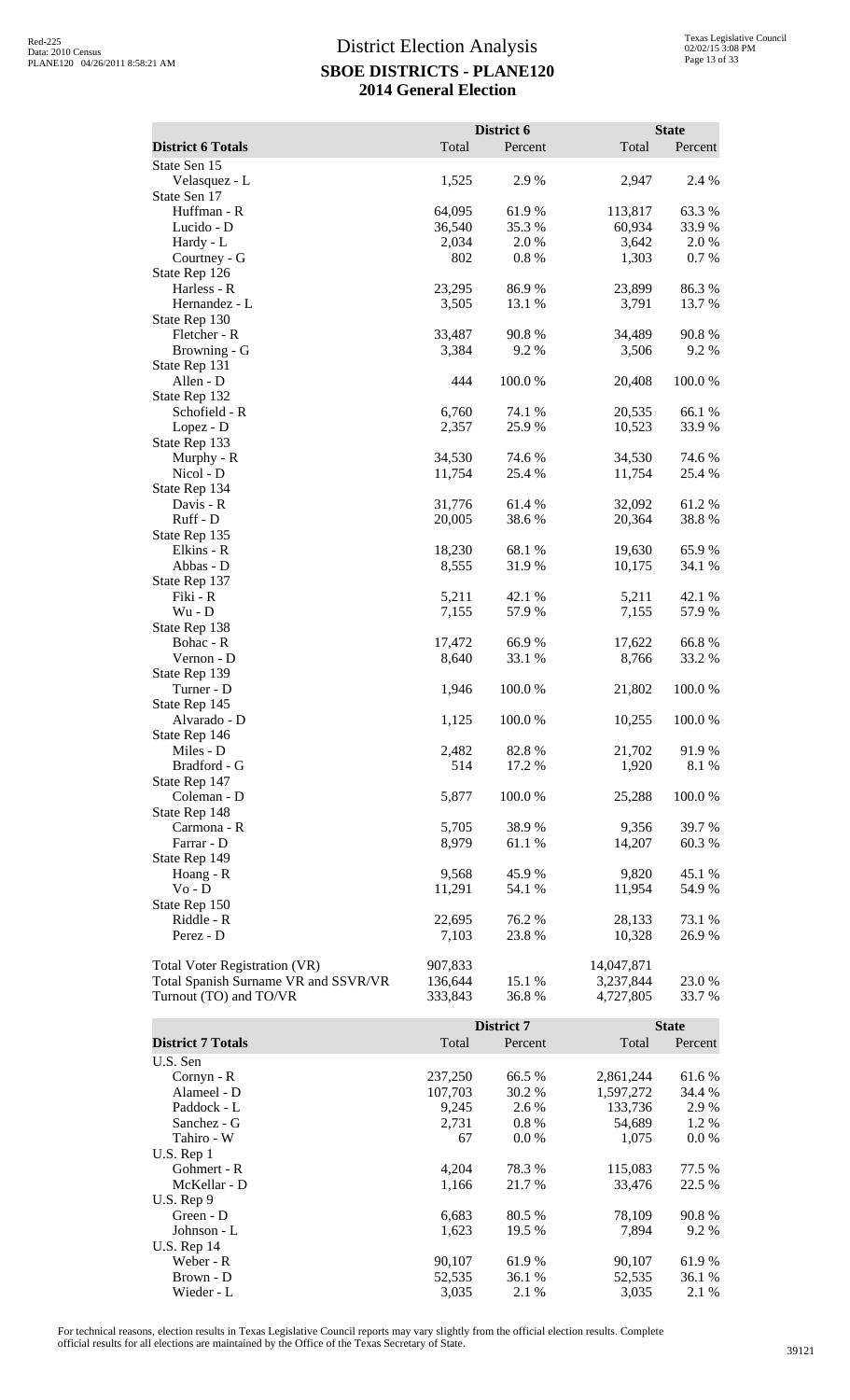|                                 |                    | District 7       |                        | <b>State</b>     |
|---------------------------------|--------------------|------------------|------------------------|------------------|
| <b>District 7 Totals</b>        | Total              | Percent          | Total                  | Percent          |
| <b>U.S. Rep 22</b><br>Olson - R | 89,584             | 67.5 %           | 100,861                | 66.5%            |
| Briscoe - D                     | 40,667             | 30.6%            | 47,844                 | 31.6 %           |
| Lapham - L                      | 2,467              | 1.9%             | 2,861                  | 1.9%             |
| Governor                        |                    |                  |                        |                  |
| Abbott - R                      | 235,043            | 64.9%            | 2,796,251              | 59.3%            |
| Davis - D<br>Glass - L          | 121,552<br>4,535   | 33.5 %<br>1.3%   | 1,835,458<br>66,535    | 38.9%<br>1.4 %   |
| Parmer - G                      | 1,209              | 0.3%             | 18,519                 | 0.4 %            |
| Pavitt - W                      | 63                 | 0.0 %            | 1,141                  | 0.0 %            |
| Lt. Governor                    |                    |                  |                        |                  |
| Patrick - R<br>Van De Putte - D | 230,594<br>119,035 | 64.1 %<br>33.1 % | 2,724,207              | 58.1 %<br>38.7 % |
| Butler - L                      | 8,195              | 2.3 %            | 1,813,847<br>119,818   | 2.6 %            |
| Courtney - G                    | 1,865              | 0.5 %            | 27,716                 | $0.6\%$          |
| <b>Attorney Gen</b>             |                    |                  |                        |                  |
| Paxton - R                      | 231,961            | 64.6 %           | 2,743,182              | 58.8%            |
| Houston - D<br>Balagia - L      | 119,075<br>6,282   | 33.2 %<br>1.8%   | 1,773,114<br>118,188   | 38.0%<br>2.5 %   |
| Osborne - G                     | 1,623              | 0.5 %            | 29,589                 | 0.6 %            |
| Comptroller                     |                    |                  |                        |                  |
| Hegar - R                       | 227,715            | 63.9%            | 2,698,398              | 58.4%            |
| Collier - D                     | 118,147            | 33.1 %           | 1,742,142              | 37.7 %           |
| Sanders - L<br>Shafto - G       | 8,113<br>2,432     | 2.3 %<br>0.7%    | 136,870<br>44,981      | 3.0 %<br>1.0%    |
| <b>U.S. Rep 36</b>              |                    |                  |                        |                  |
| Babin - R                       | 51,395             | 80.3%            | 101,663                | 76.0%            |
| Cole - D                        | 11,548             | 18.0%            | 29,543                 | 22.1 %           |
| Veach - L                       | 848                | 1.3%             | 1,951                  | 1.5 %            |
| Ridley - G<br>Land Comm         | 239                | 0.4%             | 685                    | 0.5 %            |
| Bush - R                        | 235,215            | 65.6%            | 2,827,299              | 60.7%            |
| Cook - D                        | 112,193            | 31.3%            | 1,644,800              | 35.3 %           |
| Knight - L                      | 8,286              | 2.3 %            | 126,406                | 2.7 %            |
| Alessi - G                      | 3,044              | $0.8\ \%$        | 60,110                 | 1.3 %            |
| Ag Comm<br>Miller - R           | 226,928            | 63.9%            | 2,699,224              | 58.6 %           |
| Hogan - D                       | 115,990            | 32.7 %           | 1,697,092              | 36.8%            |
| Palmquist - L                   | 8,041              | 2.3 %            | 132,506                | 2.9 %            |
| Kendrick - G                    | 4,164              | 1.2%             | 77,562                 | $1.7\%$          |
| RR Comm 3                       |                    |                  |                        |                  |
| Sitton - R<br>Brown - D         | 228,214<br>114,731 | 64.2%<br>32.3 %  | 2,691,086<br>1,682,678 | 58.3%<br>36.5 %  |
| Miller - L                      | 8,707              | 2.4 %            | 145,373                | 3.2 %            |
| Salinas - G                     | 3,968              | $1.1~\%$         | 93,781                 | 2.0 %            |
| Sup Ct Chief                    |                    |                  |                        |                  |
| Hecht - R<br>Moody - D          | 230,128<br>116,524 | 64.6 %<br>32.7 % | 2,756,945<br>1,720,513 | 59.7%<br>37.3 %  |
| Oxford - L                      | 9,493              | 2.7 %            | 141,321                | 3.1 %            |
| Sup Ct 6                        |                    |                  |                        |                  |
| Brown - R                       | 232,661            | 65.5 %           | 2,772,665              | 60.3%            |
| Meyers - D                      | 113,583            | 32.0%            | 1,677,390              | 36.5 %           |
| Ash - $L$<br>Sup Ct 7           | 8,807              | 2.5 %            | 146,511                | 3.2 %            |
| $Boyd - R$                      | 229,467            | 64.7%            | 2,711,106              | 58.9%            |
| Benavides - D                   | 115,408            | 32.5 %           | 1,730,904              | 37.6 %           |
| Fulton - L                      | 7,958              | 2.2 %            | 126,713                | 2.8%             |
| Waterbury - G                   | 2,021              | 0.6 %            | 34,487                 | 0.7 %            |
| Sup Ct 8<br>Johnson - R         | 244,375            | 84.4 %           | 2,947,759              | 78.8%            |
| Koelsch - L                     | 26,158             | 9.0 %            | 447,479                | 12.0 %           |
| Chisholm - G                    | 18,998             | 6.6%             | 345,640                | 9.2 %            |
| CCA <sub>3</sub>                |                    |                  |                        |                  |
| Richardson - R                  | 229,801            | 65.0%            | 2,738,093              | 59.8%            |
| Granberg - D<br>Bennett - L     | 113,390<br>10,384  | 32.1 %<br>2.9 %  | 1,672,821<br>165,315   | 36.6 %<br>3.6 %  |
| CCA <sub>4</sub>                |                    |                  |                        |                  |
| Yeary - R                       | 242,339            | 83.1 %           | 2,876,166              | 76.3%            |
| Parker - L                      | 28,685             | 9.8%             | 498,937                | 13.2 %           |
| Sanders-Castro - G              | 20,632             | 7.1 %            | 393,991                | 10.5 %           |
| CCA <sub>9</sub><br>Newell - R  | 243,949            | 84.0 %           | 2,929,782              | 78.3%            |
| Strange - L                     | 29,361             | 10.1 %           | 491,967                | 13.1 %           |
| Altgelt - G                     | 17,021             | 5.9%             | 320,457                | 8.6%             |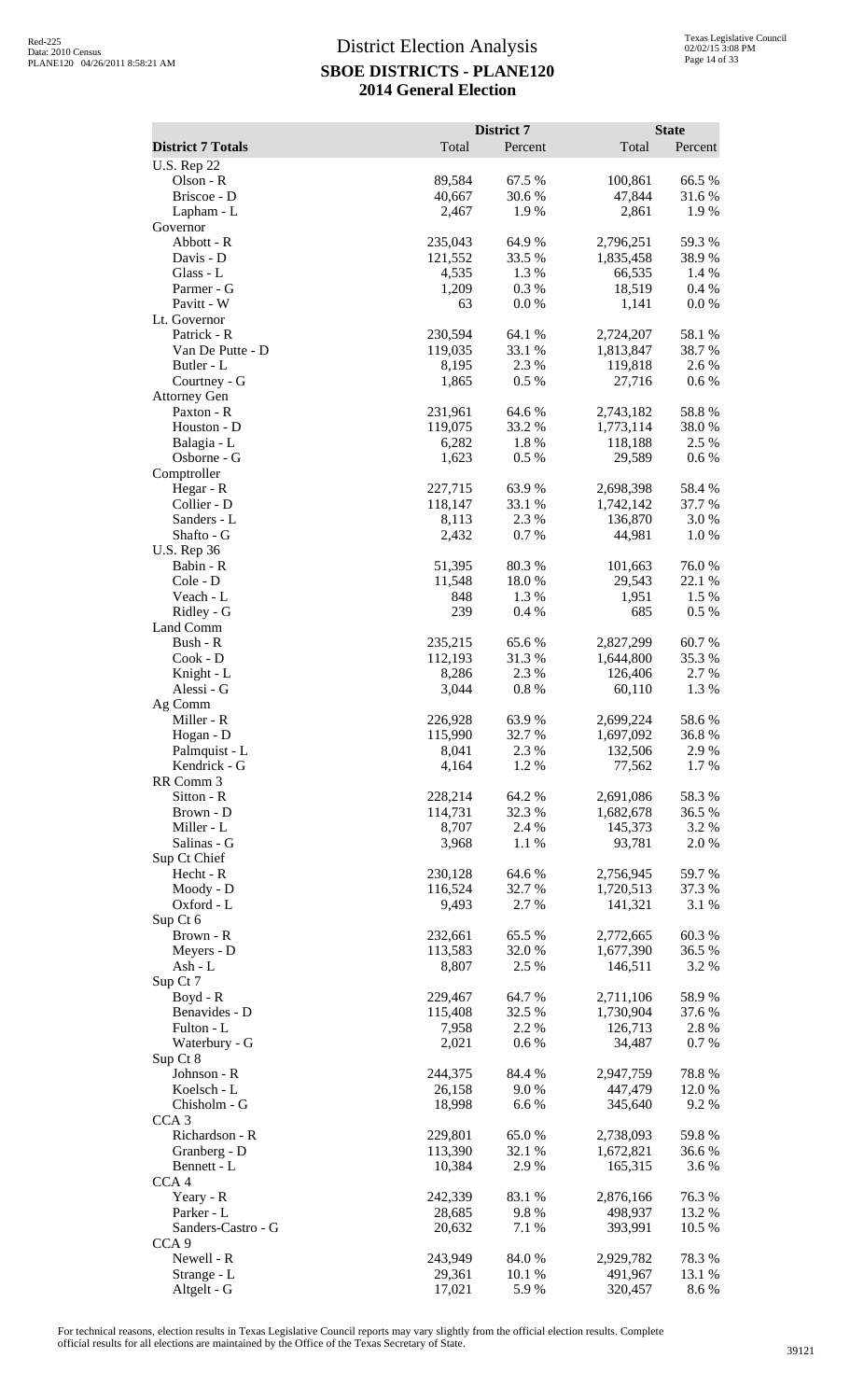|                                      |           | District 7 |            | <b>State</b> |
|--------------------------------------|-----------|------------|------------|--------------|
| <b>District 7 Totals</b>             | Total     | Percent    | Total      | Percent      |
| SBOE <sub>7</sub>                    |           |            |            |              |
| Bradley - R                          | 226,846   | 63.9 %     | 226,846    | 63.9%        |
| $King - D$                           | 120,200   | 33.9 %     | 120,200    | 33.9 %       |
| DeGata - L                           | 8,020     | 2.3 %      | 8,020      | 2.3 %        |
| State Sen 3                          |           |            |            |              |
| Nichols - R                          | 48,991    | 90.5 %     | 140,045    | 90.6 %       |
| Lindsey - L                          | 5,125     | 9.5 %      | 14,598     | 9.4 %        |
| State Sen 17                         |           |            |            |              |
| Huffman - R                          | 43,326    | 67.2%      | 113,817    | 63.3%        |
| Lucido - D                           | 19,420    | 30.1 %     | 60,934     | 33.9%        |
| Hardy - L                            | 1,357     | 2.1 %      | 3,642      | 2.0%         |
| Courtney - G                         | 403       | 0.6 %      | 1,303      | 0.7%         |
|                                      |           |            |            |              |
| State Rep 9                          |           |            |            |              |
| Paddie - R                           | 2,228     | 100.0%     | 29,412     | 100.0%       |
| State Rep 18                         |           |            |            |              |
| Otto - R                             | 10,307    | 100.0 %    | 23,808     | 100.0%       |
| State Rep 19                         |           |            |            |              |
| White - R                            | 22,022    | 100.0%     | 30,543     | 100.0%       |
| State Rep 21                         |           |            |            |              |
| Phelan - R                           | 28,274    | 74.4 %     | 28,274     | 74.4 %       |
| Bruney - D                           | 9,728     | 25.6 %     | 9,728      | 25.6 %       |
| State Rep 22                         |           |            |            |              |
| Deshotel - D                         | 24,193    | 100.0%     | 24,193     | 100.0%       |
| State Rep 23                         |           |            |            |              |
| Faircloth - R                        | 17,784    | 54.6 %     | 17,784     | 54.6 %       |
| Criss - D                            | 14,763    | 45.4 %     | 14,763     | 45.4 %       |
| State Rep 24                         |           |            |            |              |
| Bonnen - R                           | 31,757    | 100.0%     | 31,757     | 100.0%       |
| State Rep 25                         |           |            |            |              |
| Bonnen - R                           | 20,738    | 100.0 %    | 25,927     | 100.0%       |
| State Rep 26                         |           |            |            |              |
| Miller - R                           | 25,458    | 69.7 %     | 25,458     | 69.7%        |
| Paaso - D                            | 11,080    | 30.3%      | 11,080     | 30.3%        |
| State Rep 27                         |           |            |            |              |
| Hamilton - R                         | 9,097     | 55.1 %     | 11,990     | 33.0 %       |
| Reynolds - D                         | 7,423     | 44.9 %     | 24,326     | 67.0%        |
| State Rep 28                         |           |            |            |              |
| Zerwas - R                           | 30,122    | 100.0%     | 30,122     | 100.0%       |
| State Rep 29                         |           |            |            |              |
| Thompson - R                         | 25,777    | 100.0%     | 25,777     | 100.0%       |
| State Rep 57                         |           |            |            |              |
| Ashby - $R$                          | 1,915     | 100.0%     | 28,150     | 100.0%       |
| State Rep 85                         |           |            |            |              |
| Stephenson - R                       | 10,408    | 60.8%      | 19,216     | 66.6%        |
| Drabek - D                           | 6,717     | 39.2 %     | 9,630      | 33.4 %       |
| Total Voter Registration (VR)        | 1,040,962 |            | 14,047,871 |              |
| Total Spanish Surname VR and SSVR/VR | 121,419   | 11.7 %     | 3,237,844  | 23.0 %       |
| Turnout (TO) and TO/VR               | 364,035   | 35.0%      | 4,727,805  | 33.7 %       |
|                                      |           |            |            |              |

|                          |         | District 8 |           | <b>State</b> |
|--------------------------|---------|------------|-----------|--------------|
| <b>District 8 Totals</b> | Total   | Percent    | Total     | Percent      |
| U.S. Sen                 |         |            |           |              |
| $Cornyn - R$             | 242,582 | 73.7 %     | 2,861,244 | 61.6 %       |
| Alameel - D              | 74,371  | 22.6 %     | 1,597,272 | 34.4 %       |
| Paddock - L              | 9,540   | 2.9 %      | 133,736   | 2.9 %        |
| Sanchez - G              | 2,790   | $0.8 \%$   | 54,689    | 1.2 %        |
| Tahiro - W               | 27      | 0.0 %      | 1,075     | 0.0 %        |
| U.S. Rep 2               |         |            |           |              |
| $Poe - R$                | 34,813  | 75.7 %     | 101,936   | 67.9%        |
| Letsos - D               | 10,280  | 22.4 %     | 44,462    | 29.6 %       |
| Veasaw - L               | 597     | 1.3 %      | 2,316     | 1.5 %        |
| Roberts - G              | 275     | $0.6\%$    | 1,312     | 0.9%         |
| U.S. Rep $7$             |         |            |           |              |
| Culberson - R            | 4,405   | 46.9%      | 90,606    | 63.3%        |
| Cargas - D               | 4,787   | 51.0 %     | 49,478    | 34.5 %       |
| Fowler - L               | 197     | 2.1 %      | 3,135     | 2.2 %        |
| $U.S.$ Rep $8$           |         |            |           |              |
| Brady - R                | 111,139 | 89.2 %     | 125,040   | 89.3 %       |
| Petty - $L$              | 13,423  | 10.8%      | 14,945    | 10.7 %       |
| <b>U.S. Rep 10</b>       |         |            |           |              |
| McCaul - R               | 11,743  | 68.2 %     | 109,693   | 62.2 %       |
| Walter-Cadien - D        | 5,054   | 29.4 %     | 60,223    | 34.1 %       |
| Kelsey - L               | 412     | 2.4 %      | 6,491     | 3.7 %        |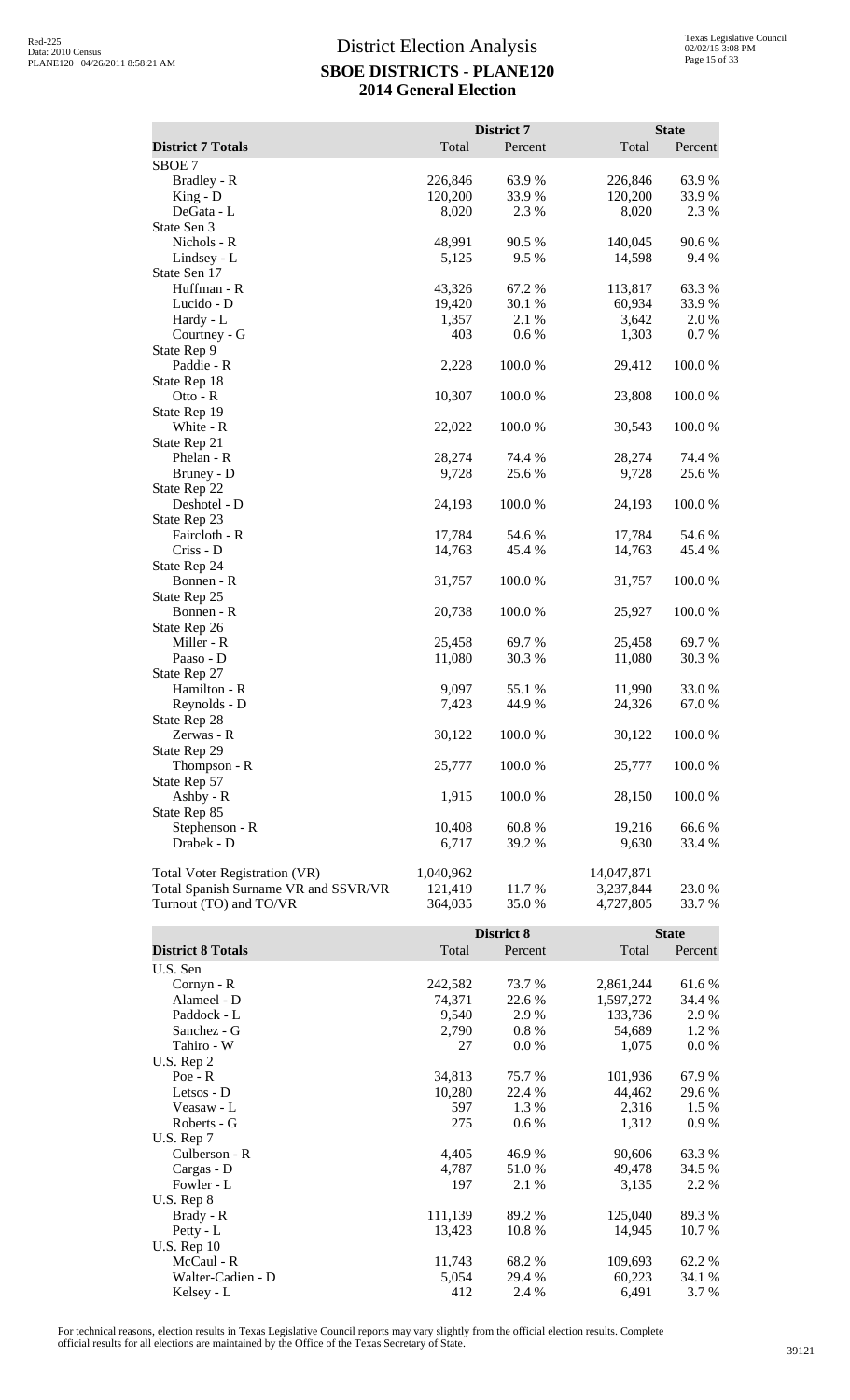|                                  |                   | District 8       |                        | <b>State</b>    |
|----------------------------------|-------------------|------------------|------------------------|-----------------|
| <b>District 8 Totals</b>         | Total             | Percent          | Total                  | Percent         |
| <b>U.S. Rep 17</b><br>Flores - R | 22,455            | 72.0%            | 85,719                 | 64.6 %          |
| Haynes - D                       | 7,828             | 25.1 %           | 43,027                 | 32.4 %          |
| Hamilton - L                     | 919               | 2.9%             | 4,004                  | 3.0%            |
| <b>U.S. Rep 18</b>               |                   |                  |                        |                 |
| Seibert - R<br>Jackson Lee - D   | 2,418<br>1,801    | 55.1 %<br>41.0%  | 26,249<br>76,097       | 24.8 %<br>71.8% |
| Alessi - G                       | 41                | 0.9%             | 1,302                  | 1.2%            |
| Duncan - I                       | 128               | 2.9%             | 2,362                  | 2.2 %           |
| <b>U.S. Rep 22</b>               |                   |                  |                        |                 |
| Olson - R                        | 9,898             | 63.3%            | 100,861                | 66.5%           |
| Briscoe - D<br>Lapham - L        | 5,406<br>340      | 34.6 %<br>2.2 %  | 47,844<br>2,861        | 31.6 %<br>1.9%  |
| <b>U.S. Rep 29</b>               |                   |                  |                        |                 |
| Green - D                        | 1,828             | 76.7%            | 41,321                 | 89.5 %          |
| Stanczak - L                     | 554               | 23.3 %           | 4,822                  | 10.5 %          |
| Governor<br>Abbott - R           | 239,645           | 71.6%            | 2,796,251              | 59.3%           |
| Davis - D                        | 88,990            | 26.6 %           | 1,835,458              | 38.9%           |
| Glass - L                        | 4,626             | 1.4 %            | 66,535                 | 1.4 %           |
| Parmer - G                       | 1,236             | 0.4%             | 18,519                 | 0.4 %           |
| Pavitt - W                       | 33                | 0.0 %            | 1,141                  | $0.0\ \%$       |
| Lt. Governor<br>Patrick - R      | 235,738           | 70.8%            | 2,724,207              | 58.1 %          |
| Van De Putte - D                 | 87,192            | 26.2 %           | 1,813,847              | 38.7%           |
| Butler - L                       | 8,418             | 2.5 %            | 119,818                | 2.6 %           |
| Courtney - G                     | 1,822             | 0.5 %            | 27,716                 | 0.6 %           |
| <b>Attorney Gen</b>              |                   |                  |                        |                 |
| Paxton - R<br>Houston - D        | 238,285<br>85,735 | 71.7%<br>25.8%   | 2,743,182<br>1,773,114 | 58.8%<br>38.0%  |
| Balagia - L                      | 6,682             | 2.0%             | 118,188                | 2.5 %           |
| Osborne - G                      | 1,646             | 0.5%             | 29,589                 | 0.6 %           |
| Comptroller                      |                   |                  |                        |                 |
| Hegar - R                        | 234,657           | 71.2%            | 2,698,398              | 58.4%           |
| Collier - D<br>Sanders - L       | 84,536<br>8,297   | 25.6 %<br>2.5 %  | 1,742,142<br>136,870   | 37.7 %<br>3.0%  |
| Shafto - G                       | 2,266             | 0.7%             | 44,981                 | 1.0%            |
| <b>U.S. Rep 36</b>               |                   |                  |                        |                 |
| Babin - R                        | 49,591            | 72.3 %           | 101,663                | 76.0%           |
| Cole - D                         | 17,458            | 25.5 %           | 29,543                 | 22.1 %          |
| Veach - L<br>Ridley - G          | 1,085<br>439      | 1.6%<br>0.6 %    | 1,951<br>685           | 1.5 %<br>0.5 %  |
| Land Comm                        |                   |                  |                        |                 |
| Bush - R                         | 242,357           | 73.1 %           | 2,827,299              | 60.7%           |
| $Cook - D$                       | 77,533            | 23.4 %           | 1,644,800              | 35.3%           |
| Knight - L<br>Alessi - G         | 8,628             | 2.6 %            | 126,406                | 2.7 %<br>1.3%   |
| Ag Comm                          | 2,957             | 0.9%             | 60,110                 |                 |
| Miller - R                       | 236,652           | 71.9%            | 2,699,224              | 58.6%           |
| Hogan - D                        | 79,849            | 24.3 %           | 1,697,092              | 36.8%           |
| Palmquist - L                    | 8,252             | 2.5 %            | 132,506                | 2.9%            |
| Kendrick - G                     | 4,294             | 1.3%             | 77,562                 | 1.7%            |
| RR Comm 3<br>Sitton - R          | 236,949           | 72.0%            | 2,691,086              | 58.3 %          |
| Brown - D                        | 79,257            | 24.1 %           | 1,682,678              | 36.5 %          |
| Miller - L                       | 8,837             | 2.7 %            | 145,373                | 3.2 %           |
| Salinas - G                      | 3,853             | 1.2%             | 93,781                 | 2.0%            |
| Sup Ct Chief                     |                   |                  |                        |                 |
| Hecht - R<br>Moody - D           | 239,617<br>80,795 | 72.8 %<br>24.5 % | 2,756,945<br>1,720,513 | 59.7%<br>37.3 % |
| Oxford - L                       | 8,925             | 2.7 %            | 141,321                | 3.1 %           |
| Sup Ct 6                         |                   |                  |                        |                 |
| Brown - R                        | 240,531           | 73.4 %           | 2,772,665              | 60.3%           |
| Meyers - D                       | 78,310            | 23.9%            | 1,677,390              | 36.5 %          |
| Ash - L<br>Sup Ct 7              | 9,020             | 2.8 %            | 146,511                | 3.2 %           |
| Boyd - R                         | 236,225           | 72.0%            | 2,711,106              | 58.9%           |
| Benavides - D                    | 81,602            | 24.9%            | 1,730,904              | 37.6 %          |
| Fulton - L                       | 8,157             | 2.5 %            | 126,713                | 2.8%            |
| Waterbury - G                    | 1,927             | 0.6 %            | 34,487                 | 0.7%            |
| Sup Ct 8<br>Johnson - R          | 248,919           | 86.3%            | 2,947,759              | 78.8 %          |
| Koelsch - L                      | 22,367            | 7.8 %            | 447,479                | 12.0 %          |
| Chisholm - G                     | 17,197            | 6.0%             | 345,640                | 9.2 %           |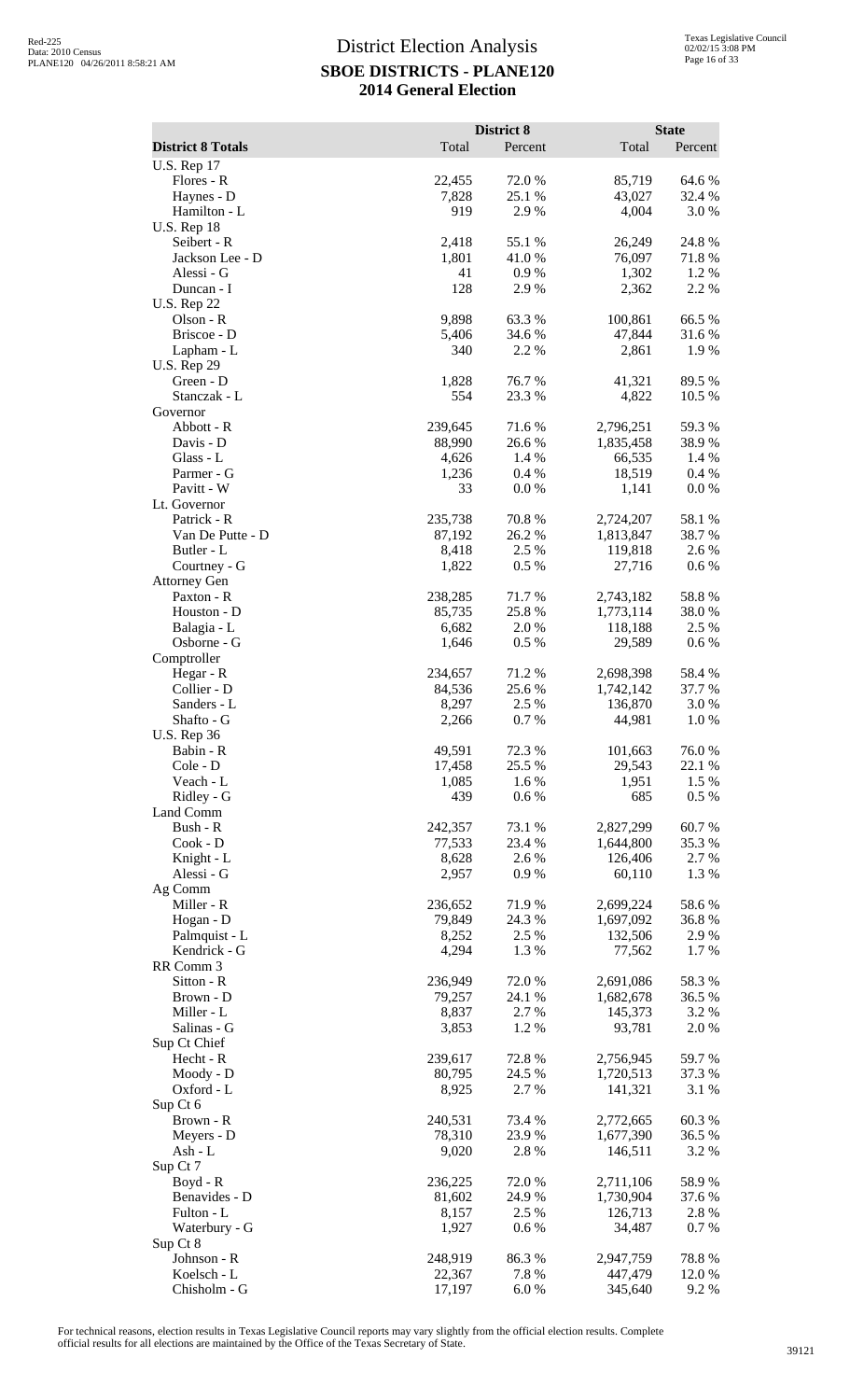|                                    |                 | District 8      |                   | <b>State</b>    |
|------------------------------------|-----------------|-----------------|-------------------|-----------------|
| <b>District 8 Totals</b>           | Total           | Percent         | Total             | Percent         |
| CCA <sub>3</sub><br>Richardson - R | 238,028         | 72.9%           | 2,738,093         | 59.8%           |
| Granberg - D                       | 78,303          | 24.0 %          | 1,672,821         | 36.6%           |
| Bennett - L                        | 10,328          | 3.2 %           | 165,315           | 3.6%            |
| CCA <sub>4</sub><br>Yeary - R      | 246,612         | 85.1 %          | 2,876,166         | 76.3%           |
| Parker - L                         | 24,548          | 8.5%            | 498,937           | 13.2 %          |
| Sanders-Castro - G                 | 18,468          | 6.4%            | 393,991           | 10.5 %          |
| CCA <sub>9</sub><br>Newell - R     | 248,034         | 85.9%           | 2,929,782         | 78.3%           |
| Strange - L                        | 24,747          | 8.6%            | 491,967           | 13.1 %          |
| Altgelt - G                        | 15,924          | 5.5 %           | 320,457           | 8.6%            |
| State Sen 3                        |                 |                 |                   |                 |
| Nichols - R<br>Lindsey - L         | 34,939<br>3,555 | 90.8%<br>9.2%   | 140,045<br>14,598 | 90.6%<br>9.4%   |
| State Sen 5                        |                 |                 |                   |                 |
| Schwertner - R                     | 33,040          | 70.6%           | 112,905           | 65.0%           |
| Shapiro - D                        | 12,333<br>1,420 | 26.4 %          | 54,275<br>6,593   | 31.2%<br>3.8%   |
| Whittington - L<br>State Sen 7     |                 | 3.0 %           |                   |                 |
| Bettencort - R                     | 13,057          | 57.3 %          | 123,551           | 71.8%           |
| Davis - D                          | 9,266           | 40.6%           | 45,230            | 26.3%           |
| Bilyeu - L<br>State Sen 15         | 475             | 2.1 %           | 3,244             | 1.9%            |
| Hale - R                           | 11,628          | 58.4%           | 48,249            | 38.5%           |
| Whitmire - D                       | 7,888           | 39.7 %          | 74,192            | 59.2 %          |
| Velasquez - L                      | 378             | 1.9%            | 2,947             | 2.4 %           |
| State Sen 17<br>Huffman - R        | 4,235           | 61.2%           | 113,817           | 63.3%           |
| Lucido - D                         | 2,474           | 35.8%           | 60,934            | 33.9%           |
| Hardy - L                          | 162             | 2.3 %           | 3,642             | 2.0%            |
| Courtney - G                       | 47              | 0.7%            | 1,303             | 0.7%            |
| State Rep 3<br>Bell - R            | 22,049          | 92.1 %          | 28,744            | 91.1%           |
| Parr - L                           | 1,890           | 7.9%            | 2,814             | 8.9%            |
| State Rep 12                       |                 |                 |                   |                 |
| Kacal - R                          | 7,374           | 100.0 %         | 22,617            | 100.0 %         |
| State Rep 13<br>Kolkhorst - R      | 4,040           | 100.0%          | 35,589            | 100.0%          |
| State Rep 14                       |                 |                 |                   |                 |
| Raney - R                          | 15,193          | 68.1 %          | 15,193            | 68.1 %          |
| Metscher - D                       | 6,358           | 28.5 %          | 6,358             | 28.5 %          |
| Pugh - L<br>State Rep 15           | 765             | 3.4 %           | 765               | 3.4 %           |
| Keough - R                         | 36,260          | 100.0%          | 36,260            | 100.0%          |
| State Rep 16                       |                 |                 |                   |                 |
| Metcalf - R<br>Hayles - D          | 29,132<br>4,748 | 83.8%<br>13.7 % | 29,132<br>4,748   | 83.8%<br>13.7 % |
| Townsend - L                       | 887             | 2.6 %           | 887               | 2.6%            |
| State Rep 18                       |                 |                 |                   |                 |
| Otto - R                           | 13,501          | 100.0%          | 23,808            | $100.0~\%$      |
| State Rep 19<br>White - R          | 8,521           | 100.0%          | 30,543            | 100.0%          |
| State Rep 57                       |                 |                 |                   |                 |
| Ashby - R                          | 6,663           | 100.0%          | 28,150            | 100.0%          |
| State Rep 127                      |                 |                 |                   |                 |
| Huberty - R<br>State Rep 128       | 29,842          | 100.0%          | 31,214            | 100.0%          |
| Smith - R                          | 23,887          | 90.7%           | 23,887            | 90.7%           |
| Lowder - L                         | 2,450           | 9.3%            | 2,450             | 9.3%            |
| State Rep 129<br>Paul - R          | 25,807          | 68.3%           | 26,415            | 67.8%           |
| Gay - D                            | 11,993          | 31.7%           | 12,540            | 32.2 %          |
| State Rep 130                      |                 |                 |                   |                 |
| Fletcher - R                       | 1,002           | 89.1 %          | 34,489            | 90.8%           |
| Browning - G<br>State Rep 132      | 122             | 10.9%           | 3,506             | 9.2 %           |
| Schofield - R                      | 13,775          | 62.8%           | 20,535            | 66.1%           |
| Lopez - D                          | 8,166           | 37.2 %          | 10,523            | 33.9%           |
| State Rep 135                      |                 |                 |                   |                 |
| Elkins - R<br>Abbas - D            | 1,400<br>1,620  | 46.4 %<br>53.6% | 19,630<br>10,175  | 65.9%<br>34.1 % |
| State Rep 138                      |                 |                 |                   |                 |
| Bohac - R                          | 150             | 54.3 %          | 17,622            | 66.8%           |
| Vernon - D                         | 126             | 45.7%           | 8,766             | 33.2 %          |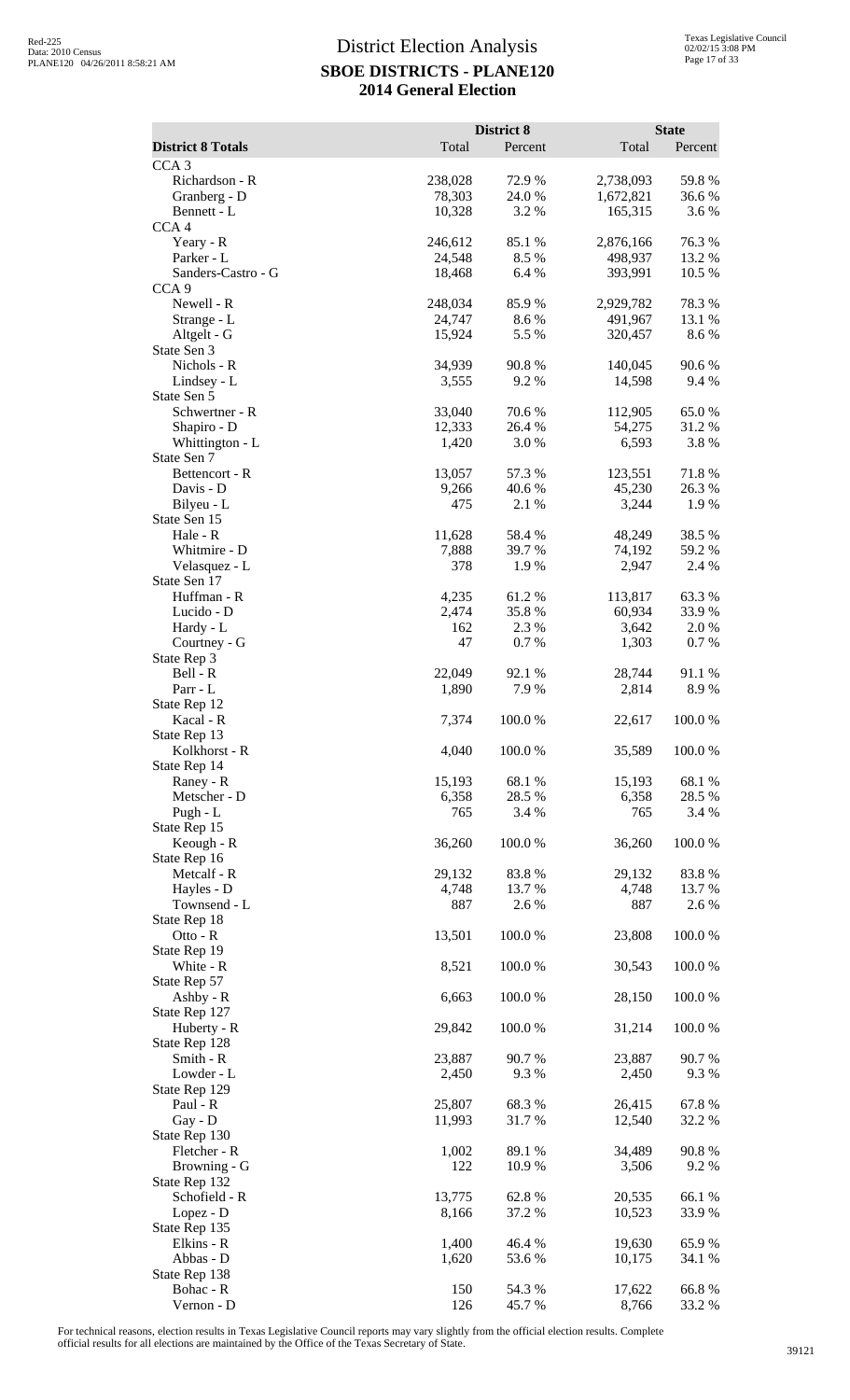|                                      |         | District 8 |            | <b>State</b> |
|--------------------------------------|---------|------------|------------|--------------|
| <b>District 8 Totals</b>             | Total   | Percent    | Total      | Percent      |
| State Rep 141                        |         |            |            |              |
| Thompson - D                         | 409     | 100.0%     | 16,162     | 100.0 %      |
| State Rep 142                        |         |            |            |              |
| Dutton - D                           | 2,438   | 100.0 %    | 17,602     | 100.0 %      |
| State Rep 143                        |         |            |            |              |
| Hernandez - D                        | 232     | 100.0%     | 10,610     | 100.0 %      |
| State Rep 144                        |         |            |            |              |
| Pena - R                             | 3,612   | 57.3 %     | 6,015      | 50.6 %       |
| Perez - D                            | 2,694   | 42.7 %     | 5,863      | 49.4 %       |
| State Rep 145                        |         |            |            |              |
| Alvarado - D                         | 1,029   | 100.0 %    | 10,255     | 100.0%       |
| State Rep 150                        |         |            |            |              |
| Riddle - R                           | 4,901   | 63.3 %     | 28,133     | 73.1 %       |
| Perez - D                            | 2,844   | 36.7 %     | 10,328     | 26.9 %       |
| <b>Total Voter Registration (VR)</b> | 955,754 |            | 14,047,871 |              |
| Total Spanish Surname VR and SSVR/VR | 128,094 | 13.4 %     | 3,237,844  | 23.0 %       |
| Turnout (TO) and TO/VR               | 335,408 | 35.1 %     | 4,727,805  | 33.7 %       |

|                            |                 | District 9      |                      | <b>State</b>    |
|----------------------------|-----------------|-----------------|----------------------|-----------------|
| <b>District 9 Totals</b>   | Total           | Percent         | Total                | Percent         |
| U.S. Sen                   |                 |                 |                      |                 |
| Cornyn - R                 | 276,307         | 77.2 %          | 2,861,244            | 61.6%           |
| Alameel - D                | 71,485          | 20.0%           | 1,597,272            | 34.4 %          |
| Paddock - L                | 8,160           | 2.3 %           | 133,736              | 2.9%            |
| Sanchez - G                | 1,984           | 0.6 %           | 54,689               | 1.2%            |
| Tahiro - W                 | 114             | 0.0 %           | 1,075                | 0.0 %           |
| U.S. Rep 1                 |                 |                 |                      |                 |
| Gohmert - R                | 110,879         | 77.4 %          | 115,083              | 77.5 %          |
| McKellar - D               | 32,310          | 22.6 %          | 33,476               | 22.5 %          |
| U.S. Rep 4                 |                 |                 |                      |                 |
| Ratcliffe - R              | 109,418         | 100.0%          | 116,105              | 100.0%          |
| U.S. Rep 5                 |                 |                 |                      |                 |
| Hensarling - R             | 60,552          | 90.6%           | 88,998               | 85.4 %          |
| Ashby - $L$                | 6,274           | 9.4 %           | 15,264               | 14.6 %          |
| Governor                   |                 |                 |                      |                 |
| Abbott - R                 | 276,356         | 76.0%           | 2,796,251            | 59.3%           |
| Davis - D                  | 81,783          | 22.5 %          | 1,835,458            | 38.9%           |
| Glass - L                  | 4,144           | 1.1 %           | 66,535               | 1.4 %           |
| Parmer - G                 | 1,132           | 0.3%            | 18,519               | 0.4 %           |
| Pavitt - W                 | 131             | 0.0 %           | 1,141                | 0.0 %           |
| Lt. Governor               |                 |                 |                      |                 |
| Patrick - R                | 273,499         | 75.8%           | 2,724,207            | 58.1 %          |
| Van De Putte - D           | 78,174          | 21.7%           | 1,813,847            | 38.7%           |
| Butler - L                 | 7,917           | 2.2 %           | 119,818              | 2.6 %           |
| Courtney - G               | 1,269           | 0.4 %           | 27,716               | 0.6 %           |
| <b>Attorney Gen</b>        |                 |                 |                      |                 |
| Paxton - R                 | 270,451         | 75.2 %          | 2,743,182            | 58.8%           |
| Houston - D                | 82,078          | 22.8%           | 1,773,114            | 38.0%           |
| Balagia - L                | 5,923           | 1.6 %           | 118,188              | 2.5 %           |
| Osborne - G                | 1,274           | 0.4 %           | 29,589               | 0.6 %           |
| Comptroller                |                 |                 |                      |                 |
| Hegar - R                  | 263,876         | 74.1 %          | 2,698,398            | 58.4 %          |
| Collier - D                | 80,736          | 22.7 %          | 1,742,142            | 37.7 %          |
| Sanders - L                | 9,271           | 2.6 %           | 136,870              | 3.0%            |
| Shafto - G                 | 2,258           | 0.6 %           | 44,981               | 1.0%            |
| Land Comm                  |                 |                 |                      |                 |
| Bush - R                   | 271,411         | 75.5 %          | 2,827,299            | 60.7%           |
| Cook - D                   | 76,602          | 21.3%           | 1,644,800            | 35.3%           |
| Knight - L                 | 8,934           | 2.5 %           | 126,406              | 2.7 %           |
| Alessi - G<br>Ag Comm      | 2,408           | 0.7%            | 60,110               | 1.3 %           |
| Miller - R                 | 263,489         |                 |                      |                 |
|                            |                 | 74.1 %          | 2,699,224            | 58.6%           |
| Hogan - D<br>Palmquist - L | 80,482<br>8,054 | 22.6 %<br>2.3 % | 1,697,092<br>132,506 | 36.8%           |
| Kendrick - G               | 3,743           | 1.1 %           | 77,562               | 2.9 %<br>1.7%   |
| RR Comm 3                  |                 |                 |                      |                 |
| Sitton - R                 | 263,693         | 74.1 %          | 2,691,086            | 58.3%           |
|                            | 78,791          |                 |                      |                 |
| Brown - D<br>Miller - L    | 10,265          | 22.1 %<br>2.9 % | 1,682,678<br>145,373 | 36.5 %<br>3.2 % |
| Salinas - G                | 3,102           | 0.9%            | 93,781               | 2.0 %           |
| Sup Ct Chief               |                 |                 |                      |                 |
| Hecht - R                  | 266,832         | 75.0%           | 2,756,945            | 59.7%           |
| Moody - D                  | 79,736          | 22.4 %          | 1,720,513            | 37.3 %          |
|                            |                 |                 |                      |                 |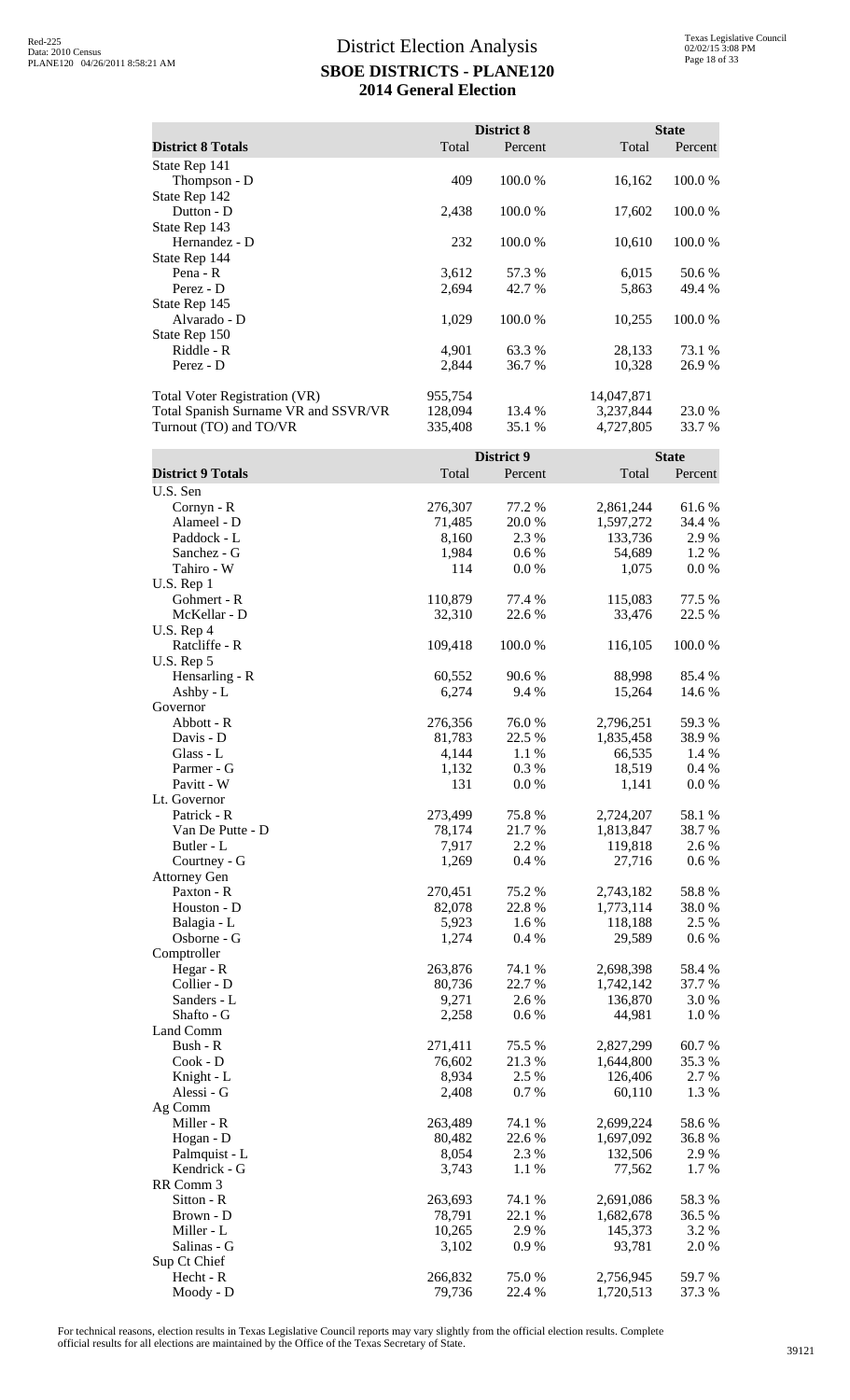|                                                                |                   | District 9      |                        | <b>State</b>    |
|----------------------------------------------------------------|-------------------|-----------------|------------------------|-----------------|
| <b>District 9 Totals</b>                                       | Total             | Percent         | Total                  | Percent         |
| Sup Ct Chief                                                   |                   |                 |                        |                 |
| Oxford - L                                                     | 9,266             | 2.6%            | 141,321                | 3.1 %           |
| Sup Ct 6                                                       |                   |                 |                        |                 |
| Brown - R                                                      | 269,250<br>76,294 | 75.8%<br>21.5 % | 2,772,665              | 60.3%           |
| Meyers - D<br>Ash - L                                          | 9,449             | 2.7%            | 1,677,390<br>146,511   | 36.5 %<br>3.2 % |
| Sup Ct 7                                                       |                   |                 |                        |                 |
| Boyd - R                                                       | 267,645           | 75.5 %          | 2,711,106              | 58.9%           |
| Benavides - D                                                  | 76,204            | 21.5 %          | 1,730,904              | 37.6 %          |
| Fulton - L                                                     | 8,882             | 2.5 %           | 126,713                | 2.8%            |
| Waterbury - G                                                  | 1,885             | 0.5 %           | 34,487                 | 0.7%            |
| Sup Ct 8                                                       |                   |                 |                        |                 |
| Johnson - R<br>Koelsch - L                                     | 277,933<br>20,476 | 89.2%<br>6.6%   | 2,947,759<br>447,479   | 78.8%<br>12.0 % |
| Chisholm - G                                                   | 13,134            | 4.2 %           | 345,640                | 9.2%            |
| CCA <sub>3</sub>                                               |                   |                 |                        |                 |
| Richardson - R                                                 | 265,504           | 75.1 %          | 2,738,093              | 59.8%           |
| Granberg - D                                                   | 76,857            | 21.7%           | 1,672,821              | 36.6%           |
| Bennett - L                                                    | 11,008            | 3.1 %           | 165,315                | 3.6 %           |
| CCA <sub>4</sub>                                               |                   |                 |                        |                 |
| Yeary - R                                                      | 273,018           | 87.3%           | 2,876,166              | 76.3%           |
| Parker - L                                                     | 27,873            | 8.9%            | 498,937                | 13.2 %          |
| Sanders-Castro - G<br>CCA <sub>9</sub>                         | 11,715            | 3.7%            | 393,991                | 10.5 %          |
| Newell - R                                                     | 276,781           | 88.7%           | 2,929,782              | 78.3%           |
| Strange - L                                                    | 25,089            | 8.0%            | 491,967                | 13.1 %          |
| Altgelt - G                                                    | 10,048            | 3.2 %           | 320,457                | 8.6%            |
| State Sen 2                                                    |                   |                 |                        |                 |
| Hall - R                                                       | 68,071            | 88.6%           | 99,985                 | 83.6%           |
| Bates - L                                                      | 8,761             | 11.4 %          | 19,626                 | 16.4 %          |
| State Sen 3                                                    |                   |                 |                        |                 |
| Nichols - R                                                    | 56,115<br>5,918   | 90.5 %<br>9.5%  | 140,045<br>14,598      | 90.6 %<br>9.4 % |
| Lindsey - L<br>State Sen 30                                    |                   |                 |                        |                 |
| Estes - R                                                      | 18,508            | 88.4%           | 140,231                | 86.7%           |
| Lane - L                                                       | 2,438             | 11.6 %          | 21,598                 | 13.3 %          |
| State Rep 1                                                    |                   |                 |                        |                 |
| VanDeaver - R                                                  | 29,577            | 100.0%          | 29,577                 | 100.0%          |
| State Rep 2                                                    |                   |                 |                        |                 |
| $Flynn - R$                                                    | 28,847            | 100.0%          | 28,847                 | 100.0%          |
| State Rep 4<br>Spitzer - R                                     | 26,660            | 89.1 %          | 26,660                 | 89.1 %          |
| Stralow - L                                                    | 3,253             | 10.9%           | 3,253                  | 10.9%           |
| State Rep 5                                                    |                   |                 |                        |                 |
| Hughes - R                                                     | 30,779            | 92.3%           | 30,779                 | 92.3%           |
| Walenta - L                                                    | 2,552             | 7.7 %           | 2,552                  | 7.7 %           |
| State Rep 6                                                    |                   |                 |                        |                 |
| Schaefer - R                                                   | 26,684            | 87.8%           | 26,684                 | 87.8%           |
| Gardner - L                                                    | 3,695             | 12.2 %          | 3,695                  | 12.2 %          |
| State Rep 7<br>Simpson - R                                     | 25,342            | 100.0%          | 25,342                 | 100.0%          |
| State Rep 8                                                    |                   |                 |                        |                 |
| Cook - R                                                       | 7,853             | 87.0 %          | 25,897                 | 87.9%           |
| Wilford - L                                                    | 1,171             | 13.0 %          | 3,581                  | 12.1 %          |
| State Rep 9                                                    |                   |                 |                        |                 |
| Paddie - R                                                     | 27,184            | 100.0%          | 29,412                 | $100.0~\%$      |
| State Rep 10                                                   |                   |                 |                        |                 |
| Wray - R                                                       | 2,174             | 100.0%          | 27,319                 | 100.0%          |
| State Rep 11                                                   |                   |                 |                        |                 |
| Clardy - R<br>State Rep 33                                     | 25,980            | 100.0%          | 25,980                 | 100.0%          |
| Turner - R                                                     | 17,026            | 100.0%          | 32,013                 | 100.0%          |
| State Rep 57                                                   |                   |                 |                        |                 |
| Ashby - R                                                      | 13,721            | 100.0%          | 28,150                 | 100.0%          |
| State Rep 62                                                   |                   |                 |                        |                 |
| Phillips - R                                                   | 25,599            | 100.0%          | 25,599                 | 100.0%          |
|                                                                |                   |                 |                        |                 |
| Total Voter Registration (VR)                                  | 1,019,382         |                 | 14,047,871             |                 |
| Total Spanish Surname VR and SSVR/VR<br>Turnout (TO) and TO/VR | 51,549<br>366,223 | 5.1 %<br>35.9%  | 3,237,844<br>4,727,805 | 23.0%<br>33.7 % |
|                                                                |                   |                 |                        |                 |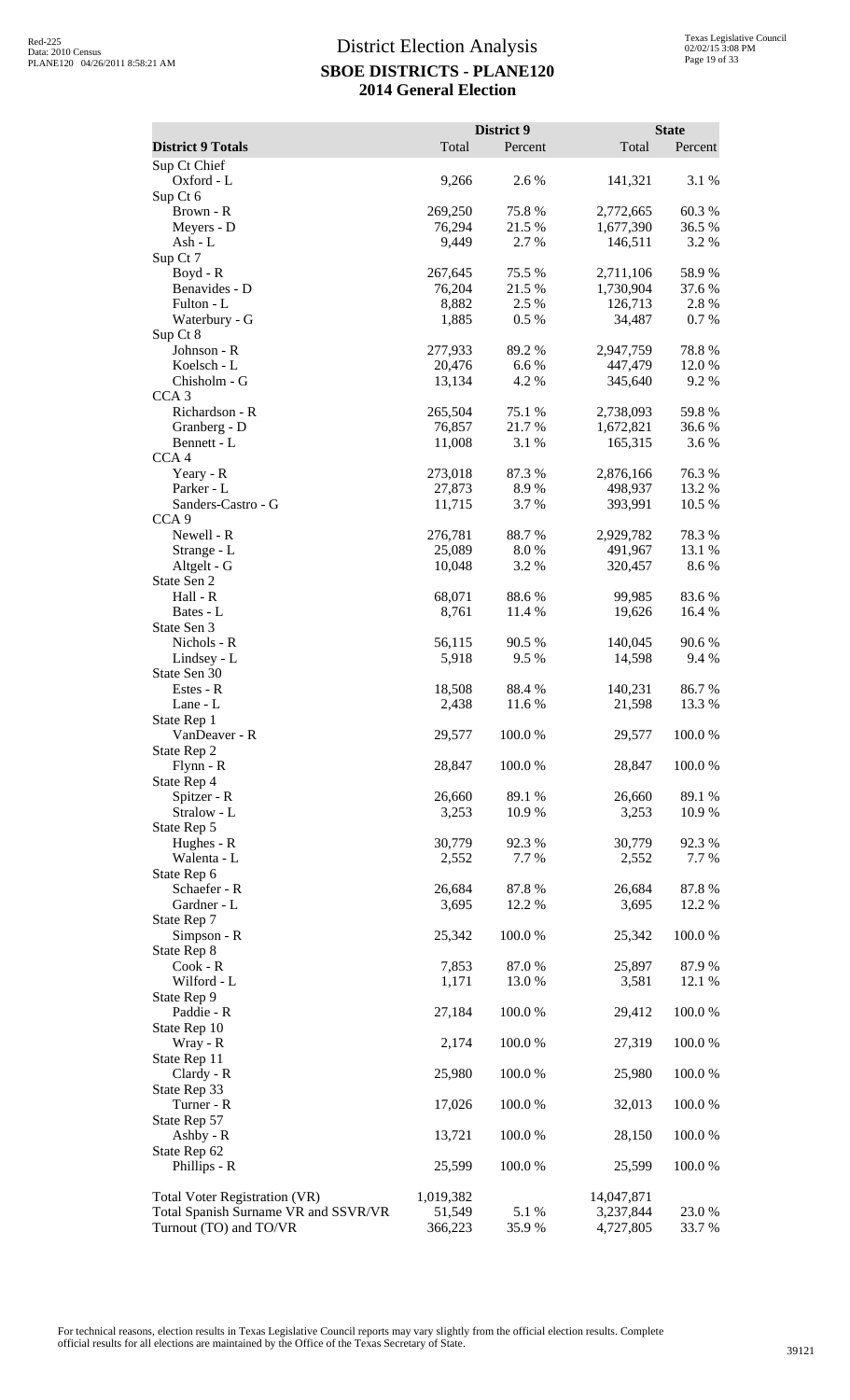|                                       | Total             | District 10<br>Percent | Total                | <b>State</b><br>Percent |
|---------------------------------------|-------------------|------------------------|----------------------|-------------------------|
| <b>District 10 Totals</b><br>U.S. Sen |                   |                        |                      |                         |
| Cornyn - R                            | 219,196           | 60.1%                  | 2,861,244            | 61.6%                   |
| Alameel - D                           | 126,916           | 34.8%                  | 1,597,272            | 34.4 %                  |
| Paddock - L                           | 14,389            | 3.9%                   | 133,736              | 2.9%                    |
| Sanchez - G                           | 4,173             | 1.1 %                  | 54,689               | 1.2 %                   |
| Tahiro - W                            | 121               | 0.0 %                  | 1,075                | 0.0 %                   |
| $U.S.$ Rep $8$<br>Brady - R           | 3,828             | 94.2 %                 | 125,040              | 89.3%                   |
| Petty - L                             | 234               | 5.8%                   | 14,945               | 10.7 %                  |
| <b>U.S. Rep 10</b>                    |                   |                        |                      |                         |
| McCaul - R                            | 57,447            | 55.9%                  | 109,693              | 62.2%                   |
| Walter-Cadien - D                     | 40,812            | 39.7 %                 | 60,223               | 34.1 %                  |
| Kelsey - L                            | 4,532             | 4.4 %                  | 6,491                | 3.7 %                   |
| <b>U.S. Rep 17</b><br>Flores - R      | 32,224            | 56.0%                  | 85,719               | 64.6 %                  |
| Haynes - D                            | 23,139            | 40.2%                  | 43,027               | 32.4 %                  |
| Hamilton - L                          | 2,153             | 3.7%                   | 4,004                | 3.0%                    |
| <b>U.S. Rep 21</b>                    |                   |                        |                      |                         |
| Smith - R                             | 148               | 84.6%                  | 135,660              | 71.8%                   |
| Shields - L                           | 15                | 8.6%                   | 25,505               | 13.5 %                  |
| Diaz - G<br><b>U.S. Rep 25</b>        | 12                | 6.9%                   | 27,831               | 14.7 %                  |
| Williams - R                          | 29,453            | 64.3 %                 | 107,120              | 60.2%                   |
| Montoya - D                           | 14,573            | 31.8%                  | 64,463               | 36.2%                   |
| Betz - L                              | 1,805             | 3.9%                   | 6,300                | 3.5 %                   |
| <b>U.S. Rep 27</b>                    |                   |                        |                      |                         |
| Farenthold - R                        | 4,027             | 60.7%                  | 83,337               | 63.6%                   |
| Reed - D                              | 2,258             | 34.0%                  | 44,152               | 33.7%                   |
| Simonson - L<br><b>U.S. Rep 31</b>    | 349               | 5.3 %                  | 3,552                | 2.7 %                   |
| Carter - R                            | 91,580            | 64.0%                  | 91,580               | 64.0%                   |
| Minor - D                             | 45,706            | 32.0 %                 | 45,706               | 32.0 %                  |
| Ballard - L                           | 5,704             | 4.0 %                  | 5,704                | 4.0 %                   |
| Governor                              |                   |                        |                      |                         |
| Abbott - R                            | 213,262           | 57.8 %                 | 2,796,251            | 59.3%                   |
| Davis - D<br>Glass - L                | 146,606           | 39.7%<br>2.0%          | 1,835,458            | 38.9%<br>1.4 %          |
| Parmer - G                            | 7,506<br>1,478    | 0.4 %                  | 66,535<br>18,519     | 0.4 %                   |
| Pavitt - W                            | 161               | 0.0 %                  | 1,141                | 0.0 %                   |
| Lt. Governor                          |                   |                        |                      |                         |
| Patrick - R                           | 209,108           | 57.1 %                 | 2,724,207            | 58.1 %                  |
| Van De Putte - D                      | 140,769           | 38.4%                  | 1,813,847            | 38.7 %                  |
| Butler - L<br>Courtney - G            | 13,923<br>2,688   | 3.8%<br>0.7%           | 119,818<br>27,716    | 2.6 %<br>0.6 %          |
| <b>Attorney Gen</b>                   |                   |                        |                      |                         |
| Paxton - R                            | 207,391           | 56.9%                  | 2,743,182            | 58.8%                   |
| Houston - D                           | 139,004           | 38.1 %                 | 1,773,114            | 38.0%                   |
| Balagia - L                           | 15,678            | 4.3 %                  | 118,188              | 2.5 %                   |
| Osborne - G                           | 2,591             | 0.7%                   | 29,589               | $0.6\%$                 |
| <b>U.S. Rep 35</b><br>Narvaiz - R     | 442               | 19.5 %                 | 32,040               | 33.3 %                  |
| Doggett - D                           | 1,668             | 73.7 %                 | 60,124               | 62.5 %                  |
| Bruner - L                            | 99                | 4.4 %                  | 2,767                | 2.9 %                   |
| Swift - G                             | 55                | 2.4 %                  | 1,294                | 1.3 %                   |
| Comptroller                           |                   |                        |                      |                         |
| Hegar - R                             | 206,087           | 56.9%                  | 2,698,398            | 58.4%                   |
| Collier - D                           | 136,930           | 37.8%                  | 1,742,142            | 37.7 %                  |
| Sanders - L<br>Shafto - G             | 15,220<br>4,125   | 4.2 %<br>1.1 %         | 136,870<br>44,981    | 3.0 %<br>1.0%           |
| Land Comm                             |                   |                        |                      |                         |
| Bush - R                              | 212,019           | 58.3%                  | 2,827,299            | 60.7%                   |
| Cook - D                              | 131,614           | 36.2%                  | 1,644,800            | 35.3 %                  |
| Knight - L                            | 14,272            | 3.9%                   | 126,406              | 2.7 %                   |
| Alessi - G                            | 5,671             | 1.6%                   | 60,110               | 1.3 %                   |
| Ag Comm<br>Miller - R                 | 203,529           | 56.6%                  | 2,699,224            | 58.6%                   |
| Hogan - D                             | 133,063           | 37.0%                  | 1,697,092            | 36.8%                   |
| Palmquist - L                         | 15,385            | 4.3 %                  | 132,506              | 2.9 %                   |
| Kendrick - G                          | 7,715             | 2.1 %                  | 77,562               | 1.7%                    |
| RR Comm 3                             |                   |                        |                      |                         |
| Sitton - R                            | 202,631           | 56.3%                  | 2,691,086            | 58.3%                   |
| Brown - D<br>Miller - L               | 133,314<br>17,209 | 37.0%<br>4.8%          | 1,682,678<br>145,373 | 36.5 %<br>3.2 %         |
| Salinas - G                           | 6,750             | 1.9%                   | 93,781               | 2.0%                    |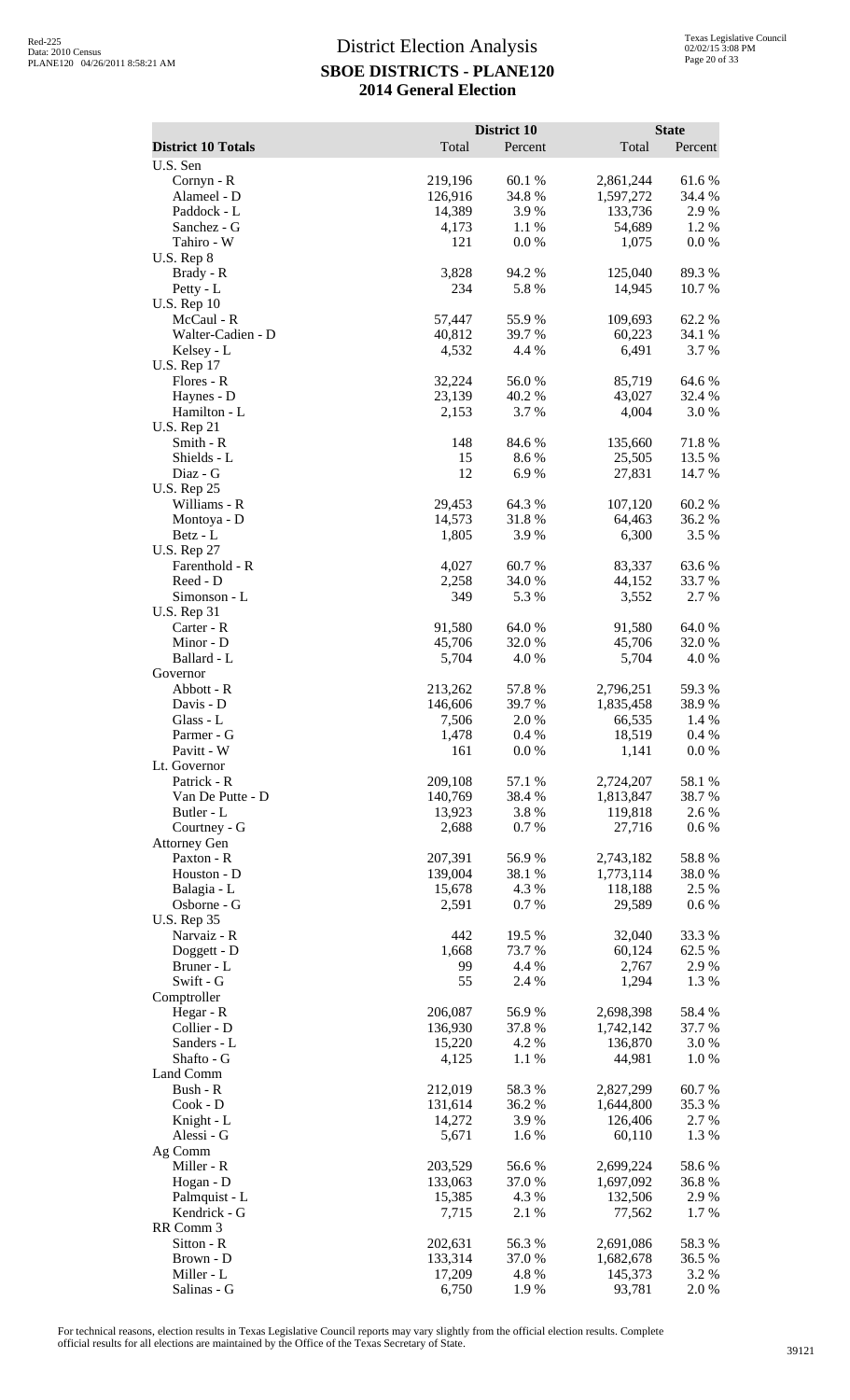|                                 |                    | District 10      |                        | <b>State</b>     |
|---------------------------------|--------------------|------------------|------------------------|------------------|
| <b>District 10 Totals</b>       | Total              | Percent          | Total                  | Percent          |
| Sup Ct Chief<br>Hecht - R       | 208,163            | 57.7 %           | 2,756,945              | 59.7%            |
| Moody - D                       | 136,353            | 37.8 %           | 1,720,513              | 37.3 %           |
| Oxford - L                      | 16,053             | 4.5 %            | 141,321                | 3.1 %            |
| Sup Ct 6                        |                    |                  |                        |                  |
| Brown - R<br>Meyers - D         | 209,323<br>132,680 | 58.3%<br>37.0 %  | 2,772,665<br>1,677,390 | 60.3%<br>36.5 %  |
| Ash - L                         | 17,056             | 4.8%             | 146,511                | 3.2 %            |
| Sup Ct 7                        |                    |                  |                        |                  |
| Boyd - R                        | 206,020            | 57.4 %           | 2,711,106              | 58.9%            |
| Benavides - D<br>Fulton - L     | 135,102<br>14,922  | 37.6 %<br>4.2 %  | 1,730,904<br>126,713   | 37.6 %<br>2.8 %  |
| Waterbury - G                   | 3,161              | 0.9%             | 34,487                 | 0.7%             |
| Sup Ct 8                        |                    |                  |                        |                  |
| Johnson - R                     | 222,606            | 73.0 %           | 2,947,759              | 78.8%            |
| Koelsch - L<br>Chisholm - G     | 44,459<br>37,695   | 14.6 %<br>12.4 % | 447,479<br>345,640     | 12.0 %<br>9.2 %  |
| CCA <sub>3</sub>                |                    |                  |                        |                  |
| Richardson - R                  | 206,217            | 57.7 %           | 2,738,093              | 59.8%            |
| Granberg - D                    | 133,108            | 37.3 %           | 1,672,821              | 36.6 %           |
| Bennett - L<br>CCA <sub>4</sub> | 17,784             | 5.0%             | 165,315                | 3.6 %            |
| Yeary - R                       | 218,757            | 71.3%            | 2,876,166              | 76.3%            |
| Parker - L                      | 48,757             | 15.9%            | 498,937                | 13.2 %           |
| Sanders-Castro - G              | 39,193             | 12.8 %           | 393,991                | 10.5 %           |
| CCA <sub>9</sub><br>Newell - R  | 221,779            | 72.8 %           | 2,929,782              | 78.3%            |
| Strange - L                     | 47,952             | 15.7%            | 491,967                | 13.1 %           |
| Altgelt - G                     | 34,787             | 11.4 %           | 320,457                | 8.6 %            |
| State Sen 5                     |                    |                  |                        |                  |
| Schwertner - R<br>Shapiro - D   | 79,865<br>41,942   | 62.9%<br>33.0 %  | 112,905<br>54,275      | 65.0%<br>31.2%   |
| Whittington - L                 | 5,173              | 4.1 %            | 6,593                  | 3.8%             |
| State Sen 14                    |                    |                  |                        |                  |
| Watson - D                      | 79,411             | 75.9%            | 154,391                | 80.0%            |
| Strohm - L                      | 25,216             | 24.1 %           | 38,648                 | $20.0~\%$        |
| State Rep 3<br>Bell - R         | 6,695              | 87.9%            | 28,744                 | 91.1%            |
| Parr - L                        | 924                | 12.1 %           | 2,814                  | 8.9%             |
| State Rep 8                     |                    |                  |                        |                  |
| $Cook - R$<br>Wilford - L       | 3,533<br>401       | 89.8%            | 25,897<br>3,581        | 87.9%<br>12.1 %  |
| State Rep 12                    |                    | 10.2 %           |                        |                  |
| Kacal - R                       | 9,136              | 100.0%           | 22,617                 | 100.0%           |
| State Rep 13                    |                    |                  |                        |                  |
| Kolkhorst - R<br>State Rep 17   | 23,207             | 100.0%           | 35,589                 | 100.0%           |
| Kleinschmidt - R                | 13,345             | 64.6 %           | 22,735                 | 64.6 %           |
| Banks - D                       | 7,309              | 35.4 %           | 12,457                 | 35.4 %           |
| State Rep 20                    |                    |                  |                        |                  |
| Farney - R<br>Wyman - D         | 35,106<br>10,883   | 73.3 %<br>22.7 % | 35,106<br>10,883       | 73.3 %<br>22.7 % |
| Weaver - L                      | 1,884              | 3.9 %            | 1,884                  | 3.9%             |
| State Rep 46                    |                    |                  |                        |                  |
| Dukes - D                       | 9,741              | 77.3 %           | 23,959                 | 84.0%            |
| Ludlow - L<br>State Rep 47      | 2,863              | 22.7 %           | 4,552                  | 16.0%            |
| Workman - R                     | 23,191             | 77.2 %           | 37,455                 | 73.0%            |
| McKinlay - L                    | 6,855              | 22.8%            | 13,822                 | 27.0 %           |
| State Rep 48                    |                    |                  |                        |                  |
| Howard - D<br>Easton - L        | 10,564<br>3,012    | 77.8%<br>22.2 %  | 39,668<br>11,126       | 78.1 %<br>21.9%  |
| State Rep 49                    |                    |                  |                        |                  |
| Naishtat - D                    | 13,160             | 82.6 %           | 38,548                 | 85.1 %           |
| Krawisz - L                     | 2,773              | 17.4 %           | 6,759                  | 14.9 %           |
| State Rep 50<br>VanDeWalle - R  | 14,359             | 37.1 %           | 14,359                 | 37.1 %           |
| Israel - D                      | 22,690             | 58.7%            | 22,690                 | 58.7%            |
| Dreesen - L                     | 1,620              | 4.2 %            | 1,620                  | 4.2 %            |
| State Rep 52                    |                    |                  |                        |                  |
| Gonzales - R<br>Osborn - D      | 18,226<br>12,447   | 56.4 %<br>38.5 % | 18,226<br>12,447       | 56.4 %<br>38.5 % |
| Johnson - L                     | 1,632              | 5.1 %            | 1,632                  | 5.1 %            |
| State Rep 54                    |                    |                  |                        |                  |
| Aycock - R                      | 13,242             | 100.0%           | 17,190                 | 100.0%           |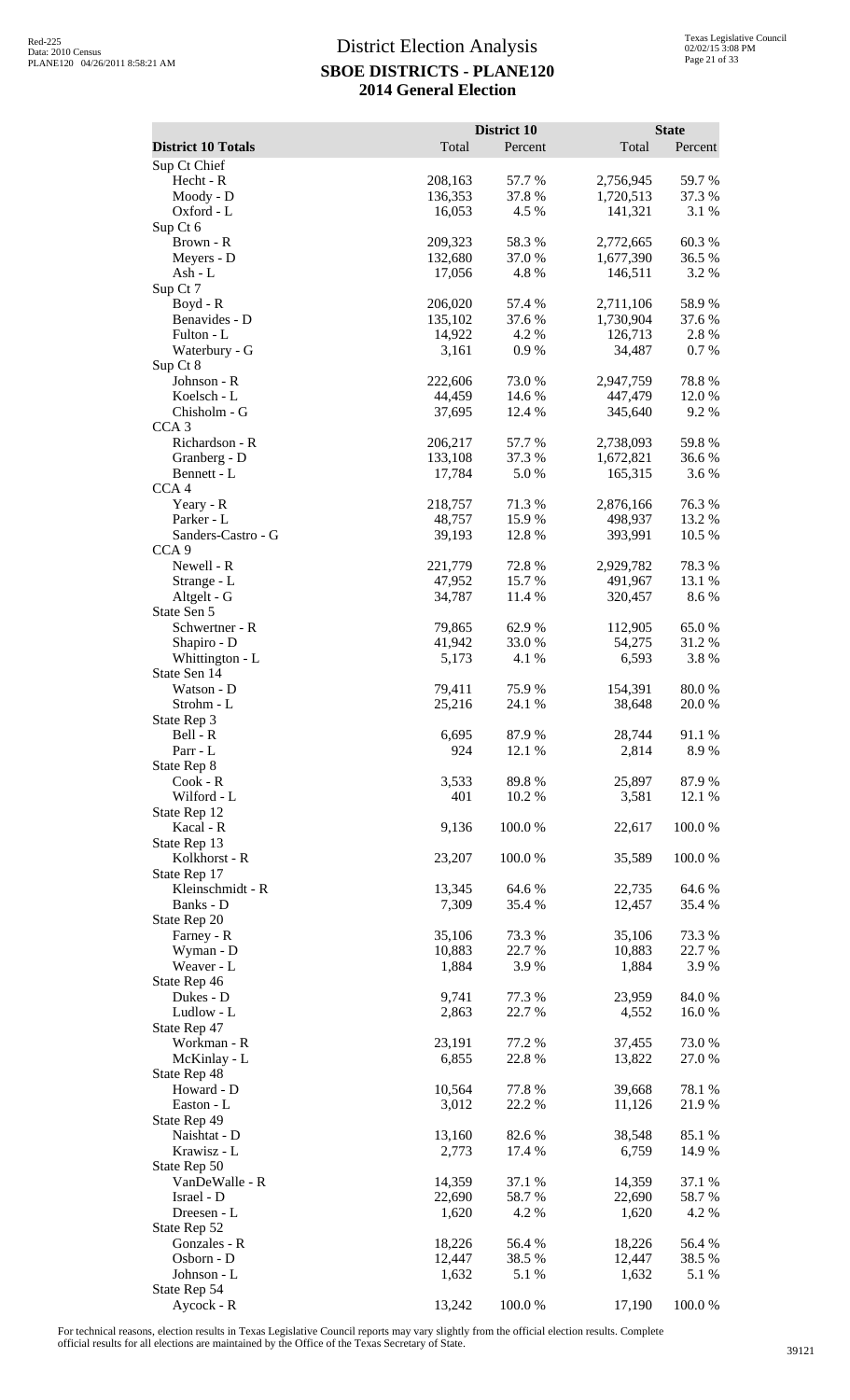|                                                                |                    | District 10            |                        | <b>State</b>            |
|----------------------------------------------------------------|--------------------|------------------------|------------------------|-------------------------|
| <b>District 10 Totals</b>                                      | Total              | Percent                | Total                  | Percent                 |
| State Rep 55<br>White - R                                      | 18,278             | 100.0%                 | 18,278                 | 100.0%                  |
| State Rep 57                                                   |                    |                        |                        | 100.0%                  |
| Ashby - R<br>State Rep 136                                     | 5,851              | 100.0%                 | 28,150                 |                         |
| Dale - R                                                       | 20,852             | 54.2 %                 | 20,852                 | 54.2 %                  |
| Bucy - D<br>Billiot - L                                        | 15,817<br>1,810    | 41.1%<br>4.7%          | 15,817<br>1,810        | 41.1 %<br>4.7%          |
| Total Voter Registration (VR)                                  | 991,410            |                        | 14,047,871             |                         |
| Total Spanish Surname VR and SSVR/VR<br>Turnout (TO) and TO/VR | 118,137<br>371,393 | 11.9%<br>37.5 %        | 3,237,844<br>4,727,805 | 23.0%<br>33.7 %         |
|                                                                |                    |                        |                        |                         |
| <b>District 11 Totals</b>                                      | Total              | District 11<br>Percent | Total                  | <b>State</b><br>Percent |
| U.S. Sen                                                       |                    |                        |                        |                         |
| Cornyn - R                                                     | 252,028            | 67.1 %                 | 2,861,244              | 61.6%                   |
| Alameel - D                                                    | 109,197            | 29.1 %                 | 1,597,272              | 34.4 %                  |
| Paddock - L                                                    | 11,070             | 2.9%                   | 133,736                | 2.9%                    |
| Sanchez - G                                                    | 3,492              | 0.9%                   | 54,689                 | 1.2%                    |
| Tahiro - W<br>U.S. Rep 6                                       | 11                 | 0.0 %                  | 1,075                  | $0.0\ \%$               |
| Barton - R                                                     | 42,077             | 61.8%                  | 92,334                 | 61.1%                   |
| Cozad - D                                                      | 24,534             | 36.0%                  | 55,027                 | 36.4 %                  |
| Chauvin - L                                                    | 1,527              | 2.2 %                  | 3,635                  | 2.4 %                   |
| <b>U.S. Rep 12</b>                                             |                    |                        |                        |                         |
| Granger - R<br>Greene - D                                      | 106,390<br>37,394  | 72.2 %<br>25.4 %       | 113,186<br>41,757      | 71.3%<br>26.3%          |
| Colliver - L                                                   | 3,513              | 2.4 %                  | 3,787                  | 2.4 %                   |
| <b>U.S. Rep 24</b>                                             |                    |                        |                        |                         |
| Marchant - R                                                   | 77,182             | 66.0%                  | 93,712                 | 65.0%                   |
| McGehearty - D                                                 | 36,729             | 31.4 %                 | 46,548                 | 32.3 %                  |
| Kolis - L                                                      | 3,075              | 2.6 %                  | 3,813                  | 2.6 %                   |
| <b>U.S. Rep 25</b><br>Williams - R                             | 1,161              | 75.6%                  | 107,120                | 60.2%                   |
| Montoya - D                                                    | 346                | 22.5 %                 | 64,463                 | 36.2%                   |
| Betz - L                                                       | 28                 | 1.8%                   | 6,300                  | 3.5 %                   |
| <b>U.S. Rep 26</b>                                             |                    |                        |                        |                         |
| Burgess - R                                                    | 28,797             | 86.2%                  | 116,944                | 82.7%                   |
| Boler - L<br><b>U.S. Rep 32</b>                                | 4,599              | 13.8%                  | 24,526                 | 17.3 %                  |
| Sessions - R                                                   | 1,425              | 70.2 %                 | 96,495                 | 61.8%                   |
| Perez - D                                                      | 553                | 27.3 %                 | 55,325                 | 35.4 %                  |
| Rankin - L                                                     | 51                 | 2.5 %                  | 4,276                  | 2.7 %                   |
| Governor                                                       |                    |                        |                        |                         |
| Abbott - R<br>Davis - D                                        | 244,163<br>130,447 | 64.0%<br>34.2 %        | 2,796,251<br>1,835,458 | 59.3%<br>38.9%          |
| Glass - L                                                      | 5,478              | 1.4 %                  | 66,535                 | 1.4 %                   |
| Parmer - G                                                     | 1,395              | 0.4 %                  | 18,519                 | 0.4 %                   |
| Pavitt - W                                                     | 21                 | 0.0 %                  | 1,141                  | $0.0\ \%$               |
| <b>U.S. Rep 33</b>                                             |                    |                        |                        |                         |
| Veasey - D                                                     | 2,288              | 74.8%                  | 43,769                 | 86.5 %                  |
| Reeves - L<br>Lt. Governor                                     | 772                | 25.2 %                 | 6,823                  | 13.5 %                  |
| Patrick - R                                                    | 241,244            | 63.6%                  | 2,724,207              | 58.1 %                  |
| Van De Putte - D                                               | 124,904            | 32.9%                  | 1,813,847              | 38.7%                   |
| Butler - L                                                     | 10,767             | 2.8%                   | 119,818                | 2.6 %                   |
| Courtney - G                                                   | 2,330              | 0.6 %                  | 27,716                 | 0.6 %                   |
| <b>Attorney Gen</b><br>Paxton - R                              | 245,064            | 64.9%                  | 2,743,182              | 58.8%                   |
| Houston - D                                                    | 121,269            | 32.1 %                 | 1,773,114              | 38.0%                   |
| Balagia - L                                                    | 9,134              | 2.4 %                  | 118,188                | 2.5 %                   |
| Osborne - G                                                    | 2,132              | 0.6 %                  | 29,589                 | $0.6\,\%$               |
| Comptroller                                                    |                    |                        |                        |                         |
| Hegar - R                                                      | 240,422            | 64.3%                  | 2,698,398              | 58.4%                   |
| Collier - D<br>Sanders - L                                     | 118,579<br>11,395  | 31.7%<br>3.0%          | 1,742,142<br>136,870   | 37.7 %<br>3.0%          |
| Shafto - G                                                     | 3,493              | 0.9%                   | 44,981                 | 1.0%                    |
| Land Comm                                                      |                    |                        |                        |                         |
| Bush - R                                                       | 251,112            | 66.6%                  | 2,827,299              | 60.7%                   |
| Cook - D                                                       | 110,686            | 29.4 %                 | 1,644,800              | 35.3 %                  |
| Knight - L<br>Alessi - G                                       | 10,826<br>4,378    | 2.9%<br>1.2%           | 126,406<br>60,110      | 2.7 %<br>1.3 %          |
|                                                                |                    |                        |                        |                         |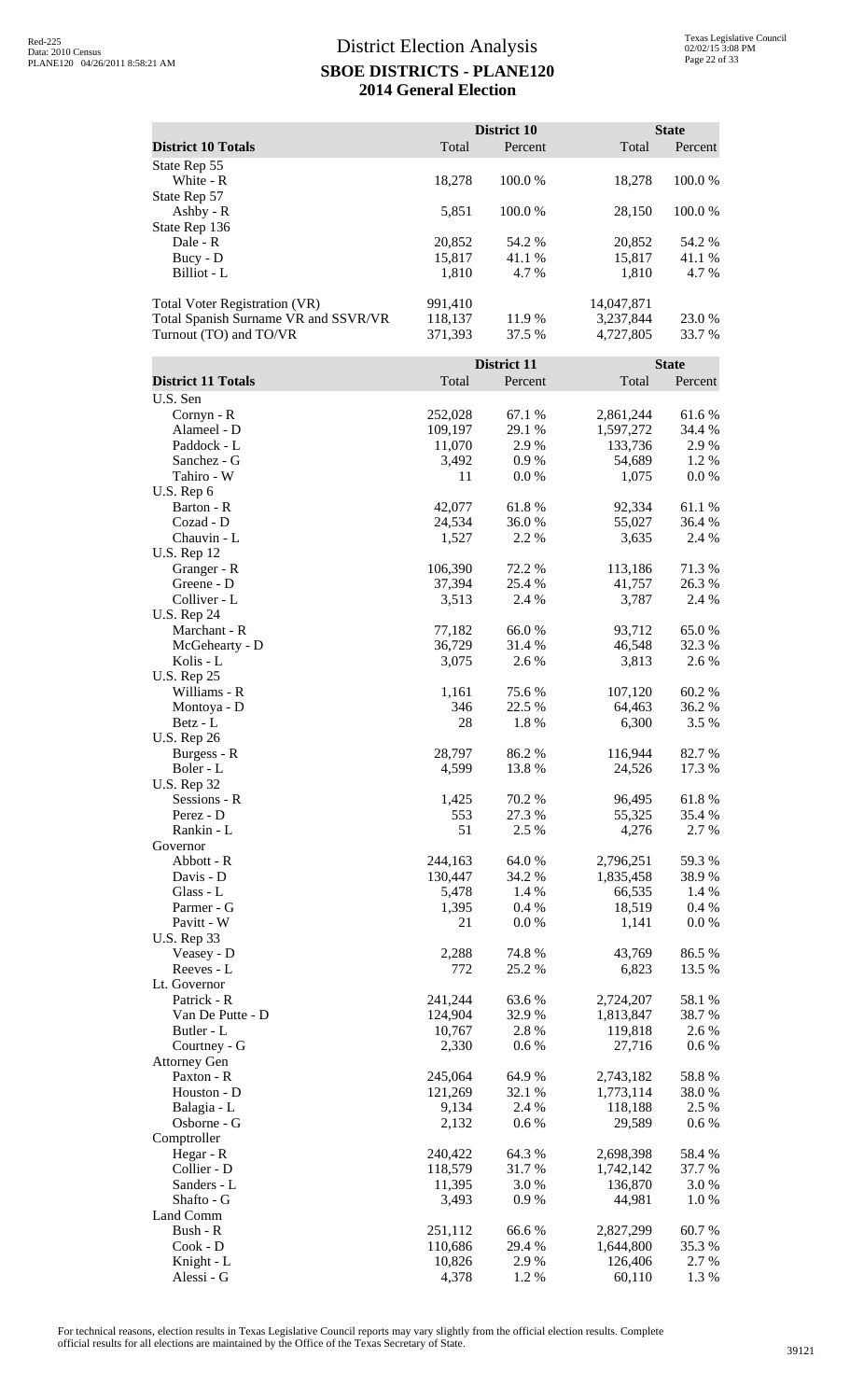| <b>District 11 Totals</b>          | Total              | District 11<br>Percent | Total                  | <b>State</b><br>Percent |
|------------------------------------|--------------------|------------------------|------------------------|-------------------------|
| Ag Comm                            |                    |                        |                        |                         |
| Miller - R                         | 240,769            | 64.6 %                 | 2,699,224              | 58.6%                   |
| Hogan - D                          | 115,274            | 30.9%                  | 1,697,092              | 36.8%                   |
| Palmquist - L                      | 11,014             | 3.0%                   | 132,506                | 2.9%                    |
| Kendrick - G<br>RR Comm 3          | 5,715              | 1.5 %                  | 77,562                 | 1.7 %                   |
| Sitton - R                         | 240,478            | 64.5 %                 | 2,691,086              | 58.3%                   |
| Brown - D                          | 114,275            | 30.6%                  | 1,682,678              | 36.5 %                  |
| Miller - L                         | 12,372             | 3.3 %                  | 145,373                | 3.2 %                   |
| Salinas - G<br>Sup Ct Chief        | 5,928              | 1.6%                   | 93,781                 | 2.0%                    |
| Hecht - R                          | 245,647            | 65.7%                  | 2,756,945              | 59.7%                   |
| Moody - D                          | 116,297            | 31.1 %                 | 1,720,513              | 37.3 %                  |
| Oxford - L                         | 11,880             | 3.2 %                  | 141,321                | 3.1 %                   |
| Sup Ct 6                           |                    |                        |                        |                         |
| Brown - R<br>Meyers - D            | 245,377<br>114,411 | 65.9%<br>30.7 %        | 2,772,665<br>1,677,390 | 60.3%<br>36.5 %         |
| Ash - L                            | 12,337             | 3.3 %                  | 146,511                | 3.2 %                   |
| Sup Ct 7                           |                    |                        |                        |                         |
| Boyd - R                           | 242,312            | 65.1 %                 | 2,711,106              | 58.9%                   |
| Benavides - D                      | 116,154            | 31.2%                  | 1,730,904              | 37.6 %                  |
| Fulton - L<br>Waterbury - G        | 10,975<br>2,793    | 2.9%<br>0.8%           | 126,713<br>34,487      | 2.8%<br>0.7%            |
| Sup Ct 8                           |                    |                        |                        |                         |
| Johnson - R                        | 257,499            | 82.1 %                 | 2,947,759              | 78.8%                   |
| Koelsch - L                        | 33,430             | 10.7%                  | 447,479                | 12.0 %                  |
| Chisholm - G                       | 22,765             | 7.3 %                  | 345,640                | 9.2%                    |
| CCA <sub>3</sub><br>Richardson - R | 243,142            | 65.7%                  | 2,738,093              | 59.8%                   |
| Granberg - D                       | 113,550            | 30.7%                  | 1,672,821              | 36.6%                   |
| Bennett - L                        | 13,426             | 3.6%                   | 165,315                | 3.6%                    |
| CCA4                               |                    |                        |                        |                         |
| Yeary - R<br>Parker - L            | 251,103<br>40,667  | 79.7%<br>12.9%         | 2,876,166<br>498,937   | 76.3%<br>13.2 %         |
| Sanders-Castro - G                 | 23,168             | 7.4 %                  | 393,991                | 10.5 %                  |
| CCA <sub>9</sub>                   |                    |                        |                        |                         |
| Newell - R                         | 255,934            | 81.7%                  | 2,929,782              | 78.3%                   |
| Strange - L                        | 36,863             | 11.8%                  | 491,967                | 13.1 %                  |
| Altgelt - G<br>SBOE <sub>11</sub>  | 20,433             | 6.5%                   | 320,457                | 8.6 %                   |
| Hardy - R                          | 242,165            | 65.1 %                 | 242,165                | 65.1 %                  |
| Bean - D                           | 116,674            | 31.4 %                 | 116,674                | 31.4 %                  |
| Sanders - L                        | 13,044             | 3.5 %                  | 13,044                 | 3.5 %                   |
| SBOE 13<br>Beltran - D             | $\boldsymbol{0}$   | 0.0 %                  | 172,404                | 89.8%                   |
| Sodoy - L                          | $\overline{0}$     | 0.0 %                  | 19,520                 | 10.2 %                  |
| State Sen 9                        |                    |                        |                        |                         |
| Hancock - R                        | 72,017             | 70.2 %                 | 89,331                 | 65.1 %                  |
| Perry - D                          | 30,628             | 29.8 %                 | 47,965                 | 34.9%                   |
| State Sen 10<br>Burton - R         | 80,431             | 60.8%                  | 95,532                 | 52.8%                   |
| Willis - D                         | 48,456             | 36.7 %                 | 80,872                 | 44.7 %                  |
| Lord - L                           | 2,532              | 1.9 %                  | 3,340                  | 1.8%                    |
| Tunmire - G                        | 773                | 0.6 %                  | 1,094                  | 0.6 %                   |
| State Sen 16<br>Huffines - R       | 33,941             |                        | 106,546                | 100.0%                  |
| State Sen 30                       |                    | 100.0%                 |                        |                         |
| Estes - R                          | 26,465             | 90.2 %                 | 140,231                | 86.7%                   |
| Lane - L                           | 2,866              | 9.8%                   | 21,598                 | 13.3 %                  |
| State Rep 61                       |                    |                        |                        |                         |
| $King - R$<br>Britt - D            | 26,179             | 83.2 %                 | 36,504                 | 83.0%<br>17.0%          |
| State Rep 90                       | 5,282              | 16.8%                  | 7,458                  |                         |
| Romero - D                         | 1,426              | 100.0%                 | 9,909                  | 100.0%                  |
| State Rep 91                       |                    |                        |                        |                         |
| Klick - R                          | 22,802             | 68.7%                  | 22,802                 | 68.7%                   |
| Ragan - D<br>Whatley - L           | 9,349<br>1,021     | 28.2 %<br>3.1 %        | 9,349<br>1,021         | 28.2 %<br>3.1 %         |
| State Rep 92                       |                    |                        |                        |                         |
| Stickland - R                      | 21,976             | 63.6%                  | 21,976                 | 63.6%                   |
| Penney - D                         | 12,567             | 36.4 %                 | 12,567                 | 36.4 %                  |
| State Rep 93                       |                    |                        |                        |                         |
| Krause - R<br>State Rep 94         | 19,480             | 100.0%                 | 20,433                 | 100.0%                  |
| Tinderholt - R                     | 14,277             | 60.7%                  | 23,046                 | 56.6%                   |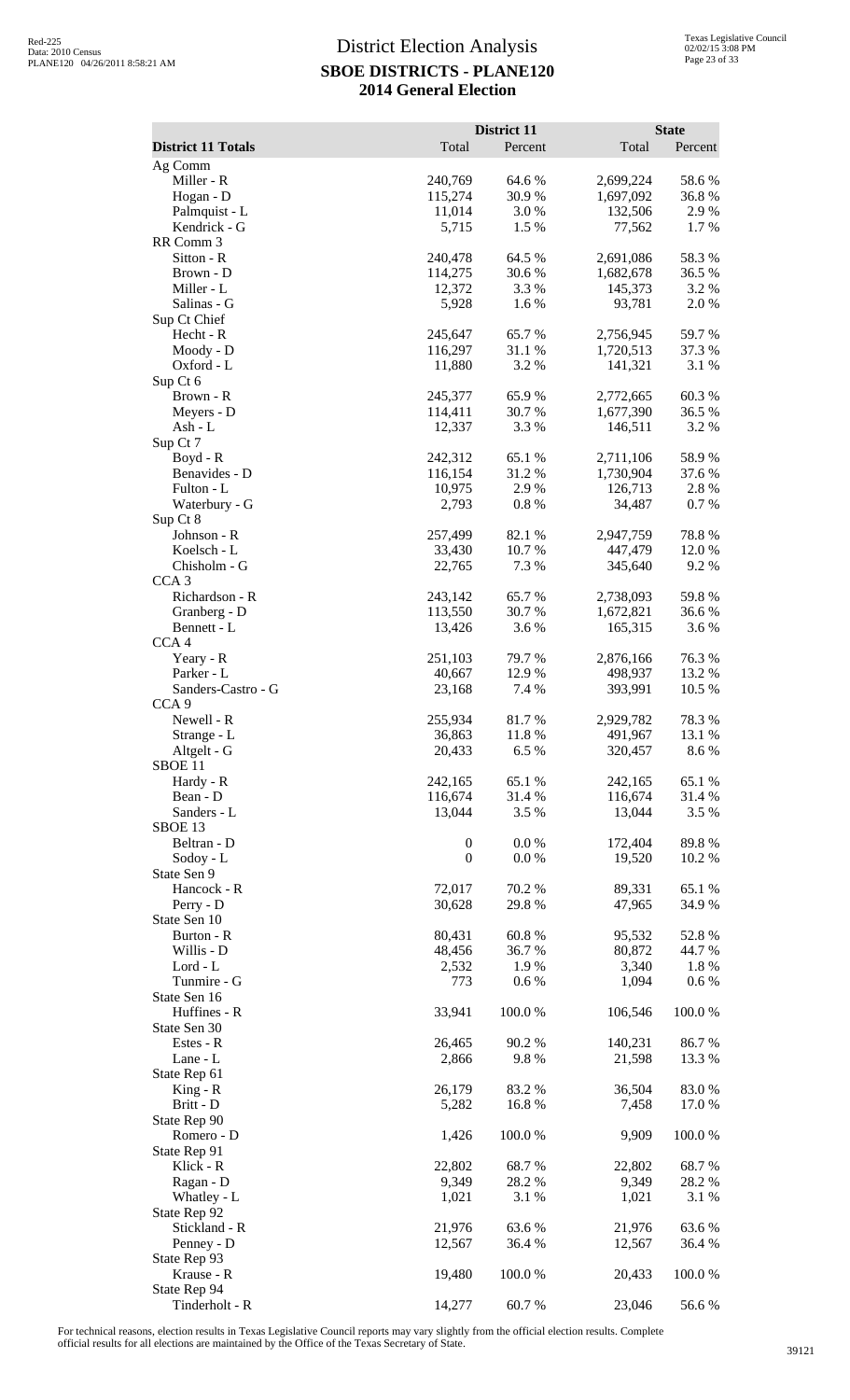|                                      |                    | <b>District 11</b> |                        | <b>State</b>     |
|--------------------------------------|--------------------|--------------------|------------------------|------------------|
| <b>District 11 Totals</b>            | Total              | Percent            | Total                  | Percent          |
| State Rep 94<br>Ballweg - D          | 8,624              | 36.7 %             | 16,481                 | 40.5 %           |
| Harris - L                           | 602                | 2.6 %              | 1,172                  | 2.9%             |
| State Rep 95                         |                    |                    |                        |                  |
| McDaniel - R                         | 1,493              | 41.3 %             | 7,002                  | 24.2 %           |
| Collier - D                          | 2,121              | 58.7%              | 21,908                 | 75.8%            |
| State Rep 96<br>Zedler - R           | 22,488             | 81.2%              | 22,822                 | 80.7%            |
| Eaker - L                            | 5,210              | 18.8%              | 5,442                  | 19.3 %           |
| State Rep 97                         |                    |                    |                        |                  |
| Goldman - R                          | 27,462             | 82.1 %             | 27,977                 | 81.6%            |
| Wingo - L                            | 5,993              | 17.9%              | 6,295                  | 18.4 %           |
| State Rep 98                         |                    |                    |                        |                  |
| Capriglione - R<br>State Rep 99      | 39,407             | 100.0%             | 39,407                 | 100.0%           |
| Geren - R                            | 25,475             | 100.0%             | 26,144                 | 100.0%           |
| State Rep 101                        |                    |                    |                        |                  |
| Turner - D                           | 948                | 83.5 %             | 14,926                 | 84.6%            |
| Nulsen - L                           | 187                | 16.5 %             | 2,720                  | 15.4 %           |
| State Rep 102<br>Koop - R            | 3,508              | 63.7%              | 20,394                 | 62.5 %           |
| Clayton - D                          | 2,002              | 36.3%              | 12,243                 | 37.5 %           |
| State Rep 103                        |                    |                    |                        |                  |
| Anchia - D                           | 926                | 100.0%             | 12,190                 | 100.0%           |
| State Rep 105                        |                    |                    |                        |                  |
| Anderson - R<br>Motley - D           | 5,339<br>4,133     | 55.2 %<br>42.7 %   | 13,600<br>10,478       | 55.4 %<br>42.7 % |
| Spiller - L                          | 204                | 2.1 %              | 449                    | 1.8%             |
| State Rep 114                        |                    |                    |                        |                  |
| Villalba - R                         | 5,324              | 80.4 %             | 25,334                 | 81.1%            |
| Griffing - L                         | 1,301              | 19.6%              | 5,915                  | 18.9%            |
| State Rep 115<br>Rinaldi - R         | 16,999             | 57.1 %             | 16,999                 | 57.1 %           |
| Stafford - D                         | 11,767             | 39.5 %             | 11,767                 | 39.5 %           |
| Kelley - L                           | 999                | 3.4 %              | 999                    | 3.4 %            |
|                                      |                    |                    |                        |                  |
|                                      |                    |                    |                        |                  |
| Total Voter Registration (VR)        | 993,627            |                    | 14,047,871             |                  |
| Total Spanish Surname VR and SSVR/VR | 103,951            | 10.5 %             | 3,237,844              | 23.0%            |
| Turnout (TO) and TO/VR               | 381,921            | 38.4%              | 4,727,805              | 33.7 %           |
|                                      |                    | District 12        |                        | <b>State</b>     |
| <b>District 12 Totals</b>            | Total              | Percent            | Total                  | Percent          |
| U.S. Sen                             |                    |                    |                        |                  |
| Cornyn - R                           | 235,115            | 63.7%              | 2,861,244              | 61.6%            |
| Alameel - D                          | 120,566            | 32.7 %             | 1,597,272              | 34.4 %           |
| Paddock - L                          | 10,138             | 2.7 %              | 133,736                | 2.9%             |
| Sanchez - G                          | 2,998<br>143       | 0.8%               | 54,689                 | 1.2%             |
| Tahiro - W<br>U.S. Rep 3             |                    | 0.0 %              | 1,075                  | 0.0 %            |
| Johnson - R                          | 113,404            | 82.0%              | 113,404                | 82.0%            |
| Blair - G                            | 24,876             | 18.0%              | 24,876                 | 18.0%            |
| U.S. Rep 4                           |                    |                    |                        |                  |
| Ratcliffe - R                        | 6,687              | 100.0%             | 116,105                | 100.0%           |
| U.S. Rep 5<br>Hensarling - R         | 26,380             | 76.7%              | 88,998                 | 85.4 %           |
| Ashby - L                            | 8,024              | 23.3 %             | 15,264                 | 14.6 %           |
| <b>U.S. Rep 24</b>                   |                    |                    |                        |                  |
| Marchant - R                         | 1,807              | 58.5 %             | 93,712                 | 65.0%            |
| McGehearty - D<br>Kolis - L          | 1,210<br>74        | 39.1 %             | 46,548                 | 32.3 %<br>2.6 %  |
| <b>U.S. Rep 30</b>                   |                    | 2.4 %              | 3,813                  |                  |
| Bernice Johnson - D                  | 2,939              | 72.8%              | 93,041                 | 87.9%            |
| Koch - L                             | 724                | 17.9%              | 7,154                  | 6.8%             |
| Williams - I                         | 376                | 9.3%               | 5,598                  | 5.3 %            |
| <b>U.S. Rep 32</b>                   |                    |                    |                        |                  |
| Sessions - R<br>Perez - D            | 93,847<br>52,054   | 62.6 %<br>34.7 %   | 96,495<br>55,325       | 61.8%<br>35.4 %  |
| Rankin - L                           | 4,082              | 2.7 %              | 4,276                  | 2.7 %            |
| Governor                             |                    |                    |                        |                  |
| Abbott - R<br>Davis - D              | 224,646<br>142,706 | 60.1 %<br>38.2%    | 2,796,251<br>1,835,458 | 59.3 %<br>38.9%  |

For technical reasons, election results in Texas Legislative Council reports may vary slightly from the official election results. Complete official results for all elections are maintained by the Office of the Texas Secretary of State. <sup>39121</sup>

Glass - L  $4,988$   $1.3\%$   $66,535$   $1.4\%$ Parmer - G<br>
Parmer - G<br>
Parmer - G<br>
Parmer - G<br>
Parmer - G<br>  $1,086$ <br>  $9.3\%$ <br>  $9.3\%$ <br>  $1.3\%$ <br>  $1,086$ <br>  $1,03\%$ <br>  $1,8,519$ <br>  $0.4\%$ <br>  $1,141$ <br>  $0.0\%$ Pavitt - W  $84 \t 0.0 \%$  1,141 0.0 %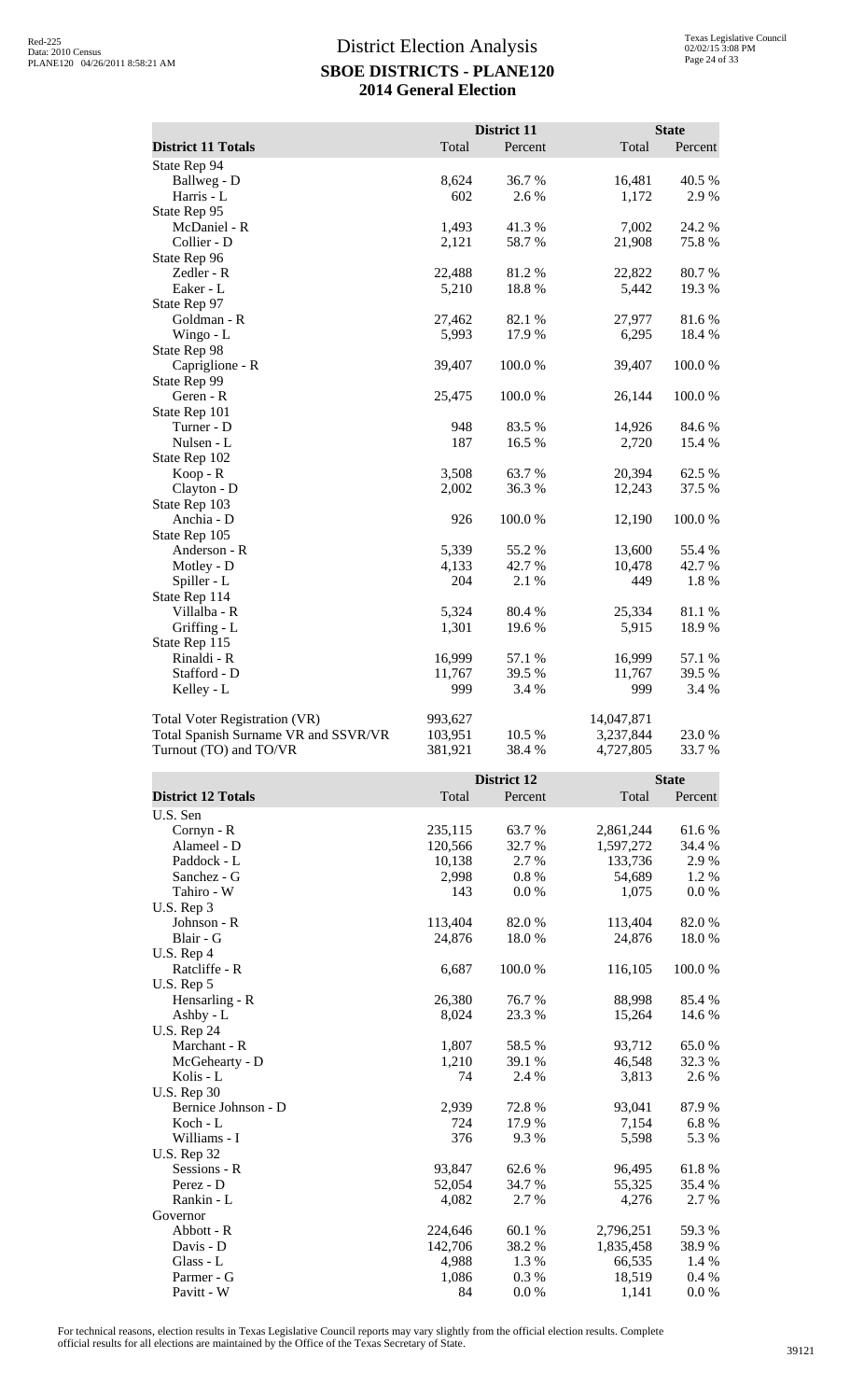|                                        |                    | District 12      |                        | <b>State</b>    |
|----------------------------------------|--------------------|------------------|------------------------|-----------------|
| <b>District 12 Totals</b>              | Total              | Percent          | Total                  | Percent         |
| <b>U.S. Rep 33</b><br>Veasey - D       | $\boldsymbol{0}$   | 0.0 %            | 43,769                 | 86.5%           |
| Reeves - L                             | $\boldsymbol{0}$   | 0.0 %            | 6,823                  | 13.5 %          |
| Lt. Governor                           |                    |                  |                        |                 |
| Patrick - R                            | 217,562            | 58.7%            | 2,724,207              | 58.1 %          |
| Van De Putte - D<br>Butler - L         | 141,393<br>9,712   | 38.2 %<br>2.6 %  | 1,813,847<br>119,818   | 38.7%<br>2.6%   |
| Courtney - G                           | 1,890              | 0.5 %            | 27,716                 | 0.6 %           |
| <b>Attorney Gen</b>                    |                    |                  |                        |                 |
| Paxton - R                             | 222,085            | 60.2%            | 2,743,182              | 58.8%           |
| Houston - D<br>Balagia - L             | 136,770<br>8,399   | 37.1 %<br>2.3 %  | 1,773,114<br>118,188   | 38.0%<br>2.5 %  |
| Osborne - G                            | 1,752              | 0.5 %            | 29,589                 | 0.6 %           |
| Comptroller                            |                    |                  |                        |                 |
| Hegar - R                              | 219,214            | 60.3%            | 2,698,398              | 58.4%           |
| Collier - D<br>Sanders - L             | 130,862<br>10,236  | 36.0%<br>2.8%    | 1,742,142<br>136,870   | 37.7 %<br>3.0%  |
| Shafto - G                             | 3,325              | 0.9%             | 44,981                 | 1.0%            |
| Land Comm                              |                    |                  |                        |                 |
| Bush - R                               | 233,225            | 63.4 %           | 2,827,299              | 60.7%           |
| $Cook - D$                             | 120,627<br>9,561   | 32.8%<br>2.6 %   | 1,644,800<br>126,406   | 35.3%<br>2.7%   |
| Knight - L<br>Alessi - G               | 4,194              | 1.1 %            | 60,110                 | 1.3%            |
| Ag Comm                                |                    |                  |                        |                 |
| Miller - R                             | 223,644            | 61.7%            | 2,699,224              | 58.6%           |
| Hogan - D                              | 123,250            | 34.0%            | 1,697,092              | 36.8%           |
| Palmquist - L<br>Kendrick - G          | 10,074<br>5,319    | 2.8%<br>1.5 %    | 132,506<br>77,562      | 2.9%<br>1.7%    |
| RR Comm 3                              |                    |                  |                        |                 |
| Sitton - R                             | 222,521            | 61.4%            | 2,691,086              | 58.3%           |
| Brown - D                              | 123,093            | 34.0%            | 1,682,678              | 36.5 %          |
| Miller - L<br>Salinas - G              | 11,325<br>5,383    | 3.1 %<br>1.5 %   | 145,373<br>93,781      | 3.2 %<br>2.0%   |
| Sup Ct Chief                           |                    |                  |                        |                 |
| Hecht - R                              | 229,058            | 62.9%            | 2,756,945              | 59.7%           |
| Moody - D                              | 124,275            | 34.1 %           | 1,720,513              | 37.3 %          |
| Oxford - L                             | 10,791             | 3.0%             | 141,321                | 3.1 %           |
| Sup Ct 6<br>Brown - R                  | 226,955            | 62.8%            | 2,772,665              | 60.3%           |
| Meyers - D                             | 123,480            | 34.1 %           | 1,677,390              | 36.5 %          |
| Ash - L                                | 11,221             | 3.1 %            | 146,511                | 3.2 %           |
| Sup Ct 7                               |                    |                  |                        |                 |
| Boyd - R<br>Benavides - D              | 223,339<br>126,213 | 61.7%<br>34.9%   | 2,711,106<br>1,730,904 | 58.9%<br>37.6%  |
| Fulton - L                             | 9,948              | 2.7 %            | 126,713                | 2.8%            |
| Waterbury - G                          | 2,382              | 0.7%             | 34,487                 | 0.7%            |
| Sup Ct 8                               |                    |                  |                        |                 |
| Johnson - R<br>Koelsch - L             | 238,774<br>37,183  | 79.1 %<br>12.3 % | 2,947,759<br>447,479   | 78.8%<br>12.0%  |
| Chisholm - G                           | 25,962             | 8.6%             | 345,640                | 9.2%            |
| CCA <sub>3</sub>                       |                    |                  |                        |                 |
| Richardson - R                         | 224,865            | 62.5 %           | 2,738,093              | 59.8%           |
| Granberg - D<br>Bennett - L            | 122,595<br>12,114  | 34.1 %<br>3.4 %  | 1,672,821<br>165,315   | 36.6 %<br>3.6%  |
| CCA <sub>4</sub>                       |                    |                  |                        |                 |
| Yeary - R                              | 233,201            | 76.7%            | 2,876,166              | 76.3%           |
| Parker - L                             | 42,402             | 13.9%            | 498,937                | 13.2 %          |
| Sanders-Castro - G<br>CCA <sub>9</sub> | 28,383             | 9.3%             | 393,991                | 10.5 %          |
| Newell - R                             | 235,923            | 78.3%            | 2,929,782              | 78.3%           |
| Strange - L                            | 41,481             | 13.8%            | 491,967                | 13.1 %          |
| Altgelt - G                            | 23,791             | 7.9%             | 320,457                | 8.6%            |
| SBOE <sub>12</sub><br>Miller - R       | 222,347            | 61.4%            | 222,347                | 61.4%           |
| Parrott - D                            | 127,616            | 35.2 %           | 127,616                | 35.2 %          |
| Wester - L                             | 12,210             | 3.4 %            | 12,210                 | 3.4 %           |
| SBOE <sub>13</sub>                     |                    |                  |                        |                 |
| Beltran - D                            | $\boldsymbol{0}$   | 0.0 %            | 172,404                | 89.8%           |
| Sodoy - L<br>State Sen 2               | $\boldsymbol{0}$   | 0.0 %            | 19,520                 | 10.2 %          |
| Hall - R                               | 28,373             | 76.0%            | 99,985                 | 83.6%           |
| Bates - L                              | 8,949              | 24.0%            | 19,626                 | 16.4 %          |
| State Sen 8                            |                    |                  |                        |                 |
| Taylor - R<br>Jameson - L              | 114,498<br>30,312  | 79.1 %<br>20.9%  | 114,498<br>30,312      | 79.1 %<br>20.9% |
|                                        |                    |                  |                        |                 |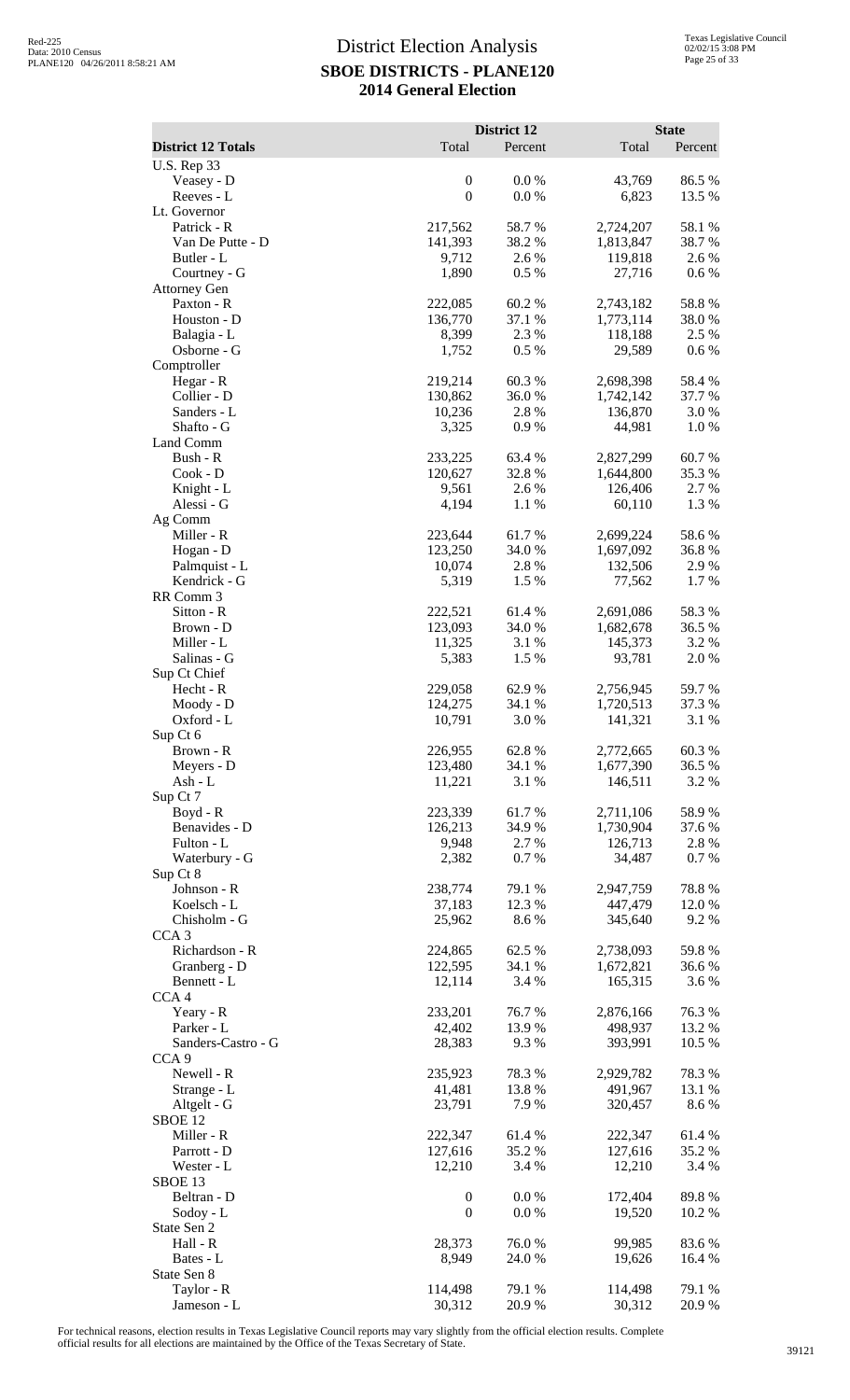|                                                                       |                     | <b>District 12</b> |                         | <b>State</b>     |
|-----------------------------------------------------------------------|---------------------|--------------------|-------------------------|------------------|
| <b>District 12 Totals</b>                                             | Total               | Percent            | Total                   | Percent          |
| State Sen 16<br>Huffines - R<br>State Sen 23                          | 71,160              | 100.0%             | 106,546                 | 100.0%           |
| Lawson - R                                                            | 2,235               | 36.4 %             | 23,520                  | 18.8%            |
| West - D                                                              | 3,603               | 58.7%              | 99,102                  | 79.4 %           |
| Erhardt - L                                                           | 299                 | 4.9%               | 2,204                   | 1.8%             |
| State Sen 30                                                          |                     |                    |                         |                  |
| Estes - R                                                             | 20,276              | 87.2 %             | 140,231                 | 86.7 %           |
| Lane - L                                                              | 2,986               | 12.8 %             | 21,598                  | 13.3 %           |
| State Rep 33                                                          |                     |                    |                         |                  |
| Turner - R                                                            | 14,987              | 100.0%             | 32,013                  | 100.0%           |
| State Rep 66                                                          |                     |                    |                         |                  |
| Shaheen - R                                                           | 24,751              | 100.0%             | 24,751                  | 100.0%           |
| State Rep 67<br>Leach - R                                             |                     |                    |                         |                  |
| Peavy - L                                                             | 25,432<br>6,941     | 78.6%<br>21.4 %    | 25,432<br>6,941         | 78.6%<br>21.4 %  |
| State Rep 70                                                          |                     |                    |                         |                  |
| Sanford - R                                                           | 29,534              | 100.0%             | 29,534                  | 100.0%           |
| State Rep 89                                                          |                     |                    |                         |                  |
| Laubenberg - R                                                        | 28,135              | 71.6%              | 28,135                  | 71.6%            |
| Karmally - D                                                          | 11,154              | 28.4 %             | 11,154                  | 28.4 %           |
| State Rep 100                                                         |                     |                    |                         |                  |
| Johnson - D                                                           | 3,232               | 79.3%              | 17,209                  | 90.0%            |
| Chapman - L                                                           | 845                 | 20.7 %             | 1,919                   | 10.0 %           |
| State Rep 102                                                         |                     |                    |                         |                  |
| Koop - R                                                              | 16,886              | 62.2%              | 20,394                  | 62.5 %           |
| Clayton - D                                                           | 10,241              | 37.8%              | 12,243                  | 37.5 %           |
| State Rep 103<br>Anchia - D                                           | 1,230               | 100.0%             | 12,190                  | 100.0%           |
| State Rep 107                                                         |                     |                    |                         |                  |
| Sheets - R                                                            | 16,280              | 55.7%              | 16,891                  | 55.0%            |
| Donovan - D                                                           | 12,932              | 44.3 %             | 13,807                  | 45.0 %           |
| State Rep 108                                                         |                     |                    |                         |                  |
| Meyer - R                                                             | 23,912              | 63.5 %             | 24,973                  | 60.7%            |
| Bailey - D                                                            | 13,774              | 36.5 %             | 16,182                  | 39.3%            |
| State Rep 109                                                         |                     |                    |                         |                  |
| Giddings - D                                                          | 178                 | 100.0%             | 31,504                  | 100.0%           |
| State Rep 110                                                         |                     |                    |                         |                  |
| Rose - D<br>State Rep 112                                             | 328                 | 100.0%             | 15,505                  | 100.0%           |
| Chen Button - R                                                       | 19,131              | 81.6%              | 19,131                  | 81.6%            |
| Binkley - L                                                           | 4,305               | 18.4 %             | 4,305                   | 18.4 %           |
| State Rep 113                                                         |                     |                    |                         |                  |
| Burkett - R                                                           | 17,531              | 59.4 %             | 17,644                  | 59.4 %           |
| Whitley - D                                                           | 11,971              | 40.6 %             | 12,047                  | 40.6 %           |
| State Rep 114                                                         |                     |                    |                         |                  |
| Villalba - R                                                          | 19,542              | 81.5%              | 25,334                  | 81.1 %           |
| Griffing - L                                                          | 4,435               | 18.5 %             | 5,915                   | 18.9%            |
|                                                                       |                     |                    |                         |                  |
| Total Voter Registration (VR)<br>Total Spanish Surname VR and SSVR/VR | 1,007,774<br>89,564 | 8.9%               | 14,047,871<br>3,237,844 | 23.0 %           |
| Turnout (TO) and TO/VR                                                | 375,913             | 37.3 %             | 4,727,805               | 33.7%            |
|                                                                       |                     |                    |                         |                  |
|                                                                       |                     | District 13        |                         | <b>State</b>     |
| <b>District 13 Totals</b>                                             | Total               | Percent            | Total                   | Percent          |
| U.S. Sen                                                              |                     |                    |                         |                  |
| Cornyn - R                                                            | 67,306              | 29.2 %             | 2,861,244               | 61.6%            |
| Alameel - D                                                           | 155,334             | 67.4 %             | 1,597,272               | 34.4 %           |
| Paddock - L                                                           | 4,939               | 2.1 %              | 133,736                 | 2.9%             |
| Sanchez - G                                                           | 2,821               | 1.2%               | 54,689                  | 1.2%             |
| Tahiro - W                                                            | 4                   | 0.0 %              | 1,075                   | $0.0\ \%$        |
| U.S. Rep 5                                                            |                     |                    |                         |                  |
| Hensarling - R                                                        | 2,066<br>966        | 68.1 %<br>31.9%    | 88,998                  | 85.4 %<br>14.6 % |
| Ashby - L<br>U.S. Rep 6                                               |                     |                    | 15,264                  |                  |
| Barton - R                                                            | 19,031              | 45.7 %             | 92,334                  | 61.1%            |
| Cozad - D                                                             | 21,555              | 51.8%              | 55,027                  | 36.4 %           |
| Chauvin - L                                                           | 1,018               | 2.4 %              | 3,635                   | 2.4 %            |

Granger - R<br>Greene - D<br>3,756 53.9 % 113,186 71.3 %<br>3,756 53.9 % 41,757 26.3 % Greene - D<br>
Gliver - L<br>
3,756 53.9 % 41,757 26.3 %<br>
3,787 2.4 % 3,787 2.4 % Colliver - L 2.4 % 170 2.4 % 3,787 2.4 %

Marchant - R 1,164 46.1 % 93,712 65.0 %

U.S. Rep 12

U.S. Rep 24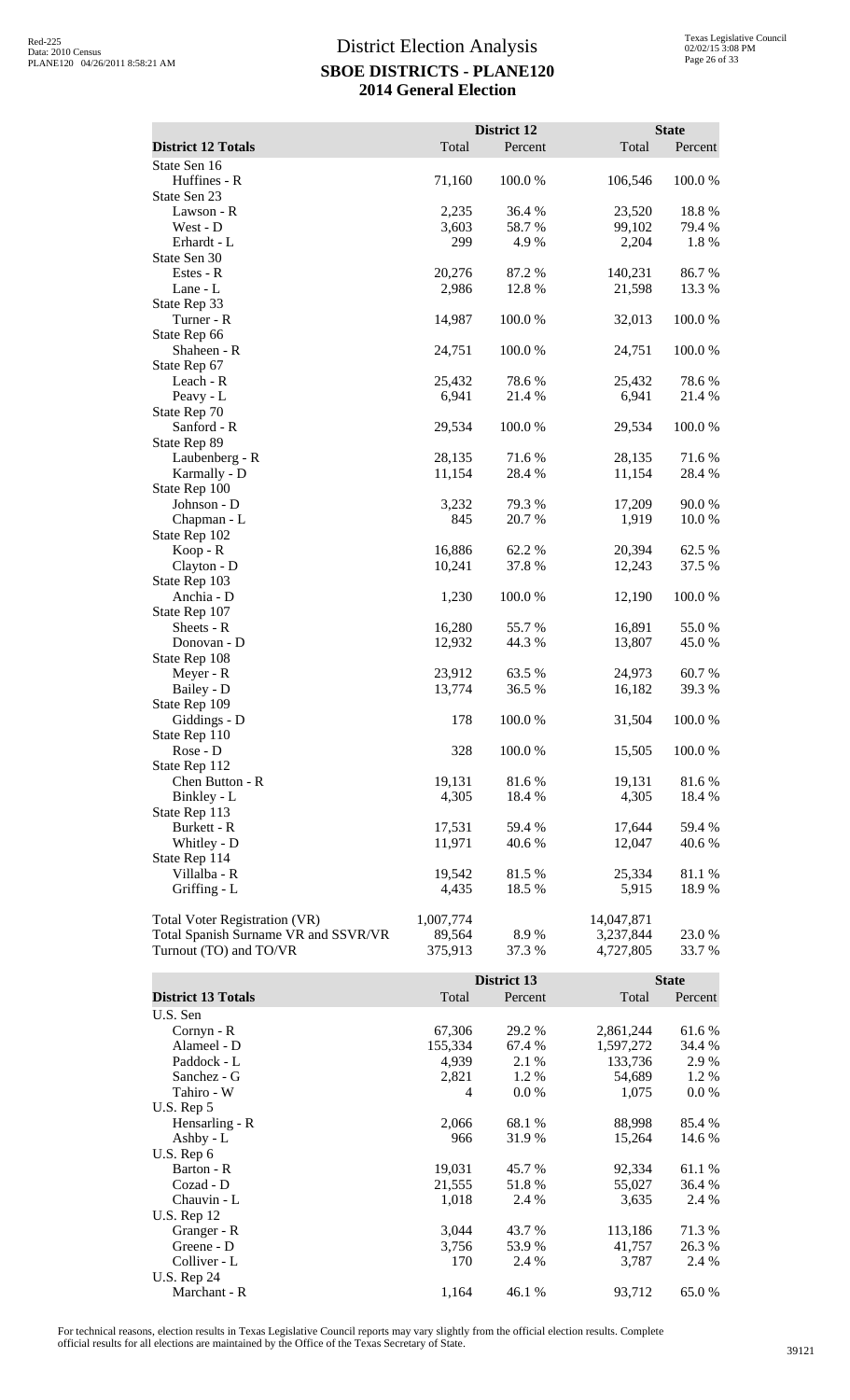|                                    |                   | District 13      |                        | <b>State</b>    |
|------------------------------------|-------------------|------------------|------------------------|-----------------|
| <b>District 13 Totals</b>          | Total             | Percent          | Total                  | Percent         |
| <b>U.S. Rep 24</b>                 |                   |                  |                        |                 |
| McGehearty - D<br>Kolis - L        | 1,294<br>69       | 51.2%<br>2.7 %   | 46,548<br>3,813        | 32.3 %<br>2.6 % |
| <b>U.S. Rep 30</b>                 |                   |                  |                        |                 |
| Bernice Johnson - D                | 90,102            | 88.5 %           | 93,041                 | 87.9%           |
| Koch - L                           | 6,430             | 6.3 %            | 7,154                  | 6.8%            |
| Williams - I<br><b>U.S. Rep 32</b> | 5,222             | 5.1 %            | 5,598                  | 5.3 %           |
| Sessions - R                       | 1,223             | 29.9%            | 96,495                 | 61.8%           |
| Perez - D                          | 2,718             | 66.6%            | 55,325                 | 35.4 %          |
| Rankin - L                         | 143               | 3.5 %            | 4,276                  | 2.7 %           |
| Governor                           |                   |                  |                        |                 |
| Abbott - R<br>Davis - D            | 64,632<br>166,494 | 27.6 %<br>71.1 % | 2,796,251<br>1,835,458 | 59.3%<br>38.9%  |
| Glass - L                          | 2,298             | 1.0%             | 66,535                 | 1.4 %           |
| Parmer - G                         | 810               | 0.3%             | 18,519                 | 0.4 %           |
| Pavitt - W                         | 14                | 0.0 %            | 1,141                  | 0.0 %           |
| <b>U.S. Rep 33</b><br>Veasey - D   | 41,481            | 87.3%            | 43,769                 | 86.5%           |
| Reeves - L                         | 6,051             | 12.7 %           | 6,823                  | 13.5 %          |
| Lt. Governor                       |                   |                  |                        |                 |
| Patrick - R                        | 64,528            | 27.7 %           | 2,724,207              | 58.1 %          |
| Van De Putte - D                   | 162,249           | 69.7%            | 1,813,847              | 38.7%           |
| Butler - L<br>Courtney - G         | 4,457<br>1,525    | 1.9%<br>0.7%     | 119,818<br>27,716      | 2.6 %<br>0.6 %  |
| <b>Attorney Gen</b>                |                   |                  |                        |                 |
| Paxton - R                         | 64,301            | 27.7 %           | 2,743,182              | 58.8 %          |
| Houston - D                        | 161,444           | 69.6 %           | 1,773,114              | 38.0%           |
| Balagia - L<br>Osborne - G         | 4,440<br>1,661    | 1.9 %<br>0.7%    | 118,188<br>29,589      | 2.5 %<br>0.6 %  |
| Comptroller                        |                   |                  |                        |                 |
| Hegar - R                          | 62,496            | 27.1 %           | 2,698,398              | 58.4%           |
| Collier - D                        | 160,668           | 69.7%            | 1,742,142              | 37.7 %          |
| Sanders - L                        | 5,162             | 2.2 %            | 136,870                | 3.0%            |
| Shafto - G<br>Land Comm            | 2,096             | 0.9%             | 44,981                 | 1.0%            |
| Bush - R                           | 67,092            | 29.0%            | 2,827,299              | 60.7%           |
| Cook - D                           | 157,134           | 67.8 %           | 1,644,800              | 35.3 %          |
| Knight - L                         | 4,352             | 1.9%             | 126,406                | 2.7 %           |
| Alessi - G<br>Ag Comm              | 3,133             | 1.4 %            | 60,110                 | 1.3%            |
| Miller - R                         | 62,707            | 27.3 %           | 2,699,224              | 58.6%           |
| Hogan - D                          | 158,894           | 69.1 %           | 1,697,092              | 36.8%           |
| Palmquist - L                      | 4,812             | 2.1 %            | 132,506                | 2.9%            |
| Kendrick - G                       | 3,542             | 1.5 %            | 77,562                 | 1.7 %           |
| RR Comm 3<br>Sitton - R            | 62,152            | 27.0 %           | 2,691,086              | 58.3 %          |
| Brown - D                          | 158,250           | 68.7%            | 1,682,678              | 36.5 %          |
| Miller - L                         | 5,018             | 2.2 %            | 145,373                | 3.2 %           |
| Salinas - G                        | 4,913             | 2.1 %            | 93,781                 | 2.0 %           |
| Sup Ct Chief<br>Hecht - R          | 64,506            | 28.0%            | 2,756,945              | 59.7%           |
| Moody - D                          | 160,757           | 69.8%            | 1,720,513              | 37.3 %          |
| Oxford - L                         | 4,985             | 2.2 %            | 141,321                | 3.1 %           |
| Sup Ct 6                           |                   |                  |                        |                 |
| Brown - R<br>Meyers - D            | 64,767<br>159,487 | 28.2%<br>69.5 %  | 2,772,665<br>1,677,390 | 60.3%<br>36.5 % |
| Ash - L                            | 5,304             | 2.3 %            | 146,511                | 3.2 %           |
| Sup Ct 7                           |                   |                  |                        |                 |
| Boyd - R                           | 63,056            | 27.4 %           | 2,711,106              | 58.9 %          |
| Benavides - D                      | 160,529           | 69.9%            | 1,730,904              | 37.6 %          |
| Fulton - L<br>Waterbury - G        | 4,566<br>1,623    | 2.0%<br>0.7 %    | 126,713<br>34,487      | 2.8%<br>0.7%    |
| Sup Ct 8                           |                   |                  |                        |                 |
| Johnson - R                        | 73,858            | 59.6%            | 2,947,759              | 78.8%           |
| Koelsch - L                        | 30,188            | 24.4 %           | 447,479                | 12.0 %          |
| Chisholm - G                       | 19,902            | 16.1 %           | 345,640                | 9.2%            |
| CCA <sub>3</sub><br>Richardson - R | 63,519            | 27.7 %           | 2,738,093              | 59.8%           |
| Granberg - D                       | 159,344           | 69.6%            | 1,672,821              | 36.6 %          |
| Bennett - L                        | 6,149             | 2.7 %            | 165,315                | 3.6%            |
| CCA <sub>4</sub>                   |                   |                  |                        |                 |
| Yeary - R<br>Parker - L            | 70,048<br>34,608  | 55.9%<br>27.6 %  | 2,876,166<br>498,937   | 76.3%<br>13.2 % |
| Sanders-Castro - G                 | 20,567            | 16.4 %           | 393,991                | 10.5 %          |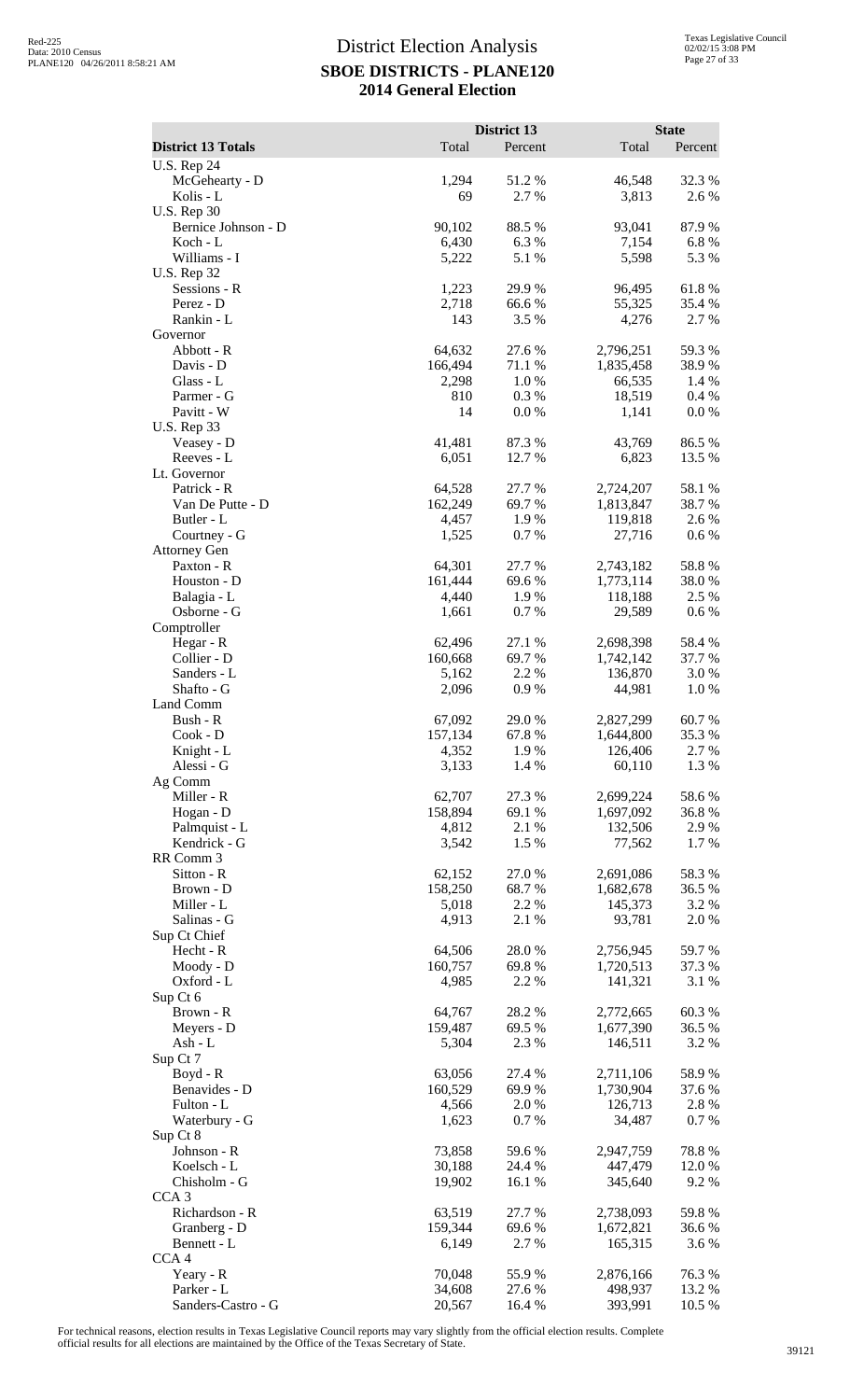|                                   |                                      | District 13     |                   | <b>State</b>     |
|-----------------------------------|--------------------------------------|-----------------|-------------------|------------------|
| <b>District 13 Totals</b>         | Total                                | Percent         | Total             | Percent          |
| CCA <sub>9</sub><br>Newell - R    | 72,503                               | 58.9%           | 2,929,782         | 78.3%            |
| Strange - L                       | 34,163                               | 27.8 %          | 491,967           | 13.1 %           |
| Altgelt - G<br>SBOE <sub>11</sub> | 16,392                               | 13.3 %          | 320,457           | 8.6%             |
| Hardy - R                         | $\boldsymbol{0}$                     | 0.0 %           | 242,165           | 65.1 %           |
| Bean - D                          | $\boldsymbol{0}$                     | 0.0 %           | 116,674           | 31.4 %           |
| Sanders - L                       | $\mathbf{0}$                         | 0.0 %           | 13,044            | 3.5 %            |
| SBOE <sub>12</sub><br>Miller - R  | $\boldsymbol{0}$                     | 0.0 %           | 222,347           | 61.4 %           |
| Parrott - D                       | $\boldsymbol{0}$                     | 0.0 %           | 127,616           | 35.2 %           |
| Wester - L                        | $\boldsymbol{0}$                     | 0.0 %           | 12,210            | 3.4 %            |
| SBOE <sub>13</sub>                |                                      |                 |                   |                  |
| Beltran - D<br>Sodoy - L          | 172,404<br>19,520                    | 89.8%<br>10.2 % | 172,404<br>19,520 | 89.8%<br>10.2 %  |
| State Sen 2                       |                                      |                 |                   |                  |
| Hall - R                          | 3,541                                | 64.9%           | 99,985            | 83.6%            |
| Bates - L<br>State Sen 9          | 1,916                                | 35.1 %          | 19,626            | 16.4 %           |
| Hancock - R                       | 17,314                               | 50.0%           | 89,331            | 65.1 %           |
| Perry - D                         | 17,337                               | 50.0%           | 47,965            | 34.9 %           |
| State Sen 10<br>Burton - R        | 15,101                               | 31.0%           | 95,532            | 52.8%            |
| Willis - D                        | 32,416                               | 66.6%           | 80,872            | 44.7 %           |
| Lord - L                          | 808                                  | 1.7 %           | 3,340             | 1.8 %            |
| Tunmire - G                       | 321                                  | 0.7 %           | 1,094             | 0.6 %            |
| State Sen 16<br>Huffines - R      | 1,445                                | 100.0%          | 106,546           | 100.0%           |
| State Sen 23                      |                                      |                 |                   |                  |
| Lawson - R                        | 21,285                               | 17.9%           | 23,520            | 18.8%            |
| West - D<br>Erhardt - L           | 95,499<br>1,905                      | 80.5 %<br>1.6%  | 99,102<br>2,204   | 79.4 %<br>1.8%   |
| State Rep 90                      |                                      |                 |                   |                  |
| Romero - D                        | 8,483                                | 100.0%          | 9,909             | 100.0%           |
| State Rep 91                      |                                      |                 |                   |                  |
| Klick - R<br>Ragan - D            | $\boldsymbol{0}$<br>$\boldsymbol{0}$ | 0.0 %<br>0.0 %  | 22,802<br>9,349   | 68.7%<br>28.2 %  |
| Whatley - L                       | $\boldsymbol{0}$                     | $0.0\%$         | 1,021             | 3.1 %            |
| State Rep 93                      |                                      |                 |                   |                  |
| Krause - R<br>State Rep 94        | 953                                  | 100.0%          | 20,433            | 100.0%           |
| Tinderholt - R                    | 8,769                                | 51.0%           | 23,046            | 56.6%            |
| Ballweg - D                       | 7,857                                | 45.7%           | 16,481            | 40.5 %           |
| Harris - L<br>State Rep 95        | 570                                  | 3.3 %           | 1,172             | 2.9%             |
| McDaniel - R                      | 5,509                                | 21.8%           | 7,002             | 24.2 %           |
| Collier - D                       | 19,787                               | 78.2 %          | 21,908            | 75.8%            |
| State Rep 96                      |                                      |                 |                   |                  |
| Zedler - R<br>Eaker - L           | 334<br>232                           | 59.0%<br>41.0%  | 22,822<br>5,442   | 80.7%<br>19.3 %  |
| State Rep 97                      |                                      |                 |                   |                  |
| Goldman - R                       | 515                                  | 63.0%           | 27,977            | 81.6%            |
| Wingo - L<br>State Rep 99         | 302                                  | 37.0%           | 6,295             | 18.4 %           |
| Geren - R                         | 669                                  | 100.0%          | 26,144            | 100.0%           |
| State Rep 100                     |                                      |                 |                   |                  |
| Johnson - D                       | 13,977                               | 92.9 %          | 17,209            | 90.0%            |
| Chapman - L<br>State Rep 101      | 1,074                                | 7.1 %           | 1,919             | 10.0%            |
| Turner - D                        | 13,978                               | 84.7%           | 14,926            | 84.6%            |
| Nulsen - L                        | 2,533                                | 15.3 %          | 2,720             | 15.4 %           |
| State Rep 103<br>Anchia - D       | 10,034                               | 100.0%          | 12,190            | 100.0%           |
| State Rep 104                     |                                      |                 |                   |                  |
| Alonzo - D                        | 9,765                                | 100.0%          | 9,765             | 100.0%           |
| State Rep 105                     |                                      |                 |                   |                  |
| Anderson - R<br>Motley - D        | 8,261<br>6,345                       | 55.6%<br>42.7 % | 13,600<br>10,478  | 55.4 %<br>42.7 % |
| Spiller - L                       | 245                                  | 1.6 %           | 449               | 1.8%             |
| State Rep 107                     |                                      |                 |                   |                  |
| Sheets - R<br>Donovan - D         | 611<br>875                           | 41.1%<br>58.9%  | 16,891<br>13,807  | 55.0%<br>45.0%   |
| State Rep 108                     |                                      |                 |                   |                  |
| Meyer - R                         | 1,061                                | 30.6%           | 24,973            | 60.7%            |
| Bailey - D                        | 2,408                                | 69.4 %          | 16,182            | 39.3%            |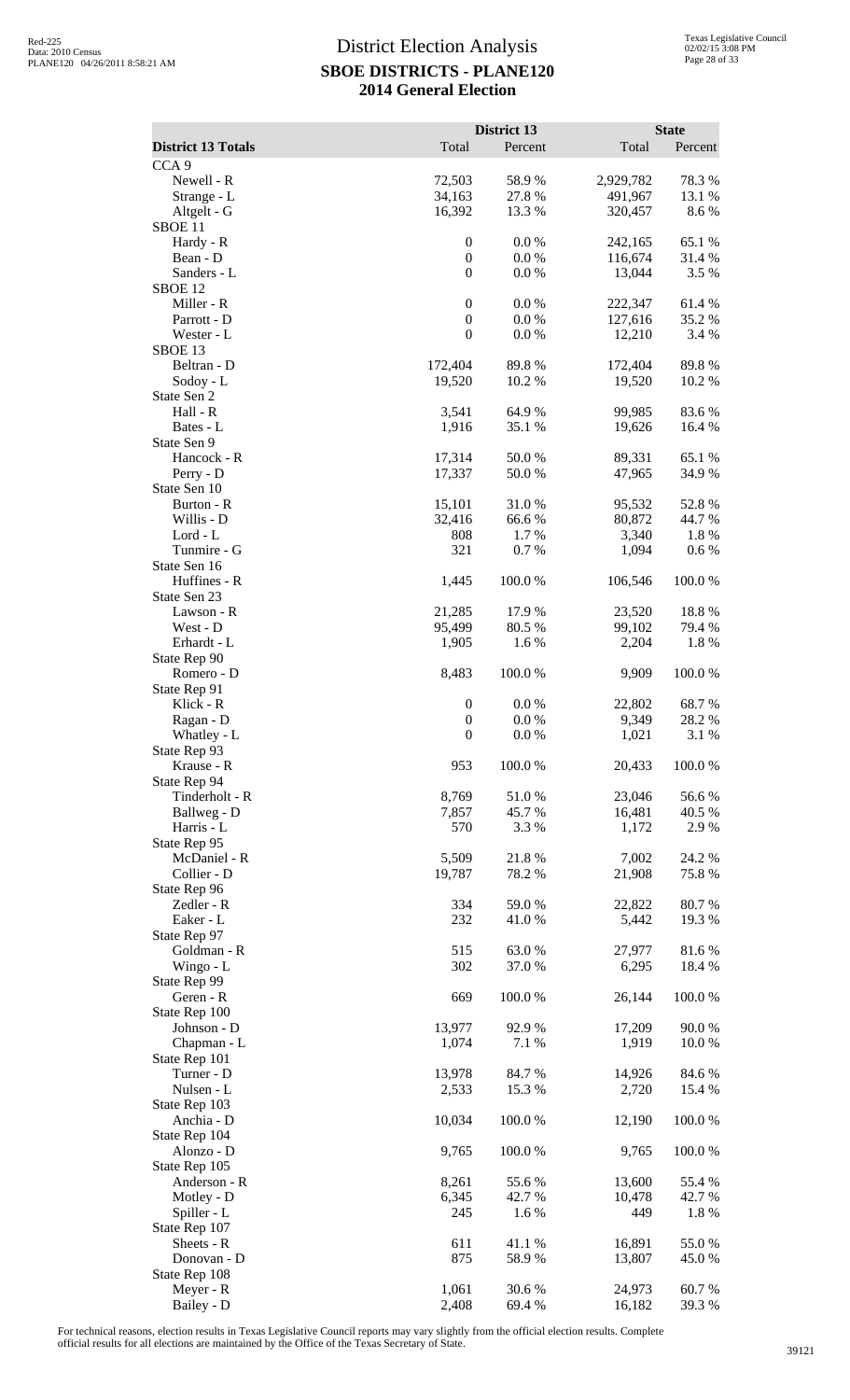|                                      |         | District 13 |            | <b>State</b> |
|--------------------------------------|---------|-------------|------------|--------------|
| <b>District 13 Totals</b>            | Total   | Percent     | Total      | Percent      |
| State Rep 109                        |         |             |            |              |
| Giddings - D                         | 31,326  | 100.0 %     | 31,504     | 100.0 %      |
| State Rep 110                        |         |             |            |              |
| $Rose - D$                           | 15,177  | 100.0%      | 15,505     | 100.0%       |
| State Rep 111                        |         |             |            |              |
| Davis - D                            | 26,681  | 100.0 %     | 26,681     | 100.0 %      |
| State Rep 113                        |         |             |            |              |
| Burkett - R                          | 113     | 59.8%       | 17,644     | 59.4 %       |
| Whitley - D                          | 76      | 40.2 %      | 12,047     | 40.6 %       |
| State Rep 114                        |         |             |            |              |
| Villalba - R                         | 468     | 72.3 %      | 25,334     | 81.1 %       |
| Griffing - L                         | 179     | 27.7 %      | 5,915      | 18.9 %       |
| <b>Total Voter Registration (VR)</b> | 770,933 |             | 14,047,871 |              |
| Total Spanish Surname VR and SSVR/VR | 167,811 | 21.8 %      | 3,237,844  | 23.0 %       |
| Turnout (TO) and TO/VR               | 235,742 | 30.6 %      | 4,727,805  | 33.7 %       |
|                                      |         | District 14 |            | <b>State</b> |
| <b>District 14 Totals</b>            | Total   | Percent     | Total      | Percent      |
| U.S. Sen                             |         |             |            |              |
| $Corrvn - R$                         | 256.270 | 739%        | 2.861.244  | 61.6 %       |

| U.S. Sen            |                  |                 |           |        |
|---------------------|------------------|-----------------|-----------|--------|
| Cornyn - R          | 256,270          | 73.9%           | 2,861,244 | 61.6%  |
| Alameel - D         | 77,127           | 22.2 %          | 1,597,272 | 34.4 % |
| Paddock - L         | 10,424           | 3.0%            | 133,736   | 2.9%   |
| Sanchez - G         | 3,125            | 0.9%            | 54,689    | 1.2%   |
| Tahiro - W          | 37               | 0.0 %           | 1,075     | 0.0 %  |
| U.S. Rep 6          |                  |                 |           |        |
| Barton - R          | 31,226           | 75.7%           | 92,334    | 61.1%  |
| Cozad - D           | 8,938            | 21.7%           | 55,027    | 36.4 % |
| Chauvin - L         | 1,090            | 2.6%            | 3,635     | 2.4 %  |
| <b>U.S. Rep 11</b>  |                  |                 |           |        |
| Conaway - R         | 34,738           | 89.5%           | 107,909   | 90.3%  |
| Lange - L           | 4,093            | 10.5 %          | 11,635    | 9.7 %  |
| <b>U.S. Rep 12</b>  |                  |                 |           |        |
| Granger - R         | 3,752            | 84.1 %          | 113,186   | 71.3%  |
| Greene - D          | 607              | 13.6 %          | 41,757    | 26.3 % |
| Colliver - L        | 104              | 2.3 %           | 3,787     | 2.4 %  |
| <b>U.S. Rep 13</b>  |                  |                 |           |        |
| Thornberry - R      | 8,215            | 84.1 %          | 110,821   | 84.3 % |
| Minter - D          |                  |                 |           |        |
|                     | 1,282            | 13.1 %<br>2.1 % | 16,818    | 12.8%  |
| Pivoda - L          | 202              |                 | 2,862     | 2.2 %  |
| $Cook - G$          | 73               | 0.7%            | 924       | 0.7%   |
| <b>U.S. Rep 17</b>  |                  |                 |           |        |
| Flores - R          | 31,040           | 70.5 %          | 85,719    | 64.6 % |
| Haynes - D          | 12,060           | 27.4 %          | 43,027    | 32.4 % |
| Hamilton - L        | 932              | 2.1 %           | 4,004     | 3.0%   |
| <b>U.S. Rep 19</b>  |                  |                 |           |        |
| Neugebauer - R      | 525              | 91.1%           | 90,131    | 77.2 % |
| Marchbanks - D      | 43               | 7.5 %           | 21,456    | 18.4 % |
| Peterson - L        | 8                | 1.4 %           | 5,144     | 4.4 %  |
| Vance - W           | $\boldsymbol{0}$ | 0.0 %           | 60        | 0.1 %  |
| <b>U.S. Rep 24</b>  |                  |                 |           |        |
| Marchant - R        | 13,559           | 63.2%           | 93,712    | 65.0%  |
| McGehearty - D      | 7,315            | 34.1 %          | 46,548    | 32.3 % |
| Kolis - L           | 595              | 2.8%            | 3,813     | 2.6%   |
| <b>U.S. Rep 25</b>  |                  |                 |           |        |
| Williams - R        | 51,058           | 80.2%           | 107,120   | 60.2%  |
| Montoya - D         | 11,088           | 17.4 %          | 64,463    | 36.2 % |
| Betz - L            | 1,508            | 2.4 %           | 6,300     | 3.5 %  |
| <b>U.S. Rep 26</b>  |                  |                 |           |        |
| Burgess - R         | 88,147           | 81.6%           | 116,944   | 82.7%  |
| Boler - L           | 19,927           | 18.4 %          | 24,526    | 17.3 % |
| Governor            |                  |                 |           |        |
| Abbott - R          | 250,980          | 71.6 %          | 2,796,251 | 59.3%  |
| Davis - D           | 92,709           | 26.4 %          | 1,835,458 | 38.9%  |
| Glass - L           | 5,358            | 1.5 %           | 66,535    | 1.4 %  |
| Parmer - G          | 1,512            | 0.4%            | 18,519    | 0.4 %  |
| Pavitt - W          | 69               | 0.0 %           | 1,141     | 0.0 %  |
| Lt. Governor        |                  |                 |           |        |
| Patrick - R         | 248,541          | 71.3%           | 2,724,207 | 58.1 % |
| Van De Putte - D    | 88,116           | 25.3 %          | 1,813,847 | 38.7%  |
| Butler - L          | 10,053           | 2.9 %           | 119,818   | 2.6 %  |
| Courtney - G        | 2,006            | 0.6 %           | 27,716    | 0.6 %  |
| <b>Attorney Gen</b> |                  |                 |           |        |
| Paxton - R          | 248,990          | 71.7%           | 2,743,182 | 58.8%  |
|                     |                  |                 |           |        |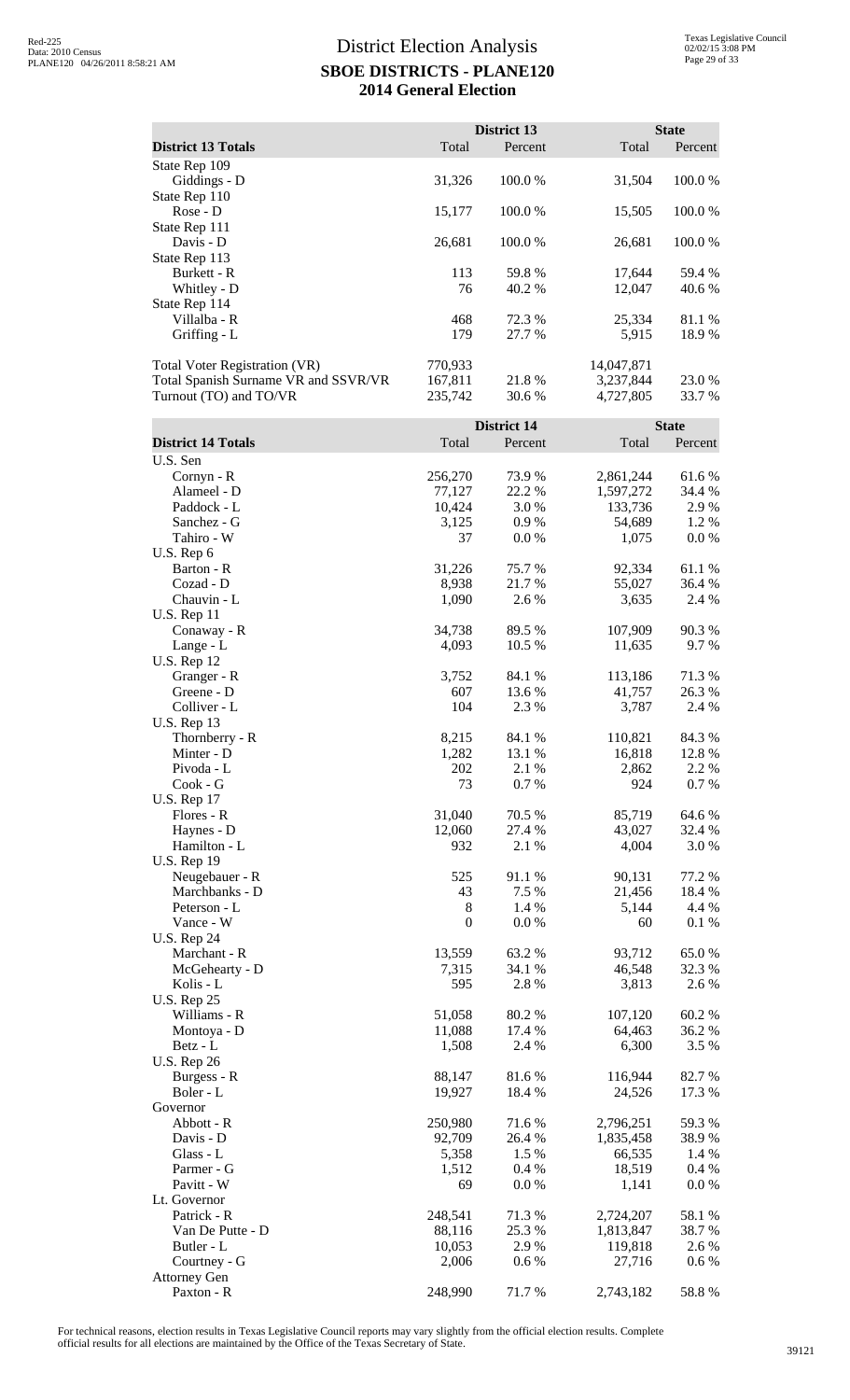|                                                  |                  | District 14     |                        | <b>State</b>    |
|--------------------------------------------------|------------------|-----------------|------------------------|-----------------|
| <b>District 14 Totals</b><br><b>Attorney Gen</b> | Total            | Percent         | Total                  | Percent         |
| Houston - D                                      | 88,239           | 25.4 %          | 1,773,114              | 38.0%           |
| Balagia - L                                      | 8,135            | 2.3 %           | 118,188                | 2.5 %           |
| Osborne - G                                      | 1,929            | 0.6%            | 29,589                 | 0.6 %           |
| Comptroller<br>Hegar - R                         | 243,855          | 70.8%           | 2,698,398              | 58.4%           |
| Collier - D                                      | 86,179           | 25.0%           | 1,742,142              | 37.7 %          |
| Sanders - L                                      | 10,975           | 3.2 %           | 136,870                | 3.0%            |
| Shafto - G                                       | 3,213            | 0.9%            | 44,981                 | 1.0%            |
| Land Comm<br>Bush - R                            | 252,036          | 72.7 %          | 2,827,299              | 60.7%           |
| Cook - D                                         | 80,517           | 23.2 %          | 1,644,800              | 35.3 %          |
| Knight - L                                       | 10,411           | 3.0 %           | 126,406                | 2.7 %           |
| Alessi - G                                       | 3,863            | 1.1 %           | 60,110                 | 1.3%            |
| Ag Comm<br>Miller - R                            | 242,719          | 70.6%           | 2,699,224              | 58.6%           |
| Hogan - D                                        | 85,498           | 24.9%           | 1,697,092              | 36.8%           |
| Palmquist - L                                    | 10,343           | 3.0%            | 132,506                | 2.9%            |
| Kendrick - G                                     | 5,453            | 1.6%            | 77,562                 | 1.7%            |
| RR Comm 3<br>Sitton - R                          | 243,145          | 70.8%           | 2,691,086              | 58.3%           |
| Brown - D                                        | 82,992           | 24.2 %          | 1,682,678              | 36.5 %          |
| Miller - L                                       | 12,319           | 3.6 %           | 145,373                | 3.2 %           |
| Salinas - G                                      | 4,886            | 1.4 %           | 93,781                 | 2.0%            |
| Sup Ct Chief<br>Hecht - R                        | 247,289          | 71.9%           | 2,756,945              | 59.7%           |
| Moody - D                                        | 84,975           | 24.7 %          | 1,720,513              | 37.3 %          |
| Oxford - L                                       | 11,468           | 3.3 %           | 141,321                | 3.1 %           |
| Sup Ct 6                                         |                  |                 |                        |                 |
| Brown - R<br>Meyers - D                          | 248,320          | 72.5 %          | 2,772,665<br>1,677,390 | 60.3%<br>36.5 % |
| Ash - L                                          | 82,186<br>11,923 | 24.0 %<br>3.5 % | 146,511                | 3.2 %           |
| Sup Ct 7                                         |                  |                 |                        |                 |
| Boyd - R                                         | 246,143          | 71.9%           | 2,711,106              | 58.9%           |
| Benavides - D                                    | 82,741           | 24.2 %          | 1,730,904              | 37.6 %          |
| Fulton - L<br>Waterbury - G                      | 10,856<br>2,630  | 3.2 %<br>0.8%   | 126,713<br>34,487      | 2.8%<br>0.7%    |
| Sup Ct 8                                         |                  |                 |                        |                 |
| Johnson - R                                      | 258,369          | 84.3%           | 2,947,759              | 78.8%           |
| Koelsch - L<br>Chisholm - G                      | 28,319           | 9.2%            | 447,479<br>345,640     | 12.0%           |
| CCA <sub>3</sub>                                 | 19,734           | 6.4 %           |                        | 9.2%            |
| Richardson - R                                   | 245,789          | 72.1 %          | 2,738,093              | 59.8%           |
| Granberg - D                                     | 82,085           | 24.1 %          | 1,672,821              | 36.6%           |
| Bennett - L<br>CCA4                              | 12,940           | 3.8%            | 165,315                | 3.6 %           |
| Yeary - R                                        | 252,458          | 81.8%           | 2,876,166              | 76.3%           |
| Parker - L                                       | 36,588           | 11.9%           | 498,937                | 13.2 %          |
| Sanders-Castro - G                               | 19,428           | 6.3%            | 393,991                | 10.5 %          |
| CCA <sub>9</sub><br>Newell - R                   | 257,119          | 83.7%           | 2,929,782              | 78.3%           |
| Strange - L                                      | 32,465           | 10.6%           | 491,967                | 13.1 %          |
| Altgelt - G                                      | 17,609           | 5.7 %           | 320,457                | 8.6 %           |
| State Sen 30                                     |                  |                 |                        |                 |
| Estes - R<br>Lane - L                            | 36,436<br>8,392  | 81.3%<br>18.7%  | 140,231<br>21,598      | 86.7%<br>13.3 % |
| State Rep 8                                      |                  |                 |                        |                 |
| Cook - R                                         | 14,511           | 87.8%           | 25,897                 | 87.9%           |
| Wilford - L                                      | 2,009            | 12.2 %          | 3,581                  | 12.1 %          |
| State Rep 10<br>Wray - R                         | 25,145           | 100.0%          | 27,319                 | 100.0%          |
| State Rep 12                                     |                  |                 |                        |                 |
| Kacal - R                                        | 6,107            | 100.0%          | 22,617                 | 100.0%          |
| State Rep 54                                     |                  |                 |                        |                 |
| Aycock - R                                       | 3,948            | 100.0%          | 17,190                 | 100.0%          |
| State Rep 56<br>Anderson - R                     | 25,654           | 83.3%           | 25,654                 | 83.3%           |
| Deuvall - L                                      | 5,125            | 16.7%           | 5,125                  | 16.7 %          |
| State Rep 58                                     |                  |                 |                        |                 |
| Burns - R                                        | 26,866           | 80.4%           | 26,866                 | 80.4%           |
| Kauffman - D<br>State Rep 59                     | 6,532            | 19.6%           | 6,532                  | 19.6%           |
| Sheffield - R                                    | 21,096           | 100.0%          | 23,861                 | 100.0%          |
| State Rep 60                                     |                  |                 |                        |                 |
| Keffer - R                                       | 28,434           | 100.0%          | 33,878                 | 100.0%          |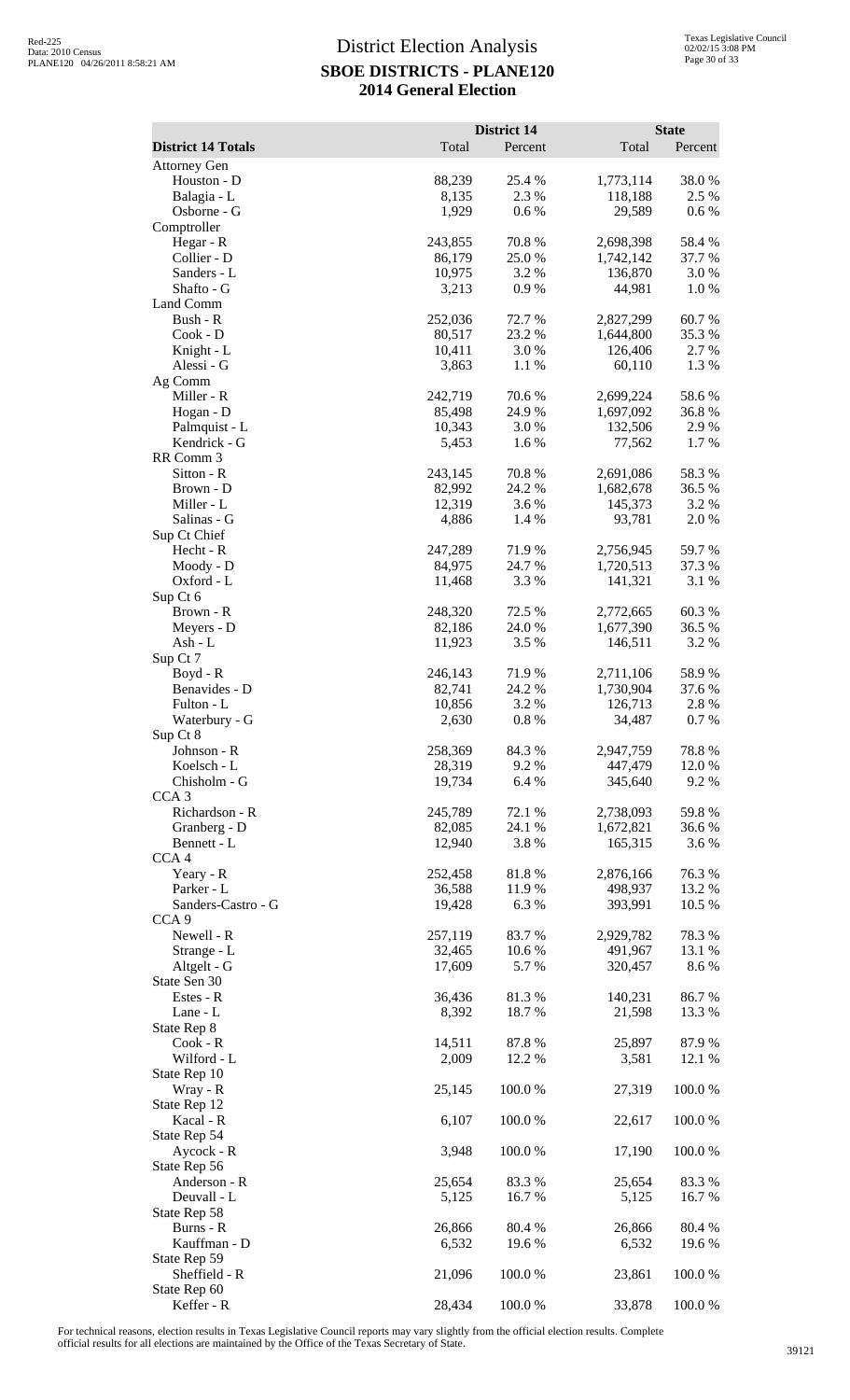|                                      |                   | <b>District 14</b> |                        | <b>State</b>    |
|--------------------------------------|-------------------|--------------------|------------------------|-----------------|
| <b>District 14 Totals</b>            | Total             | Percent            | Total                  | Percent         |
| State Rep 61                         |                   |                    |                        |                 |
| $King - R$                           | 10,325            | 82.6 %             | 36,504                 | 83.0%           |
| Britt - D                            | 2,176             | 17.4 %             | 7,458                  | 17.0%           |
| State Rep 63<br>Parker - R           | 30,809            | 77.3 %             | 30,809                 | 77.3 %          |
| Moran - D                            | 9,026             | 22.7 %             | 9,026                  | 22.7 %          |
| State Rep 64                         |                   |                    |                        |                 |
| Crownover - R                        | 23,674            | 63.4 %             | 23,674                 | 63.4 %          |
| Lyons - D                            | 12,611            | 33.8%              | 12,611                 | 33.8%           |
| Wright - G                           | 1,059             | 2.8 %              | 1,059                  | 2.8%            |
| State Rep 65<br>Simmons - R          | 18,812            |                    |                        | 64.3%           |
| Mendoza - D                          | 10,440            | 64.3%<br>35.7%     | 18,812<br>10,440       | 35.7%           |
| State Rep 68                         |                   |                    |                        |                 |
| Springer - R                         | 1,548             | 100.0%             | 32,214                 | $100.0~\%$      |
| State Rep 106                        |                   |                    |                        |                 |
| Fallon - R                           | 24,419            | 69.9 %             | 24,419                 | 69.9%           |
| Osterholt - D                        | 9,614             | 27.5 %             | 9,614                  | 27.5 %          |
| Caston - L                           | 886               | 2.5 %              | 886                    | 2.5 %           |
| Total Voter Registration (VR)        | 1,001,172         |                    | 14,047,871             |                 |
| Total Spanish Surname VR and SSVR/VR | 94,633            | 9.5 %              | 3,237,844              | 23.0%           |
| Turnout (TO) and TO/VR               | 351,741           | 35.1 %             | 4,727,805              | 33.7%           |
|                                      |                   |                    |                        |                 |
|                                      |                   | District 15        |                        | <b>State</b>    |
| <b>District 15 Totals</b>            | Total             | Percent            | Total                  | Percent         |
| U.S. Sen<br>Cornyn - R               | 241,979           | 82.6%              | 2,861,244              | 61.6%           |
| Alameel - D                          | 40,873            | 13.9%              | 1,597,272              | 34.4 %          |
| Paddock - L                          | 7,784             | 2.7 %              | 133,736                | 2.9%            |
| Sanchez - G                          | 2,431             | 0.8 %              | 54,689                 | 1.2%            |
| Tahiro - W                           | 27                | 0.0 %              | 1,075                  | $0.0\ \%$       |
| <b>U.S. Rep 11</b>                   |                   |                    |                        |                 |
| Conaway - R<br>Lange - L             | 48,585<br>4,876   | 90.9%<br>9.1 %     | 107,909<br>11,635      | 90.3%<br>9.7 %  |
| <b>U.S. Rep 13</b>                   |                   |                    |                        |                 |
| Thornberry - R                       | 102,606           | 84.3 %             | 110,821                | 84.3 %          |
| Minter - D                           | 15,536            | 12.8%              | 16,818                 | 12.8%           |
| Pivoda - L                           | 2,660             | 2.2 %              | 2,862                  | 2.2 %           |
| Cook - G                             | 851               | 0.7%               | 924                    | 0.7 %           |
| <b>U.S. Rep 19</b><br>Neugebauer - R | 89,606            | 77.1 %             | 90,131                 | 77.2 %          |
| Marchbanks - D                       | 21,413            | 18.4 %             | 21,456                 | 18.4 %          |
| Peterson - L                         | 5,136             | 4.4 %              | 5,144                  | 4.4 %           |
| Vance - W                            | 60                | 0.1%               | 60                     | 0.1 %           |
| Governor                             |                   |                    |                        |                 |
| Abbott - R                           | 244,353           | 82.2%              | 2,796,251              | 59.3%           |
| Davis - D                            | 48,079            | 16.2%<br>1.3%      | 1,835,458              | 38.9%           |
| Glass - L<br>Parmer - G              | 3,773<br>931      | 0.3%               | 66,535<br>18,519       | 1.4 %<br>0.4 %  |
| Pavitt - W                           | 54                | 0.0 %              | 1,141                  | 0.0 %           |
| Lt. Governor                         |                   |                    |                        |                 |
| Patrick - R                          | 240,434           | 81.5%              | 2,724,207              | 58.1 %          |
| Van De Putte - D                     | 46,451            | 15.7%              | 1,813,847              | 38.7%           |
| Butler - L                           | 7,048             | 2.4 %              | 119,818                | 2.6 %           |
| Courtney - G<br><b>Attorney Gen</b>  | 1,112             | 0.4%               | 27,716                 | 0.6 %           |
| Paxton - R                           | 236,036           | 80.2%              | 2,743,182              | 58.8 %          |
| Houston - D                          | 51,201            | 17.4 %             | 1,773,114              | $38.0\;\%$      |
| Balagia - L                          | 5,923             | 2.0%               | 118,188                | 2.5 %           |
| Osborne - G                          | 1,139             | 0.4%               | 29,589                 | 0.6 %           |
| Comptroller                          |                   |                    |                        |                 |
| Hegar - R<br>Collier - D             | 231,172<br>49,554 | 79.3 %<br>17.0%    | 2,698,398<br>1,742,142 | 58.4%<br>37.7 % |
| Sanders - L                          | 8,688             | 3.0%               | 136,870                | 3.0%            |
| Shafto - G                           | 2,007             | 0.7%               | 44,981                 | 1.0%            |
| Land Comm                            |                   |                    |                        |                 |
| Bush - R                             | 238,111           | 80.9%              | 2,827,299              | 60.7%           |
| Cook - D                             | 45,197            | 15.4 %             | 1,644,800              | 35.3%           |
| Knight - L                           | 8,733             | 3.0%               | 126,406                | 2.7 %           |
| Alessi - G<br>Ag Comm                | 2,155             | 0.7 %              | 60,110                 | 1.3%            |
| Miller - R                           | 230,978           | 79.3 %             | 2,699,224              | 58.6%           |
| Hogan - D                            | 49,317            | 16.9%              | 1,697,092              | 36.8%           |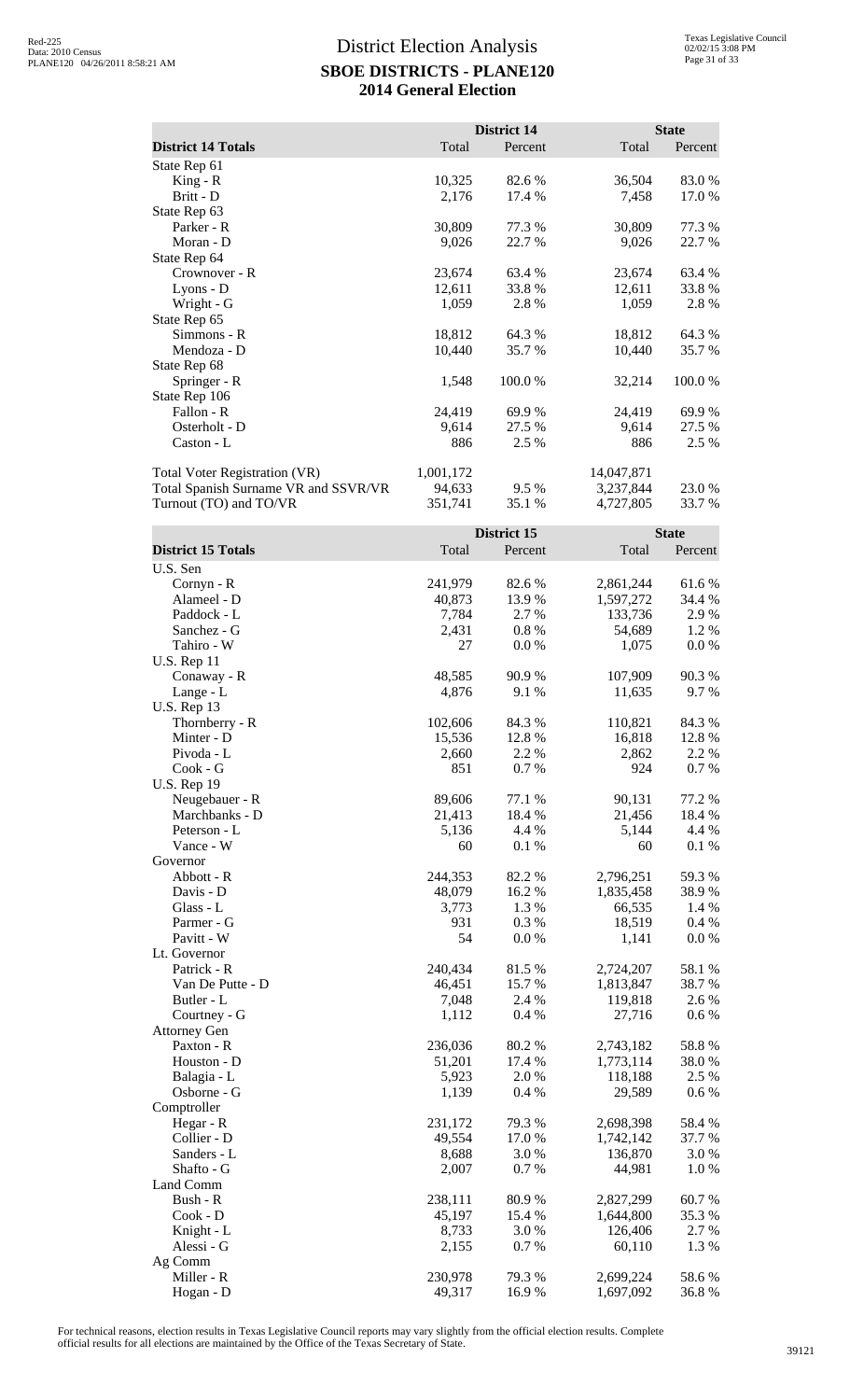|                                | District 15       |                 | <b>State</b>         |                 |
|--------------------------------|-------------------|-----------------|----------------------|-----------------|
| <b>District 15 Totals</b>      | Total             | Percent         | Total                | Percent         |
| Ag Comm                        |                   |                 |                      |                 |
| Palmquist - L                  | 7,615             | 2.6 %           | 132,506              | 2.9%            |
| Kendrick - G<br>RR Comm 3      | 3,442             | 1.2%            | 77,562               | 1.7%            |
| Sitton - R                     | 229,856           | 78.9%           | 2,691,086            | 58.3%           |
| Brown - D                      | 47,539            | 16.3%           | 1,682,678            | 36.5 %          |
| Miller - L                     | 10,053            | 3.5 %<br>1.3%   | 145,373<br>93,781    | 3.2 %<br>2.0%   |
| Salinas - G<br>Sup Ct Chief    | 3,796             |                 |                      |                 |
| Hecht - R                      | 234,006           | 80.4%           | 2,756,945            | 59.7%           |
| Moody - D                      | 48,140            | 16.5 %          | 1,720,513            | 37.3 %          |
| Oxford - L<br>Sup Ct 6         | 8,918             | 3.1 %           | 141,321              | 3.1 %           |
| Brown - R                      | 235,454           | 81.2%           | 2,772,665            | 60.3%           |
| Meyers - D                     | 45,560            | 15.7%           | 1,677,390            | 36.5 %          |
| $Ash-L$                        | 8,945             | 3.1 %           | 146,511              | 3.2 %           |
| Sup Ct 7<br>Boyd - R           | 233,360           | 80.5%           | 2,711,106            | 58.9%           |
| Benavides - D                  | 46,417            | 16.0%           | 1,730,904            | 37.6 %          |
| Fulton - L                     | 8,403             | 2.9%            | 126,713              | 2.8%            |
| Waterbury - G                  | 1,780             | 0.6%            | 34,487               | 0.7%            |
| Sup Ct 8                       |                   |                 |                      |                 |
| Johnson - R<br>Koelsch - L     | 243,275<br>15,862 | 90.1 %<br>5.9%  | 2,947,759<br>447,479 | 78.8%<br>12.0%  |
| Chisholm - G                   | 10,951            | 4.1 %           | 345,640              | 9.2%            |
| CCA <sub>3</sub>               |                   |                 |                      |                 |
| Richardson - R                 | 232,314           | 80.4%           | 2,738,093            | 59.8%           |
| Granberg - D<br>Bennett - L    | 46,276<br>10,188  | 16.0%<br>3.5 %  | 1,672,821<br>165,315 | 36.6%<br>3.6 %  |
| CCA <sub>4</sub>               |                   |                 |                      |                 |
| Yeary - R                      | 234,007           | 86.2%           | 2,876,166            | 76.3%           |
| Parker - L                     | 27,815            | 10.2%           | 498,937              | 13.2 %          |
| Sanders-Castro - G             | 9,576             | 3.5 %           | 393,991              | 10.5 %          |
| CCA <sub>9</sub><br>Newell - R | 242,102           | 89.7%           | 2,929,782            | 78.3%           |
| Strange - L                    | 19,474            | 7.2 %           | 491,967              | 13.1 %          |
| Altgelt - G                    | 8,298             | 3.1 %           | 320,457              | 8.6%            |
| State Sen 30                   |                   |                 |                      |                 |
| Estes - R<br>Lane - L          | 38,546<br>4,916   | 88.7%<br>11.3 % | 140,231<br>21,598    | 86.7%<br>13.3 % |
| State Sen 31                   |                   |                 |                      |                 |
| Seliger - R                    | 94,516            | 90.6%           | 107,868              | 90.4 %          |
| Gibson - L                     | 9,809             | 9.4%            | 11,413               | 9.6%            |
| State Rep 60<br>Keffer - R     | 5,444             | 100.0%          | 33,878               | 100.0%          |
| State Rep 68                   |                   |                 |                      |                 |
| Springer - R                   | 30,666            | 100.0%          | 32,214               | 100.0%          |
| State Rep 69                   |                   |                 |                      |                 |
| Frank - R                      | 23,517            | 100.0%          | 23,517               | 100.0%          |
| State Rep 71<br>$King - R$     | 22,950            | 100.0%          | 22,950               | 100.0%          |
| State Rep 72                   |                   |                 |                      |                 |
| Darby - R                      | 22,624            | 100.0%          | 24,335               | 100.0%          |
| State Rep 81                   |                   |                 |                      |                 |
| Landgraf - R<br>McCulloch - W  | 1,965<br>4        | 99.8%<br>0.2 %  | 17,006<br>165        | 99.0%<br>1.0%   |
| State Rep 82                   |                   |                 |                      |                 |
| Craddick - R                   | 22,978            | 100.0%          | 24,262               | 100.0%          |
| State Rep 83                   |                   |                 |                      |                 |
| Burrows - R<br>Tarbox - D      | 26,950<br>6,231   | 81.2%<br>18.8%  | 26,950<br>6,231      | 81.2%<br>18.8%  |
| State Rep 84                   |                   |                 |                      |                 |
| Frullo - R                     | 16,913            | 72.7 %          | 16,913               | 72.7 %          |
| Tishler - D                    | 6,347             | 27.3 %          | 6,347                | 27.3 %          |
| State Rep 86                   |                   |                 |                      |                 |
| Smithee - R<br>State Rep 87    | 31,583            | 100.0%          | 31,583               | 100.0%          |
| Price - R                      | 19,705            | 84.3 %          | 19,705               | 84.3 %          |
| Bosquez - D                    | 3,660             | 15.7%           | 3,660                | 15.7 %          |